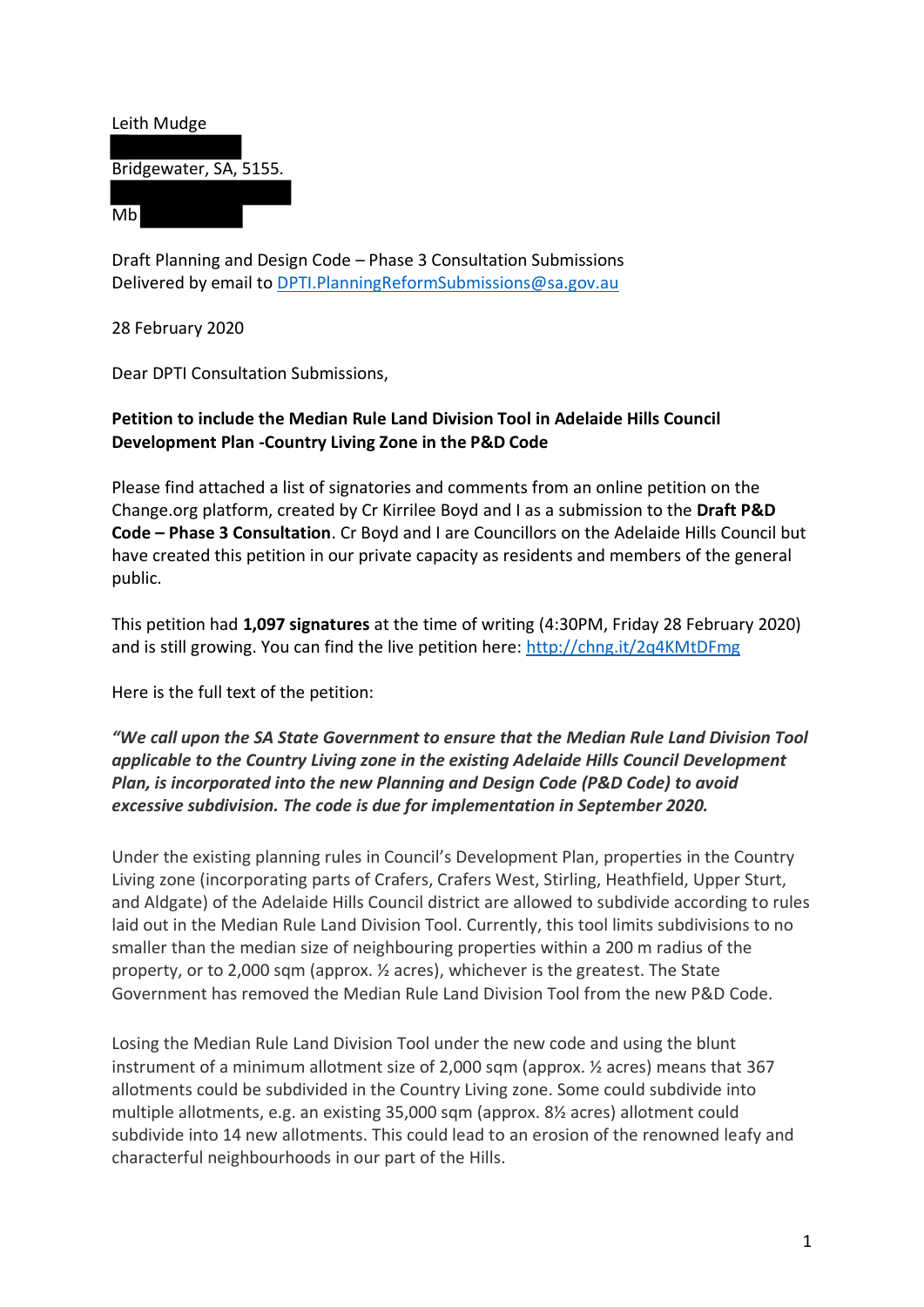This is a mammoth change with huge repercussions for the character and amenity of our area that we believe is an unintended consequence of the new code. The current changes do not present like for like policy transition.

It also poses a serious threat to native vegetation, regulated and sometimes centuries old significant trees as a result of exemptions that allow removal of any trees within 20 m of a dwelling in a bushfire hazard area. It could devastate local biodiversity.

We have already seen the consequence of State Government imposed changes to zoning rules in Mt Barker. We want to ensure that rampant development does not affect our part of the Hills as an unintended consequence of State Government imposed changes.

Adelaide Hills Council has resolved a similar position. For a summary see here: [https://www.facebook.com/notes/councillor-leith-mudge-adelaide-hills](https://www.facebook.com/notes/councillor-leith-mudge-adelaide-hills-council/adelaide-hills-councils-position-on-median-rule-land-division-tool-in-the-countr/632846227530215/)[council/adelaide-hills-councils-position-on-median-rule-land-division-tool-in-the](https://www.facebook.com/notes/councillor-leith-mudge-adelaide-hills-council/adelaide-hills-councils-position-on-median-rule-land-division-tool-in-the-countr/632846227530215/)[countr/632846227530215/](https://www.facebook.com/notes/councillor-leith-mudge-adelaide-hills-council/adelaide-hills-councils-position-on-median-rule-land-division-tool-in-the-countr/632846227530215/)

The public consultation by the State Government (DPTI) closes on **Friday 28 February, 2020** so please sign before then.

*This petition has been created by Cr Kirrilee Boyd and Cr Leith Mudge of the Adelaide Hills Council, but is done in our capacity as private citizens and local residents and not on behalf of the Council. Council is making its own submission to the Government. The opinions expressed in the creation of this petition are those of the creators and are not necessarily the policy or position of the Adelaide Hills Council."*

We hope that you will understand from the petition signatures and comments that there is strong sentiment within the Adelaide Hills and wider South Australian community for the Median Rule Land Division Tool to be effectively transitioned into the P&D Code and act to ensure this happens before the Code is implemented in September 2020. It should be noted that should the Median Rule Land Division Tool be retained there will still be up to 208 allotments that may be eligible to subdivide. This will allow for plenty of infill.

Yours truly,<br>Luth Whidge

Leith Mudge

Attachment A: Petition Text, Signatures and Comments

CC: Hon Stephan Knoll MP - Minister for Planning, Josh Teague MP – Member for Heysen, Mayor Jan-Claire Wisdom - Adelaide Hills Council, Adelaide Hills Councillors, Marc Salver - Director Development & Regulatory Services – Adelaide Hills Council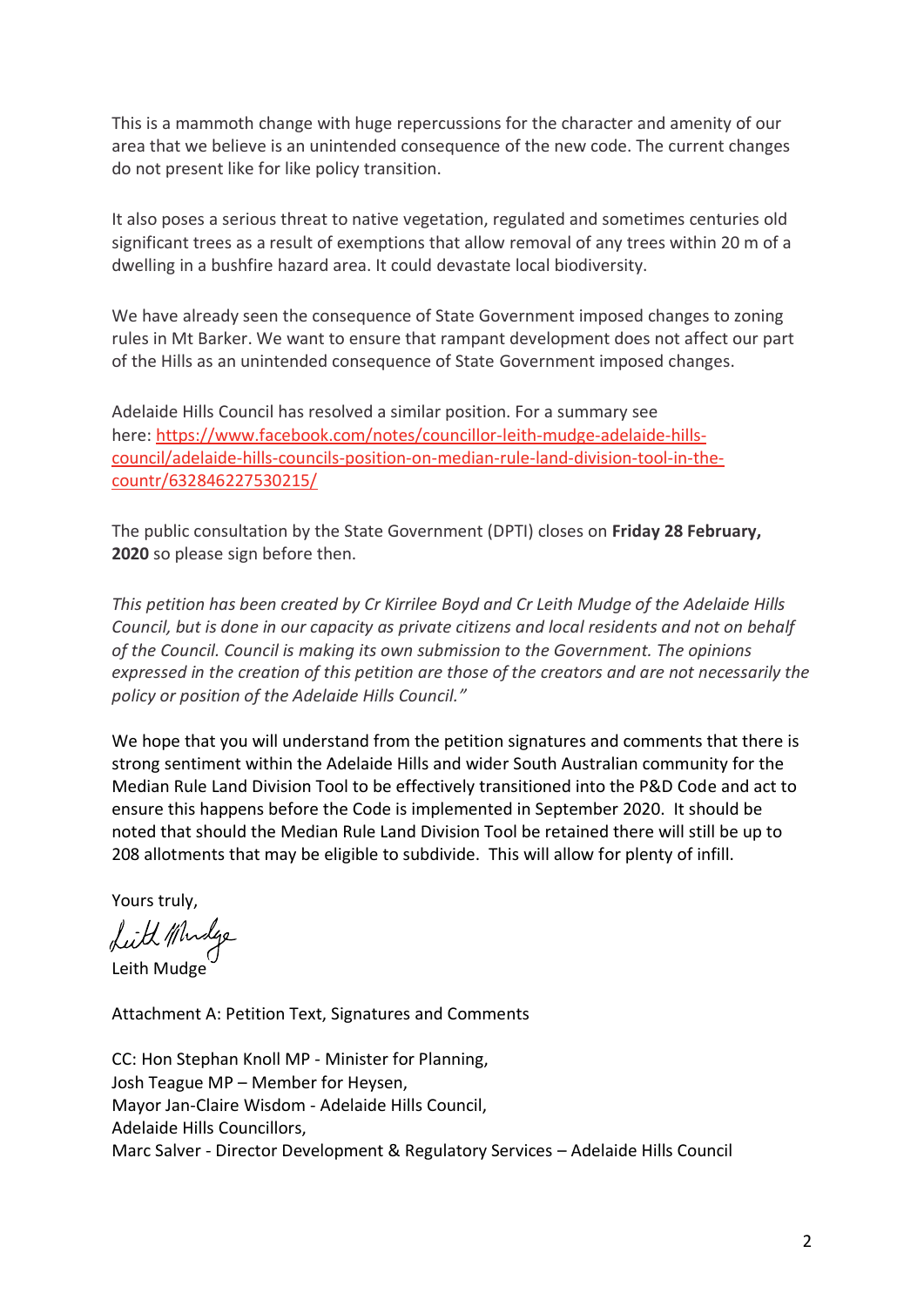Attachment A Petition Text, Signatures and Comments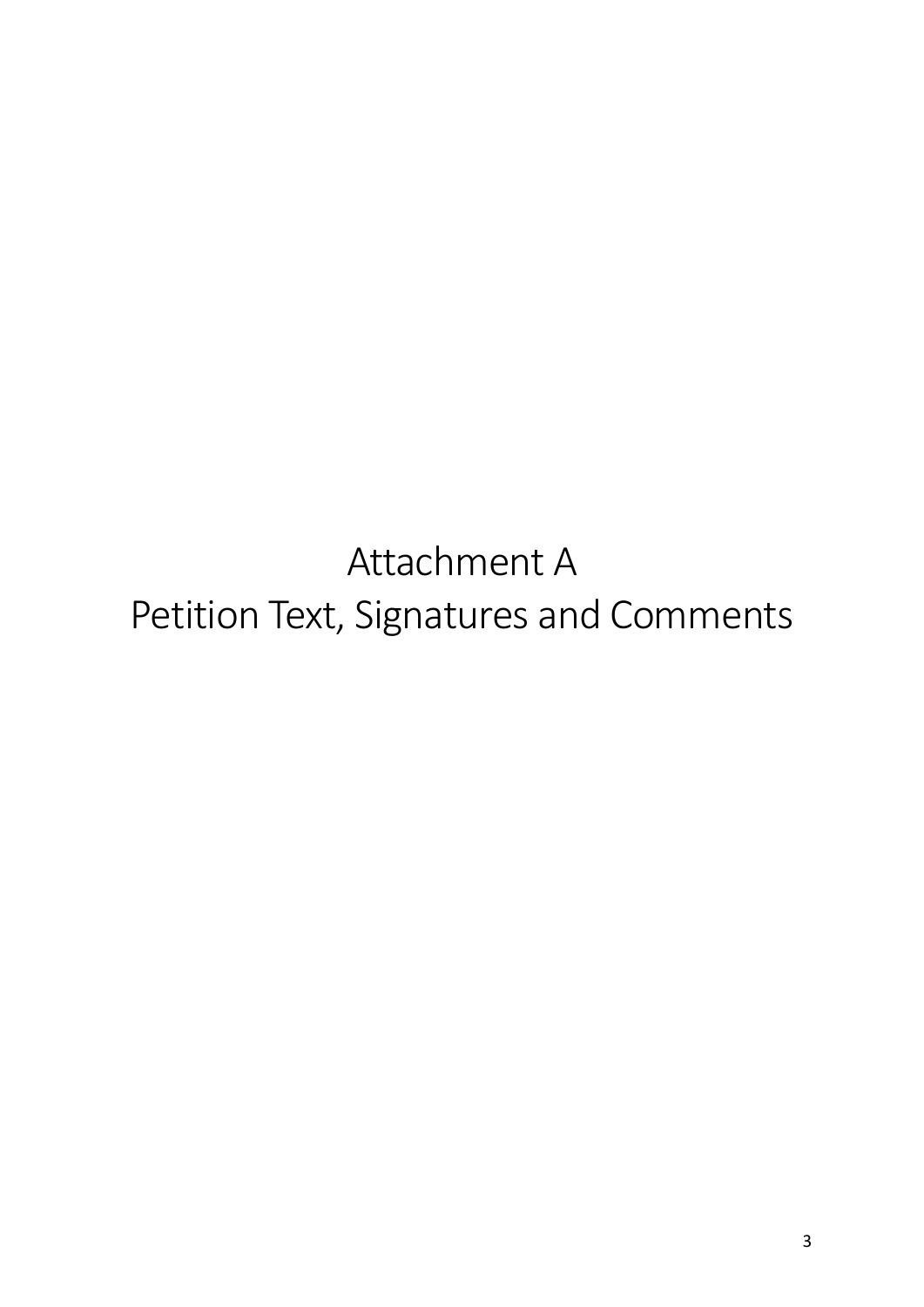### change.org

Recipient: Hon Stephan Knoll MP, Cr Kirrilee Boyd, Cr Leith Mudge, DPTI Planning Reform Submissions

#### Letter: **Greetings,**

Protect the Country Living character of the Adelaide Hills Council

We call upon the SA State Government to ensure that the Median Rule Land Division Tool applicable to the Country Living zone in the existing Adelaide Hills Council Development Plan, is incorporated into the new Planning and Design Code (P&D Code) to avoid excessive subdivision. The code is due for implementation in September 2020.

Under the existing planning rules in Council's Development Plan, properties in the Country Living zone (incorporating parts of Crafers, Crafers West, Stirling, Heathfield, Upper Sturt, and Aldgate) of the Adelaide Hills Council district are allowed to subdivide according to rules laid out in the Median Rule Land Division Tool. Currently, this tool limits subdivisions to no smaller than the median size of neighbouring properties within a 200 m radius of the property, or to 2,000 sqm (approx. ½ acres), whichever is the greatest. The State Government has removed the Median Rule Land Division Tool from the new P&D Code.

Losing the Median Rule Land Division Tool under the new code and using the blunt instrument of a minimum allotment size of 2,000 sqm (approx. ½ acres) means that 367 allotments could be subdivided in the Country Living zone. Some could subdivide into multiple allotments, e.g. an existing 35,000 sqm (approx. 8½ acres) allotment could subdivide into 14 new allotments. This could lead to an erosion of the renowned leafy and characterful neighbourhoods in our part of the Hills.

This is a mammoth change with huge repercussions for the character and amenity of our area that we believe is an unintended consequence of the new code. The current changes do not present like for like policy transition.

It also poses a serious threat to native vegetation, regulated and sometimes centuries old significant trees as a result of exemptions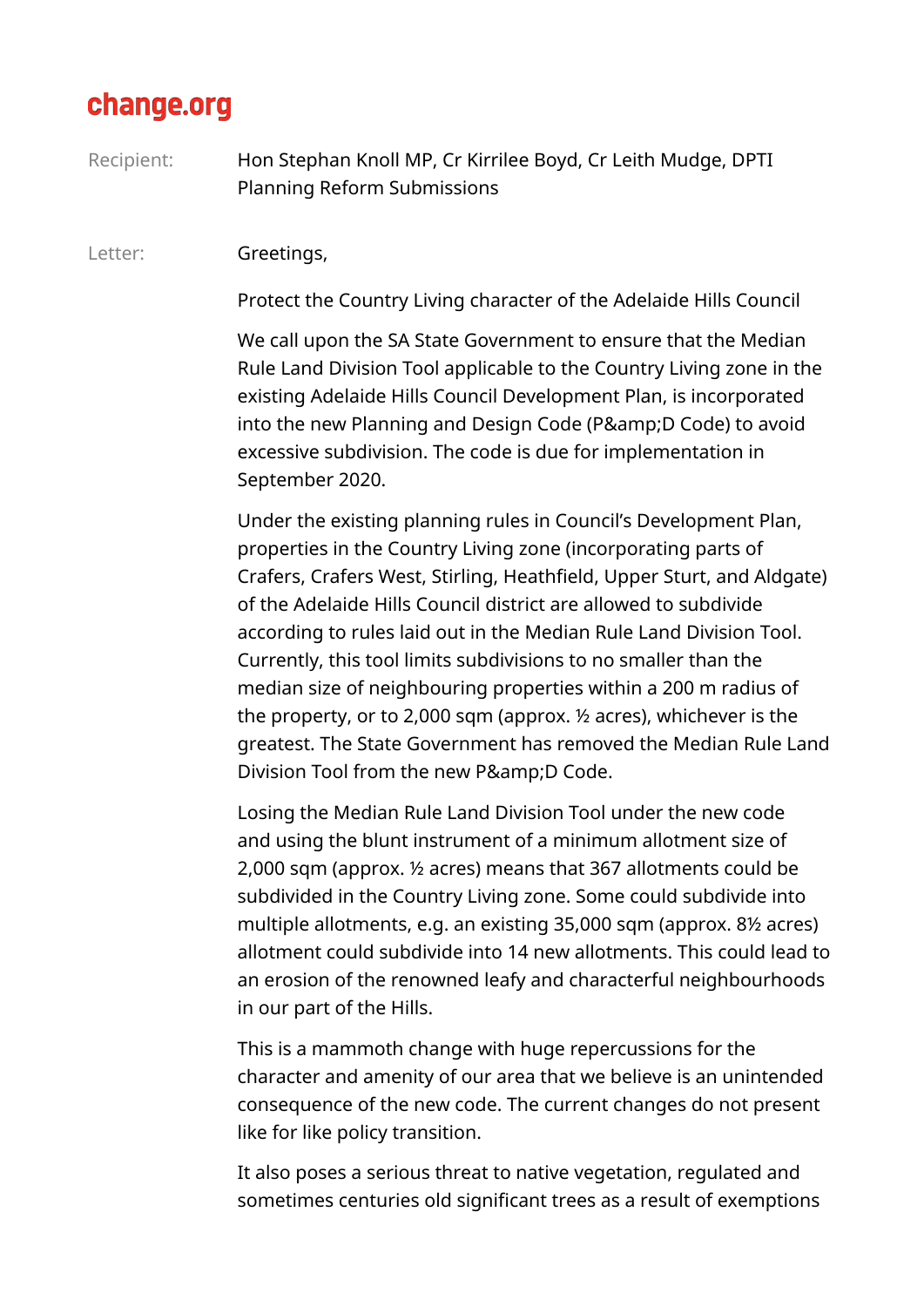that allow removal of any trees within 20 m of a dwelling in a bushfire hazard area. It could devastate local biodiversity.

We have already seen the consequence of State Government imposed changes to zoning rules in Mt Barker. We want to ensure that rampant development does not affect our part of the Hills as an unintended consequence of State Government imposed changes.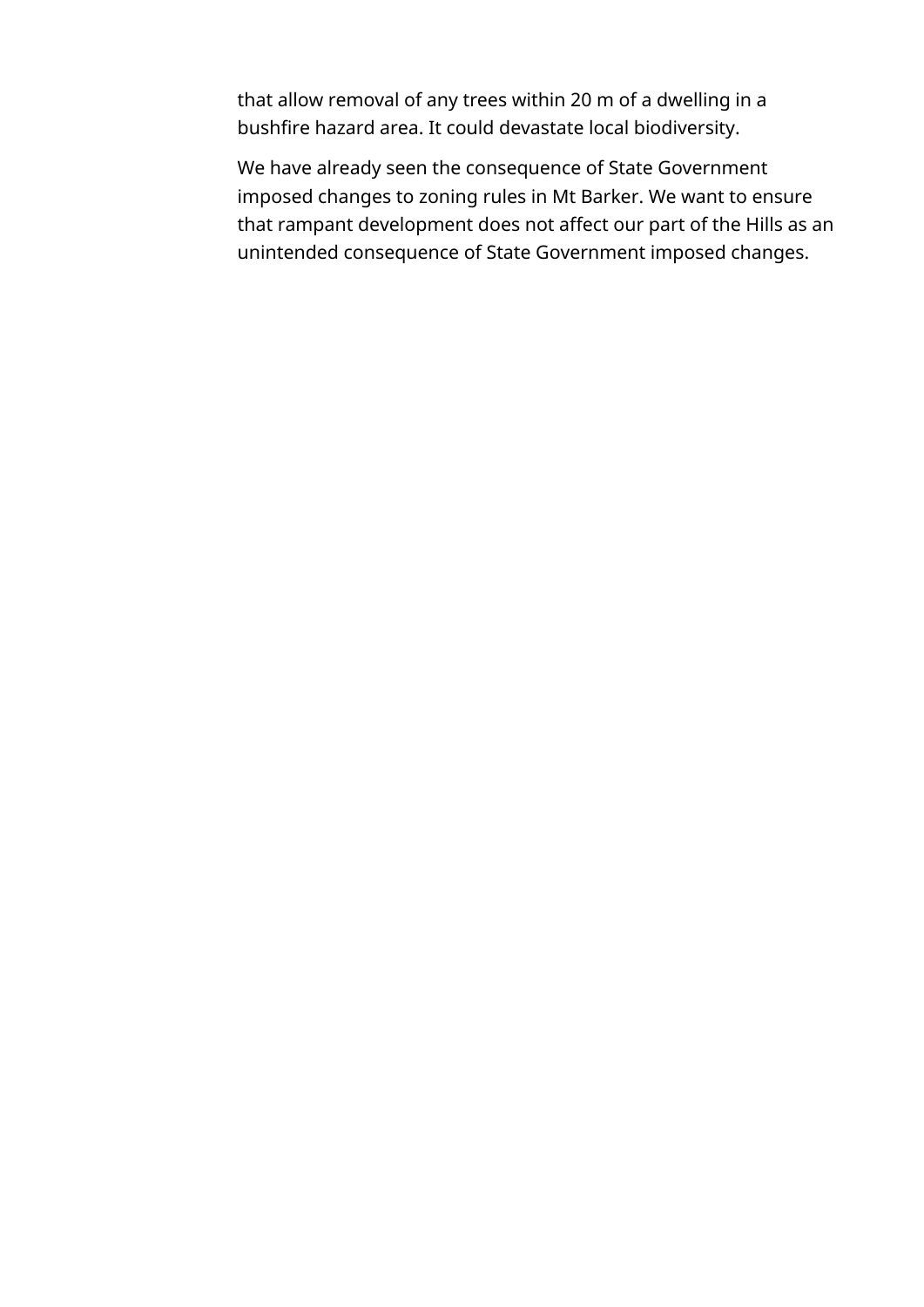# **Signatures**

| <b>Name</b>              | <b>Location</b>         | <b>Date</b> |
|--------------------------|-------------------------|-------------|
| Leith Mudge              | Bridgewater, Australia  | 2020-02-15  |
| Kirrilee Boyd            | Aldgate, Australia      | 2020-02-19  |
| Caroline McEvoy          | Bridgewater, Australia  | 2020-02-19  |
| <b>Gretchen Potter</b>   | Adelaide, Australia     | 2020-02-19  |
| Julie-anne Borgkvist     | Australia               | 2020-02-19  |
| Anne Fowler              | Bridgewater, Australia  | 2020-02-19  |
| Josh Walker              | Australia               | 2020-02-19  |
| Atia Herriman            | Risdon Park, Australia  | 2020-02-19  |
| Clyde Waterman           | Adelaide, Australia     | 2020-02-19  |
| <b>Heidi Rollins</b>     | Australia               | 2020-02-19  |
| Charlie Jarman           | Henley Beach, Australia | 2020-02-19  |
| <b>Michael Huscroft</b>  | Bridgewater, Australia  | 2020-02-19  |
| Anne Carpenter           | Adelaide, Australia     | 2020-02-19  |
| Matt Johns               | Wendouree, Australia    | 2020-02-19  |
| <b>Elizabeth Crawley</b> | Adelaide, Australia     | 2020-02-19  |
| <b>William Pratt</b>     | Adelaide, Australia     | 2020-02-19  |
| Kylie Dayman             | Australia               | 2020-02-19  |
| Mardi Espinoza           | Adelaide, Australia     | 2020-02-19  |
| <b>Teresa Yeing</b>      | Bridgewater, Australia  | 2020-02-19  |
| Kim Thompson             | Australia               | 2020-02-19  |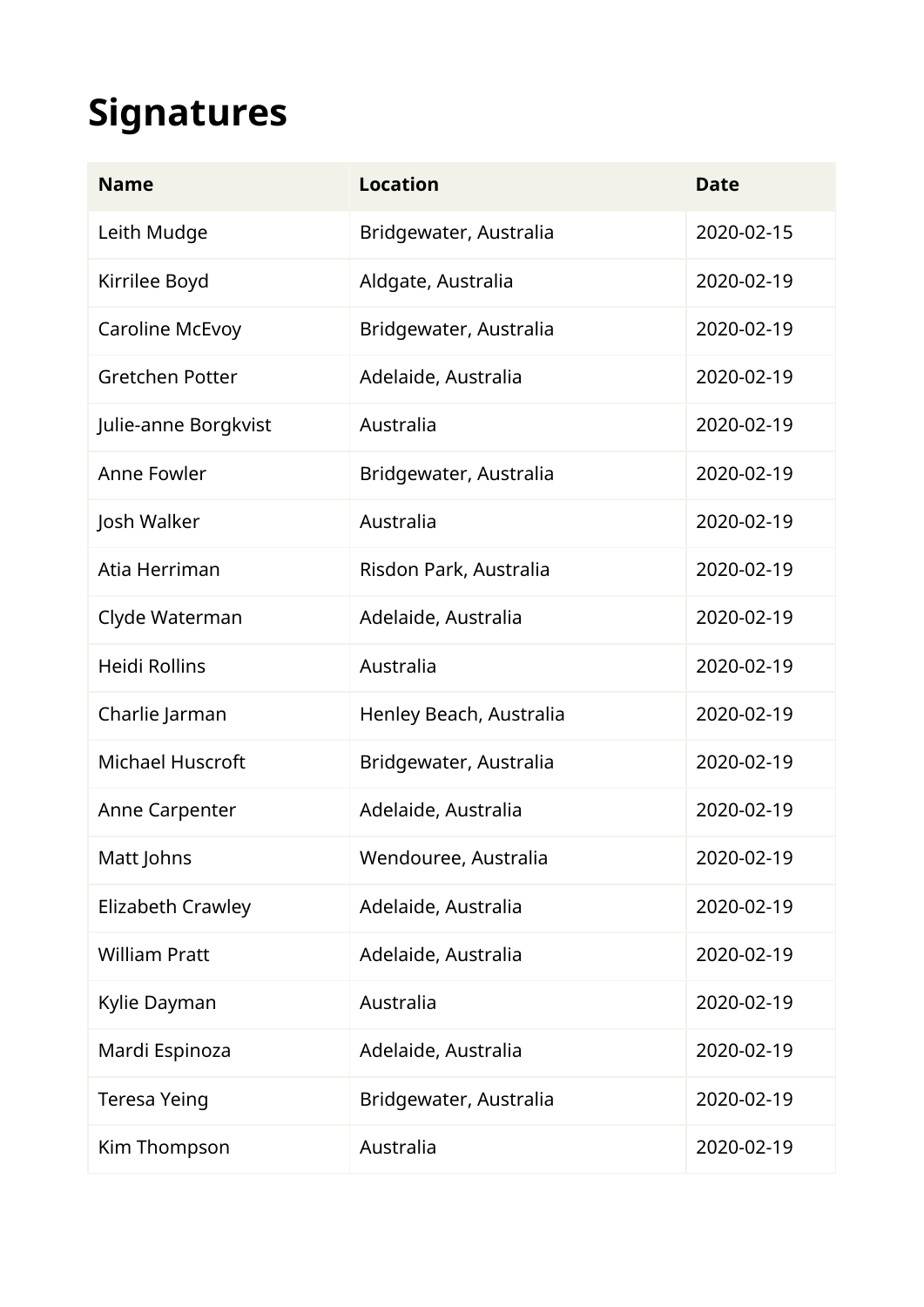| <b>Name</b>               | <b>Location</b>          | <b>Date</b> |
|---------------------------|--------------------------|-------------|
| jan simmons               | Littlehampton, Australia | 2020-02-19  |
| Helen Manthorpe           | Australia                | 2020-02-19  |
| Haidee Kinter             | Australia                | 2020-02-19  |
| <b>Phil Schmidt</b>       | Woodside, Australia      | 2020-02-19  |
| Glenda Henderson          | Heathfield, Australia    | 2020-02-19  |
| <b>Adam Hancock</b>       | Bridgewater, Australia   | 2020-02-19  |
| Dean Spa                  | Australia                | 2020-02-19  |
| katie ryan                | Adelaide, Australia      | 2020-02-19  |
| Ruben Espinoza            | Australia                | 2020-02-19  |
| Sharna Sickerdick         | Mawson Lakes, Australia  | 2020-02-19  |
| Lisa Ebert                | Bridgewater, Australia   | 2020-02-19  |
| <b>Renee Loades</b>       | Happy Valley, Australia  | 2020-02-19  |
| Jack Calvett              | Balhannah, Australia     | 2020-02-19  |
| <b>Stuart van Doorn</b>   | Jupiter Creek, Australia | 2020-02-19  |
| Lisa Obst                 | Red Creek, Australia     | 2020-02-19  |
| Kylie Kleingeld           | Australia                | 2020-02-19  |
| Greg Bryson               | Bridgewater, Australia   | 2020-02-19  |
| <b>Emily Bampton</b>      | Adelaide, Australia      | 2020-02-19  |
| Jai Bryson                | Bridgwater, Australia    | 2020-02-19  |
| susan michelmore          | Nairne, Australia        | 2020-02-19  |
| <b>Shirley Trebilcock</b> | Adelaide, Australia      | 2020-02-19  |
| alexa sheehan             | Australia                | 2020-02-19  |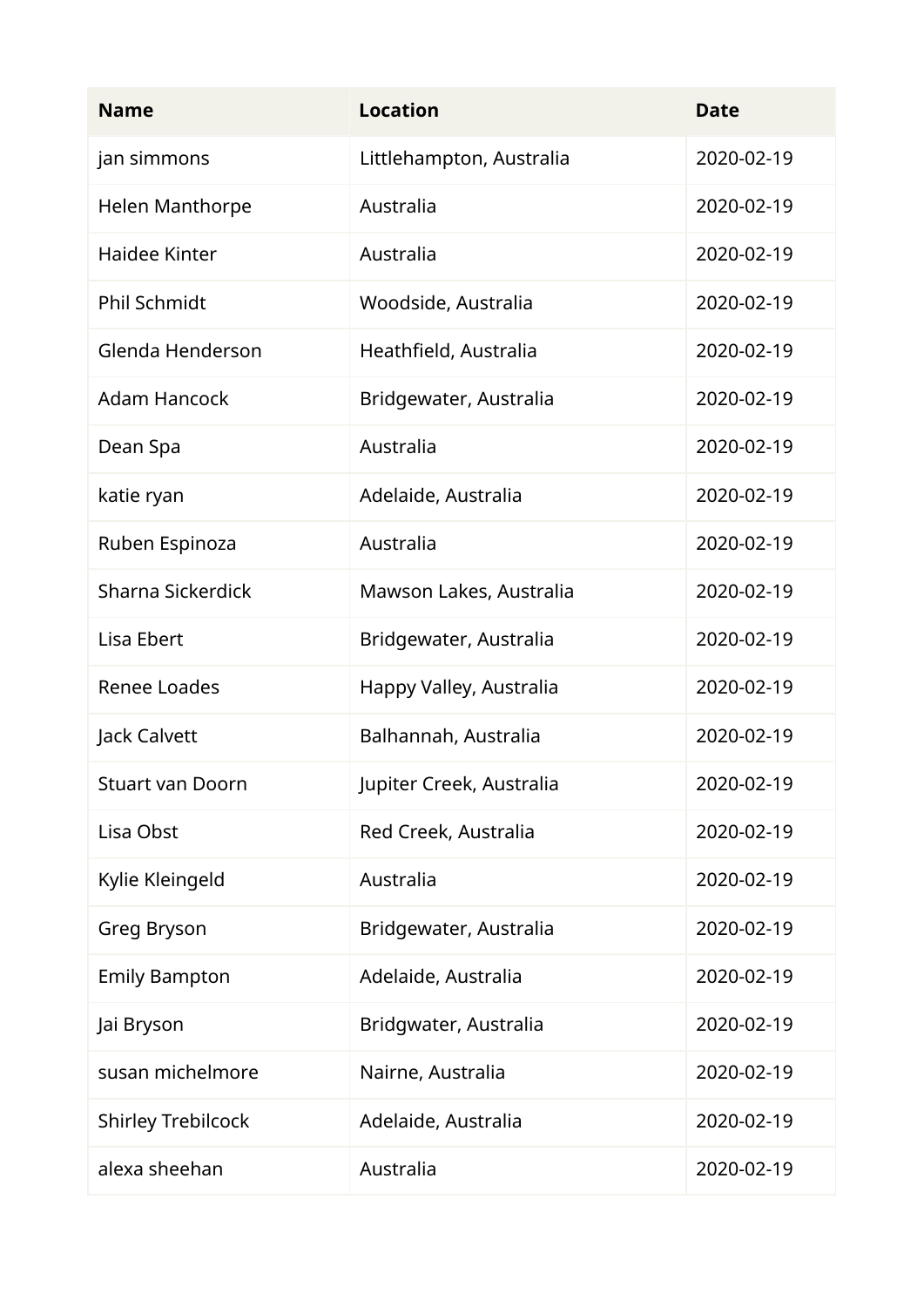| <b>Name</b>               | <b>Location</b>            | <b>Date</b> |
|---------------------------|----------------------------|-------------|
| <b>Wendy Fitzwilliam</b>  | Thamez, New Zealand        | 2020-02-19  |
| Adrienne Piggott          | Bridgewater, Australia     | 2020-02-19  |
| Philip Faccenda           | Adelaide, Australia        | 2020-02-19  |
| Jessy Martin              | Beverly Hills, Australia   | 2020-02-19  |
| Simon Bowen               | Adelaide, Australia        | 2020-02-19  |
| <b>Machelle Dunstone</b>  | Adelaide, Australia        | 2020-02-19  |
| Anita Hardingham          | Australia                  | 2020-02-19  |
| David Willcocks           | Mt Barker, Australia       | 2020-02-19  |
| <b>Elaine Withers</b>     | Myrtle bank, Australia     | 2020-02-19  |
| Amelia Rollins            | Sunshine North, Australia  | 2020-02-19  |
| Martyn Budd               | Australia                  | 2020-02-19  |
| <b>Alex Ellsmore</b>      | Adelaide, Australia        | 2020-02-19  |
| Lesley Nadin              | Stirling, Australia        | 2020-02-19  |
| Evelyn Martin             | Morphett Vale, Australia   | 2020-02-19  |
| Kenneth Richter           | Callington, Australia      | 2020-02-19  |
| Dorothy Reynolds          | Australia                  | 2020-02-19  |
| Wendy Faccenda            | Aldgate, Australia         | 2020-02-20  |
| <b>Brad Irvine-Thomas</b> | Macclesfield, Australia    | 2020-02-20  |
| <b>Prof Reg Coutts</b>    | Clearview, Australia       | 2020-02-20  |
| Sally Christian           | Bridgewater, Australia     | 2020-02-20  |
| Alison Boyd               | Aldgate, Australia         | 2020-02-20  |
| <b>Maggie Thomas</b>      | Christies Beach, Australia | 2020-02-20  |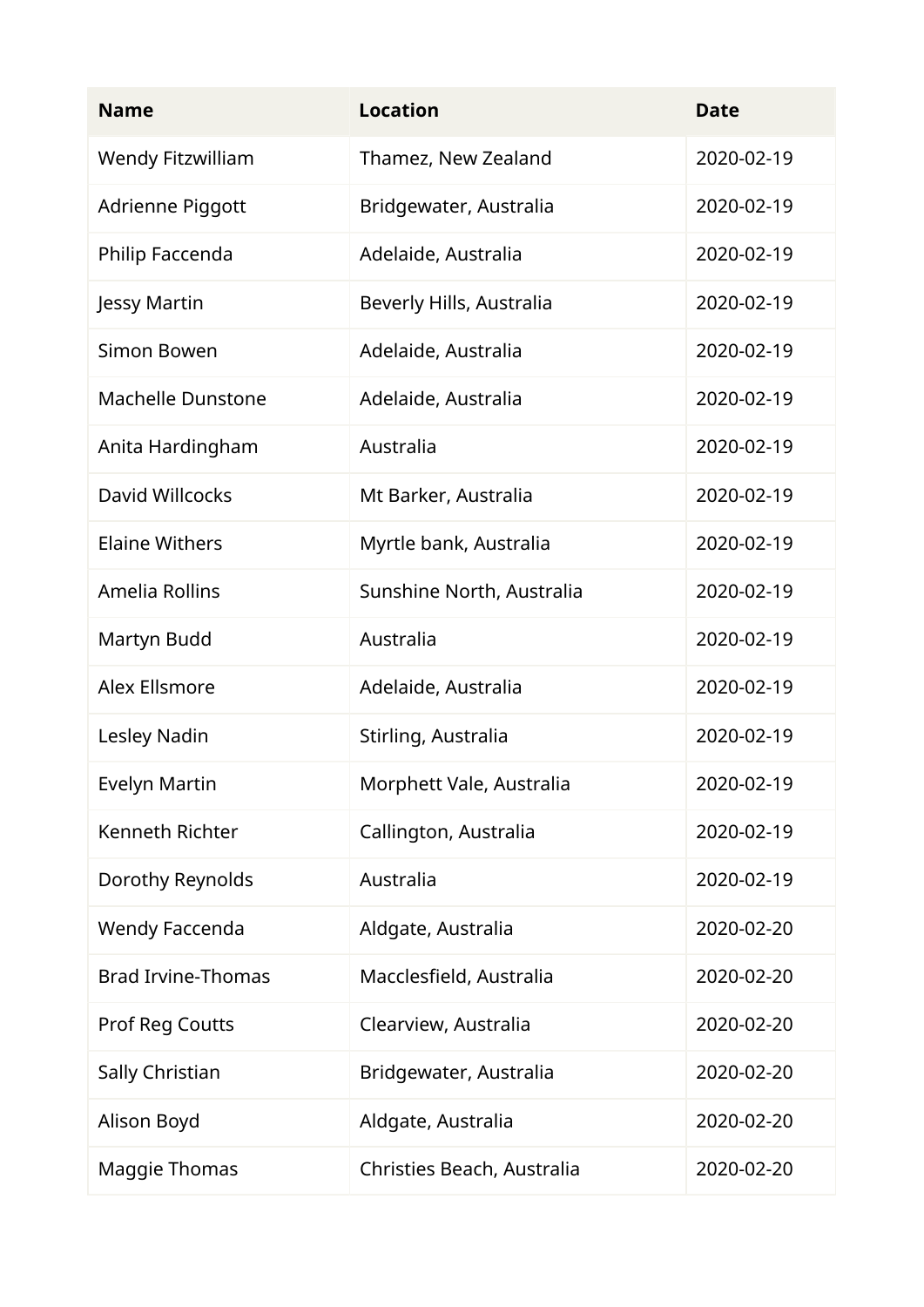| <b>Name</b>            | <b>Location</b>              | <b>Date</b> |
|------------------------|------------------------------|-------------|
| janet bridgland        | Australia                    | 2020-02-20  |
| David Mussared         | <b>ALDGATE SA, Australia</b> | 2020-02-20  |
| Susanne Koen           | Mylor, Australia             | 2020-02-20  |
| Kate Eckermann         | Australia                    | 2020-02-20  |
| Jules Kemenyvary       | Adelaide, Australia          | 2020-02-20  |
| Holly Jamieson         | Adelaide, Australia          | 2020-02-20  |
| lisa grapentin         | charleston, Australia        | 2020-02-20  |
| <b>Simon Williams</b>  | Crafers west, Australia      | 2020-02-20  |
| Lisa Clifford          | Adelaide, Australia          | 2020-02-20  |
| <b>Robert Elliott</b>  | Adelaide, Australia          | 2020-02-20  |
| <b>Bruce Beynon</b>    | Australia                    | 2020-02-20  |
| Simone laurie          | adelaide, Australia          | 2020-02-20  |
| <b>Terry Gifford</b>   | Adelaide, Australia          | 2020-02-20  |
| sally shaw             | Adelaide, Australia          | 2020-02-20  |
| <b>Elizabeth Smith</b> | Noradjuha, Australia         | 2020-02-20  |
| Chris Krombholz        | Mount Barker, Australia      | 2020-02-20  |
| Jill Bromley           | Stirling, Australia          | 2020-02-20  |
| Kath Bowman            | My Barker, Australia         | 2020-02-20  |
| Donella Peters         | Australia                    | 2020-02-20  |
| <b>Clare Bradley</b>   | Mylor, Australia             | 2020-02-20  |
| Phil Wakefield         | Ashbourne, Australia         | 2020-02-20  |
| Chris Duigan           | Aldgate, Australia           | 2020-02-20  |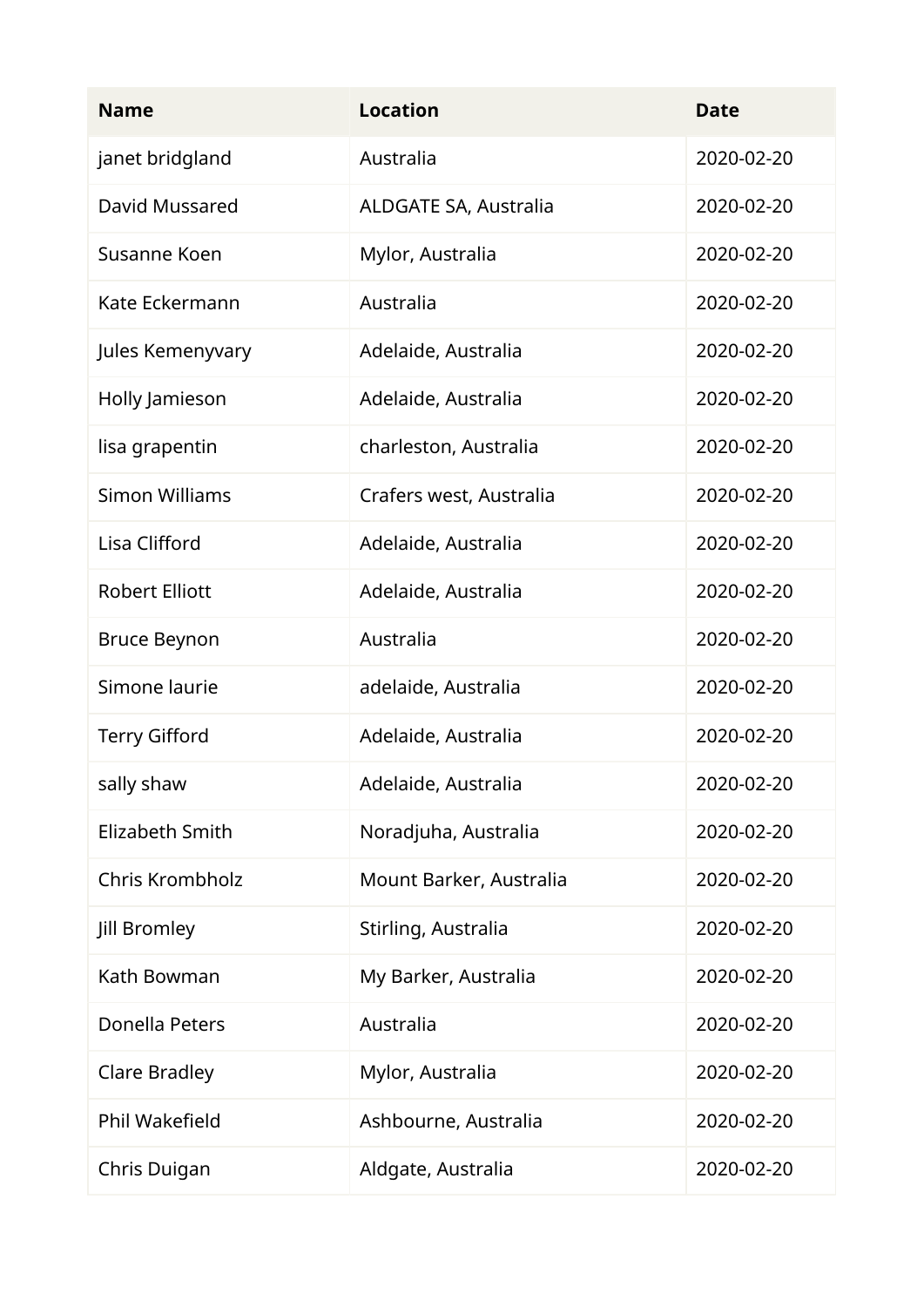| <b>Name</b>             | <b>Location</b>        | <b>Date</b> |
|-------------------------|------------------------|-------------|
| Robyn Wood              | Australia              | 2020-02-20  |
| Neelan Maheswaran       | Canberra, Australia    | 2020-02-20  |
| June Searle             | Adelaide, Australia    | 2020-02-20  |
| Anne Marie Serrano      | Mylor, Australia       | 2020-02-20  |
| <b>Bill Spragg</b>      | Australia              | 2020-02-20  |
| Eleanor Morgan          | Adelaide, Australia    | 2020-02-20  |
| Dan Spragg              | Adelaide, Australia    | 2020-02-20  |
| Kris Mumford            | Australia              | 2020-02-20  |
| James Spragg            | Townsville, Australia  | 2020-02-20  |
| <b>Kirsty Parkin</b>    | Stirling, Australia    | 2020-02-20  |
| Carolyn Brennan         | Bridgewater, Australia | 2020-02-20  |
| <b>Andrew Koukoulas</b> | Adelaide, Australia    | 2020-02-20  |
| Danielle Clode          | Adelaide, Australia    | 2020-02-20  |
| Rose Wynne              | Adelaide, Australia    | 2020-02-20  |
| Claire Gallagher        | Australia              | 2020-02-20  |
| Amelia Hurren           | Australia              | 2020-02-20  |
| June Jenkins            | Tarcowie, Australia    | 2020-02-20  |
| <b>Belinda Lamshed</b>  | Mylor, Australia       | 2020-02-20  |
| <b>Graeme McLeay</b>    | Adelaide, Australia    | 2020-02-20  |
| Emilie Knight           | Broadview, Australia   | 2020-02-20  |
| Erica Womersley         | Australia              | 2020-02-20  |
| <b>Karin Wiese</b>      | Australia              | 2020-02-20  |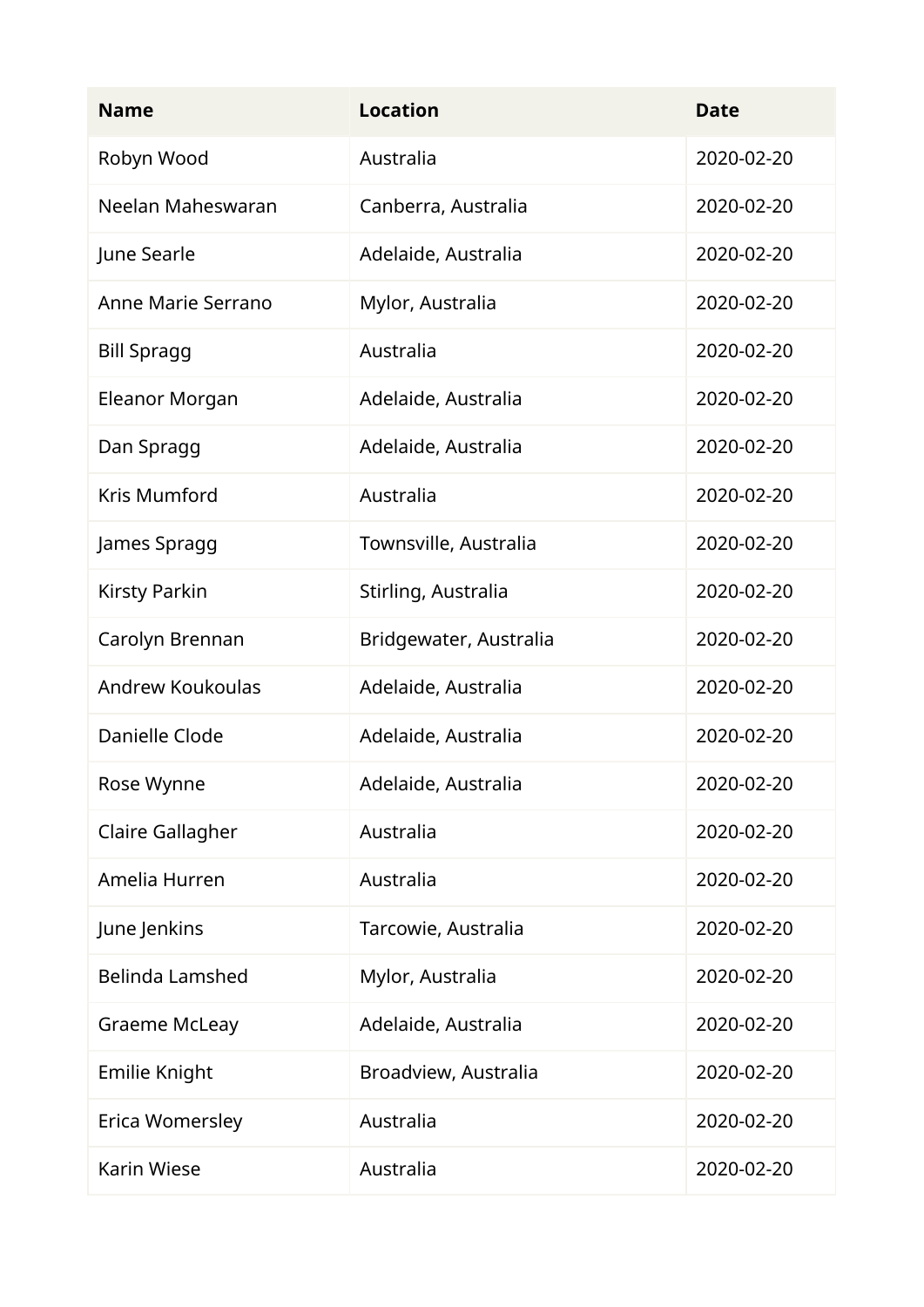| <b>Name</b>           | <b>Location</b>           | <b>Date</b> |
|-----------------------|---------------------------|-------------|
| roslyn black          | Australia                 | 2020-02-20  |
| Samantha Jones-Andrew | Adelaide, Australia       | 2020-02-20  |
| Luke Bardolph         | Adelaide, Australia       | 2020-02-20  |
| jon Eykelkamp         | Port Noarlunga, Australia | 2020-02-20  |
| <b>Andrew Fairney</b> | Mount Pleasant, Australia | 2020-02-20  |
| john stuiver          | Bridgewater, Australia    | 2020-02-20  |
| Helena Wait           | Australia                 | 2020-02-20  |
| Anthony Abley         | Australia                 | 2020-02-20  |
| Cogs Smith            | Blackwood, Australia      | 2020-02-20  |
| carlene calvert       | Adelaide, Australia       | 2020-02-20  |
| Donna Thornton        | Australia                 | 2020-02-20  |
| Hayley P              | Australia                 | 2020-02-20  |
| Graham Logan          | Adelaide, Australia       | 2020-02-20  |
| Jesia Berry           | Stonyfell, Australia      | 2020-02-20  |
| Morag Allington       | Adelaide, Australia       | 2020-02-20  |
| Jason Culle           | Adelaide, Australia       | 2020-02-20  |
| G Kelly               | Lenswood, Australia       | 2020-02-20  |
| Mark de Lange         | Echunga, Australia        | 2020-02-20  |
| <b>Emily Campbell</b> | Australia                 | 2020-02-20  |
| <b>Pauline Gill</b>   | Australia                 | 2020-02-20  |
| <b>Alison Turner</b>  | Bridgewater, Australia    | 2020-02-20  |
| Sue Ward              | Australia                 | 2020-02-20  |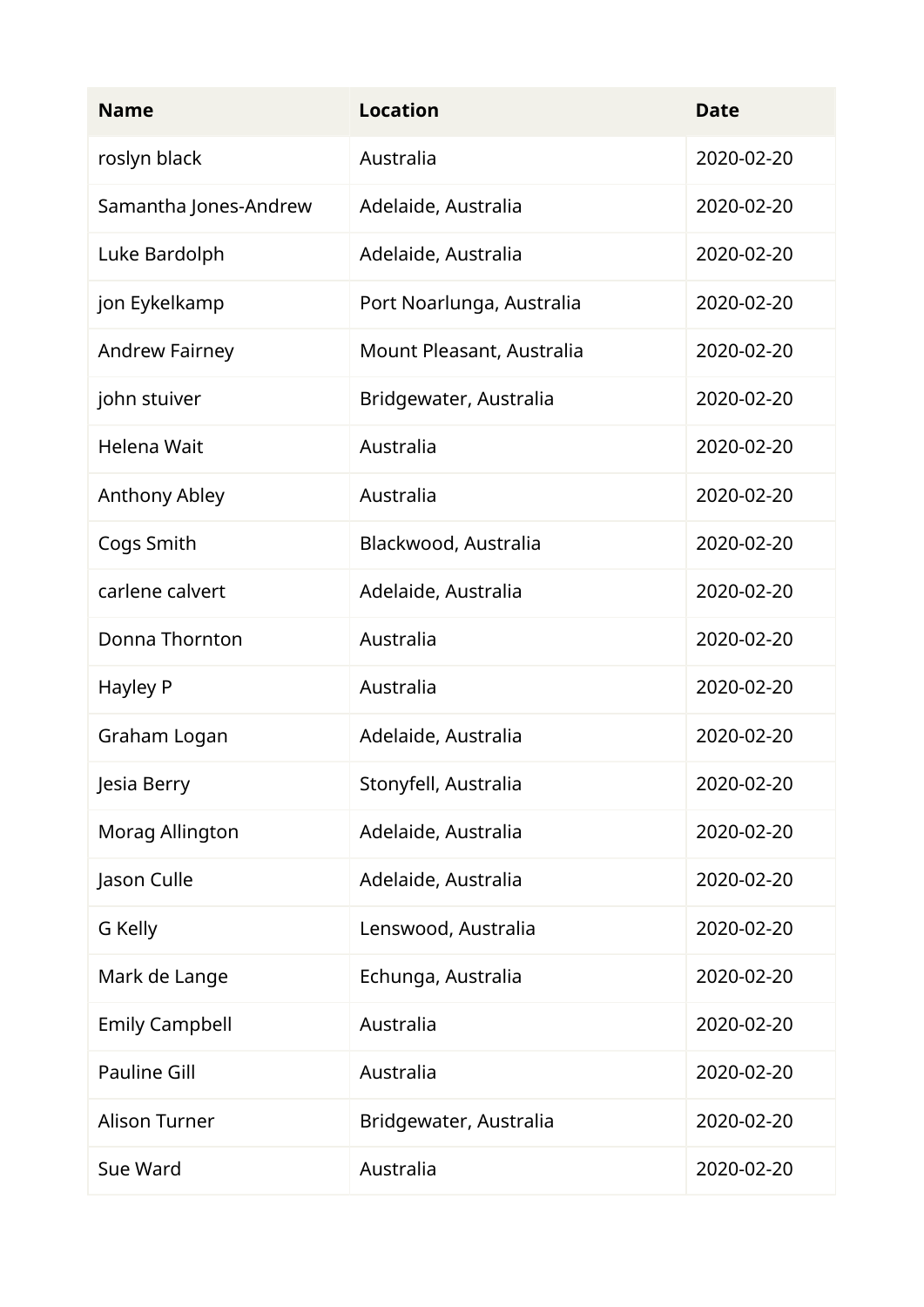| <b>Name</b>          | <b>Location</b>             | <b>Date</b> |
|----------------------|-----------------------------|-------------|
| Sue lubow            | Adelaide, Australia         | 2020-02-20  |
| Karen Mitchell       | Mount Barker, Australia     | 2020-02-20  |
| <b>Anne Minion</b>   | Port Noarlunga, Australia   | 2020-02-20  |
| <b>Gail Hollands</b> | Adelaide, Australia         | 2020-02-20  |
| <b>Carol Brock</b>   | Myponga, Australia          | 2020-02-20  |
| Mox Freeman          | Clayfield, Australia        | 2020-02-20  |
| <b>Lynton Vonow</b>  | Lobethal, Australia         | 2020-02-20  |
| <b>Harold Dimey</b>  | Upper Sturt, Australia      | 2020-02-20  |
| Cheryl McAllister    | Australia                   | 2020-02-20  |
| <b>Andrew Fisher</b> | Echunga, Australia          | 2020-02-20  |
| Alexi Kentish        | Australia                   | 2020-02-20  |
| Debra Goodman        | Kersbrook, Australia        | 2020-02-20  |
| <b>Valerie Giles</b> | Burnside, Australia         | 2020-02-20  |
| Kristina Davies      | Australia                   | 2020-02-20  |
| Jade Fisher          | Adelaide, Australia         | 2020-02-20  |
| Anthony Bartsch      | Adelaide, Australia         | 2020-02-20  |
| Kerry Kavanagh       | Australia                   | 2020-02-20  |
| chris grant          | Forest Range, Australia     | 2020-02-20  |
| Luke Skravan         | Myrtle Bank, Australia      | 2020-02-20  |
| Joanna Livingstone   | Mount Torrens SA, Australia | 2020-02-20  |
| Susan Campbell       | Dulwich, Australia          | 2020-02-20  |
| <b>Ben Scherer</b>   | Bridgewater, Australia      | 2020-02-20  |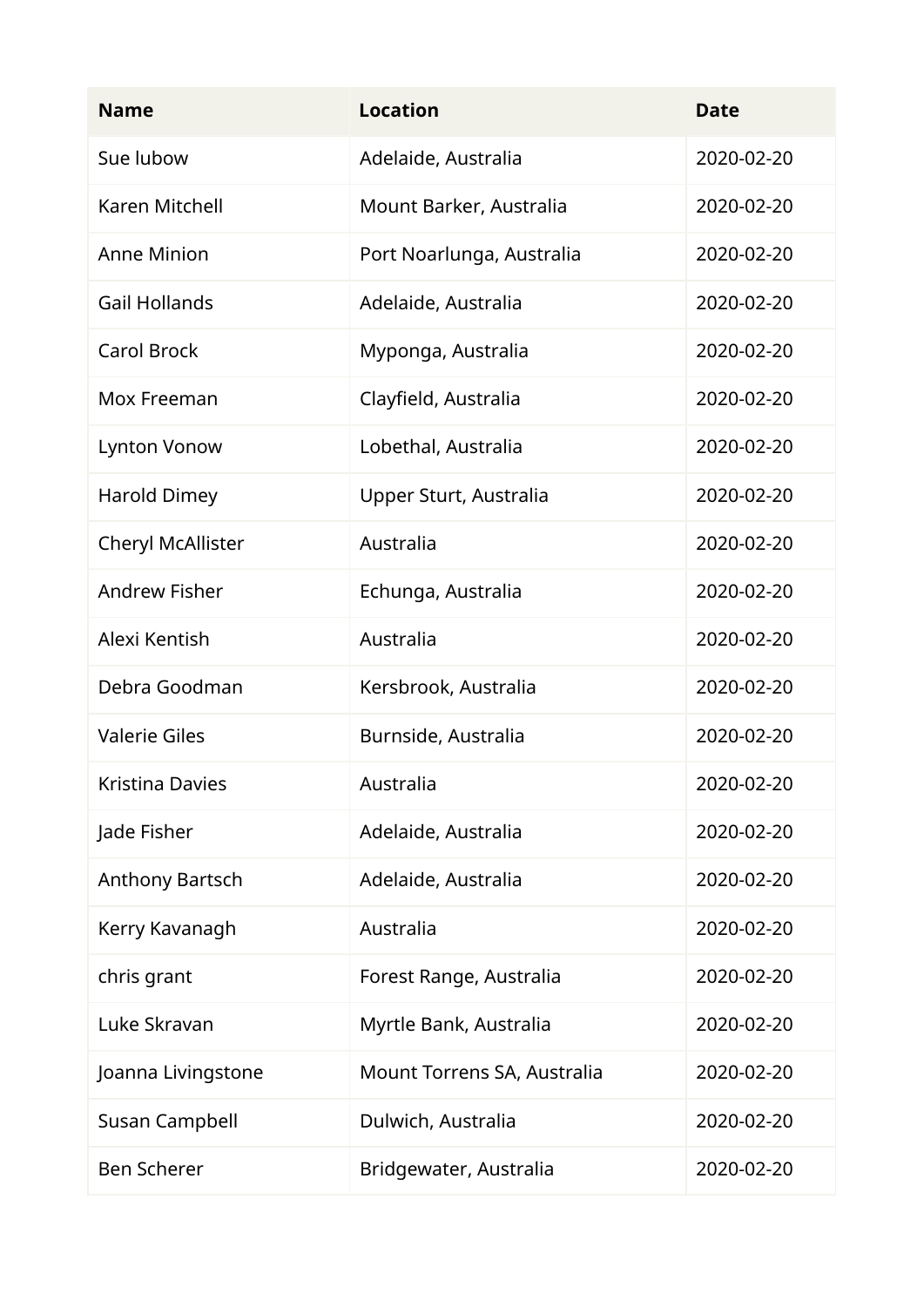| <b>Name</b>             | <b>Location</b>                | <b>Date</b> |
|-------------------------|--------------------------------|-------------|
| Lydia Boyle             | Woodside, Australia            | 2020-02-20  |
| <b>Gavin Penneck</b>    | Mylor, Australia               | 2020-02-20  |
| Ray Partington          | Mylor, Australia               | 2020-02-20  |
| <b>Anthony Sawyer</b>   | Australia                      | 2020-02-20  |
| bet burford             | lobethal, Australia            | 2020-02-20  |
| Jill Taylor             | Wistow, Australia              | 2020-02-20  |
| <b>Shayne Shipley</b>   | Budgewoi, Australia            | 2020-02-20  |
| Jo Taylor               | Aldinga Beach, Australia       | 2020-02-20  |
| Polina Rudakova         | Sydney, Australia              | 2020-02-20  |
| Nalda Stewart           | Australia                      | 2020-02-21  |
| Mia X                   | Oakleigh, Australia            | 2020-02-21  |
| Sue Fiedler             | Somerton Park SA, Australia    | 2020-02-21  |
| Sonya Watson            | Sydney Olympic Park, Australia | 2020-02-21  |
| Karla Billington        | Bridgewater, Australia         | 2020-02-21  |
| Stephanie Keller        | Crafers, Australia             | 2020-02-21  |
| <b>Bill Clifford</b>    | Australia                      | 2020-02-21  |
| Angie Bignell           | Adelaide, Australia            | 2020-02-21  |
| tara manning            | Adelaide, Australia            | 2020-02-21  |
| Diane Salvi             | Crafers West, Australia        | 2020-02-21  |
| Paula Lioret            | Adelaide, Australia            | 2020-02-21  |
| Douglas McCarty         | Adelaide, Australia            | 2020-02-21  |
| <b>Kristin Phillips</b> | Australia                      | 2020-02-21  |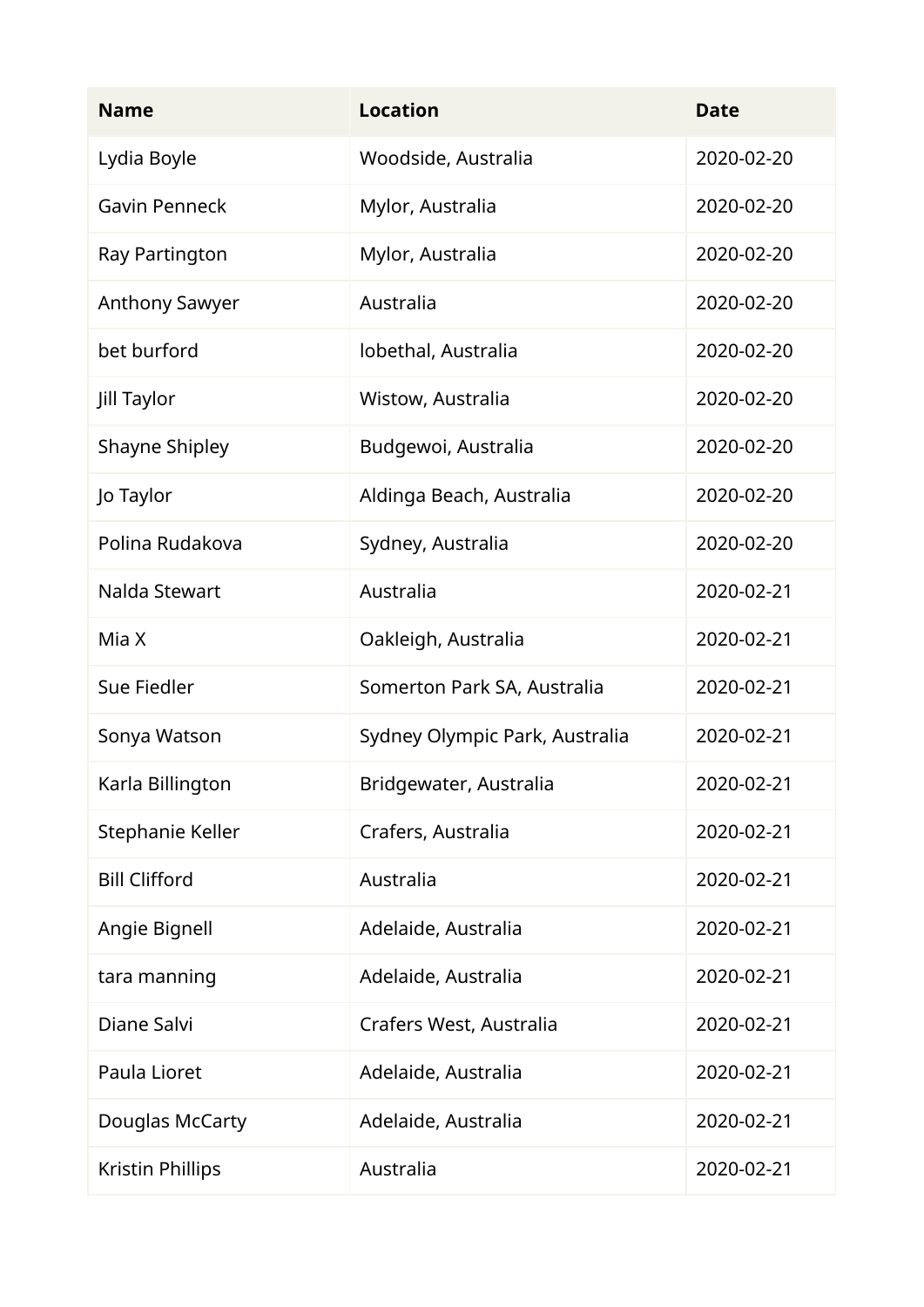| <b>Name</b>              | <b>Location</b>            | <b>Date</b> |
|--------------------------|----------------------------|-------------|
| <b>Gavin Klose</b>       | Stirling, Australia        | 2020-02-21  |
| aussie wacker            | Trigg, Australia           | 2020-02-21  |
| may jane                 | Adelaide, Australia        | 2020-02-21  |
| <b>Ann Painter</b>       | Australia                  | 2020-02-21  |
| Joanna Taylor            | Bridgewater, Australia     | 2020-02-21  |
| <b>Charmagne Gates</b>   | Adelaide, Australia        | 2020-02-21  |
| Narelle Balcom           | mylor, Australia           | 2020-02-21  |
| Dan Hanbury              | Elizabeth North, Australia | 2020-02-21  |
| <b>Stephen Birrell</b>   | Australia                  | 2020-02-21  |
| Shamie M                 | Melbourne, Australia       | 2020-02-21  |
| <b>Chris Pickard</b>     | Palmerston, Australia      | 2020-02-21  |
| Melissa Goodwin          | Aldgate, Australia         | 2020-02-21  |
| <b>Christine Secombe</b> | Payneham South, Australia  | 2020-02-21  |
| Katie Cavanagh           | Henley Beach, Australia    | 2020-02-21  |
| John Gelsthorpe          | Norwood, Australia         | 2020-02-21  |
| Jesse Muller             | Hawthorndene, Australia    | 2020-02-21  |
| Lynton Manuel            | Adelaide, Australia        | 2020-02-21  |
| <b>Steve Holmes</b>      | Adelaide, Australia        | 2020-02-21  |
| Shirley Radburn          | Perth, Australia           | 2020-02-21  |
| Ariel R                  | Sydney, Australia          | 2020-02-21  |
| Annie McNeil             | adelaide, Australia        | 2020-02-21  |
| Rachal Hira              | Australia                  | 2020-02-21  |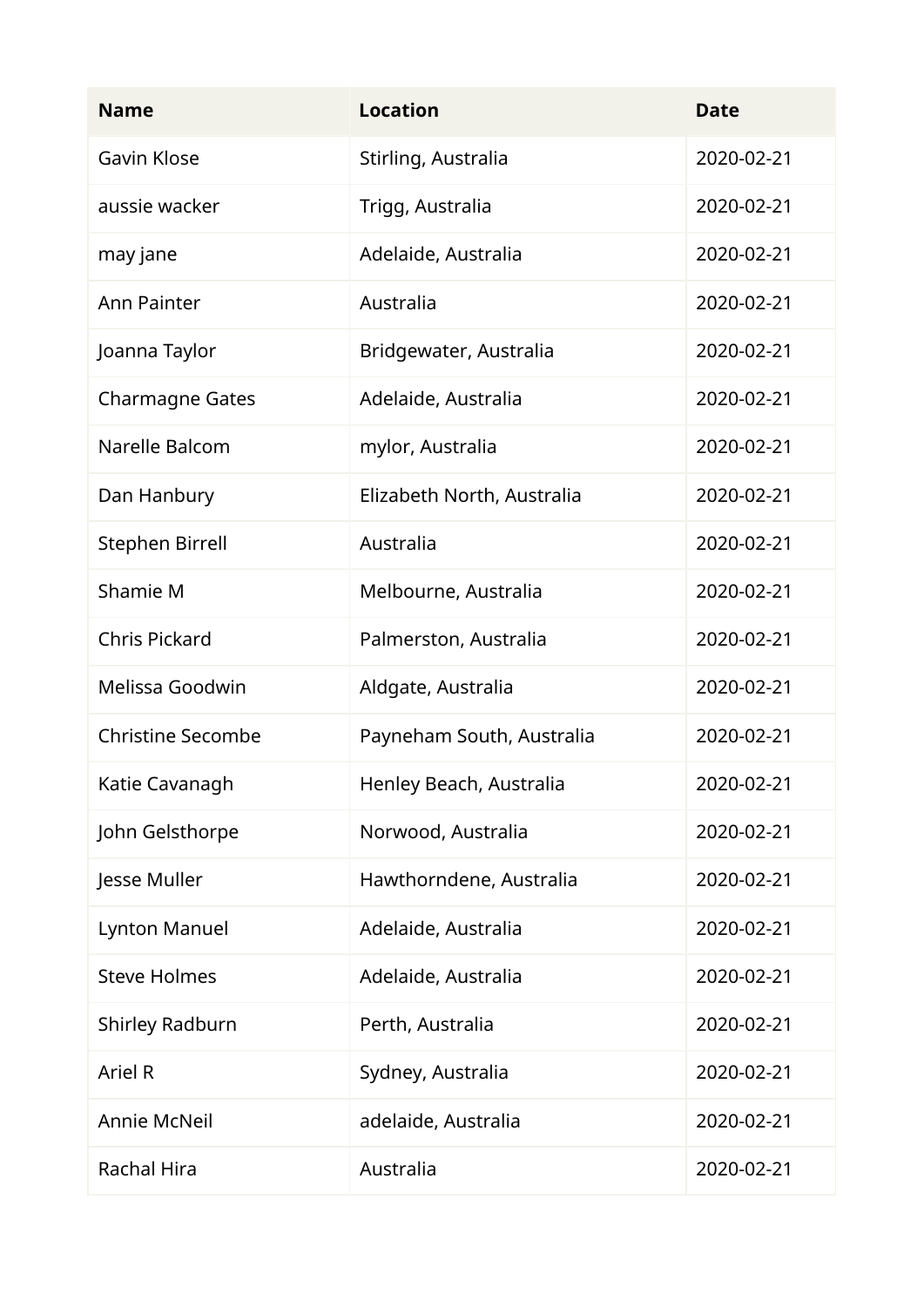| <b>Name</b>            | <b>Location</b>             | <b>Date</b> |
|------------------------|-----------------------------|-------------|
| Shivani Preston        | Australia                   | 2020-02-21  |
| Justin Gare            | Australia                   | 2020-02-21  |
| Wendy HAYWARD          | Adelaide, Australia         | 2020-02-21  |
| Isabelle Ashford       | Adelaide, Australia         | 2020-02-21  |
| Keira Blanchard        | Ironbank, Australia         | 2020-02-21  |
| Jo Wood                | Aldgate, Australia          | 2020-02-21  |
| Anonymous Garbageman   | Adelaide, Australia         | 2020-02-21  |
| Erik Dahl              | Kersbrook, Australia        | 2020-02-21  |
| saarah ali             | adelaide, Australia         | 2020-02-21  |
| David Moore            | Adelaide, Australia         | 2020-02-21  |
| Colin Palmer           | Mount Torrens, Australia    | 2020-02-22  |
| <b>Alice Matchett</b>  | Australia                   | 2020-02-22  |
| Hoss Zari              | Australia                   | 2020-02-22  |
| will teale             | Crafers West, Australia     | 2020-02-22  |
| Ben Tymukas            | <b>BALHANNAH, Australia</b> | 2020-02-22  |
| Annie du Winter        | Brisbane, Australia         | 2020-02-22  |
| Brendan Kilpatrick     | Australia                   | 2020-02-22  |
| adabla pether          | Sydney, Australia           | 2020-02-22  |
| <b>Renate Faast</b>    | prospect hill, Australia    | 2020-02-22  |
| Jeremy Boyd            | Aldgate, Australia          | 2020-02-22  |
| Tricia Lindsay         | Australia                   | 2020-02-22  |
| <b>Teresa Paterson</b> | Adelaide, Australia         | 2020-02-22  |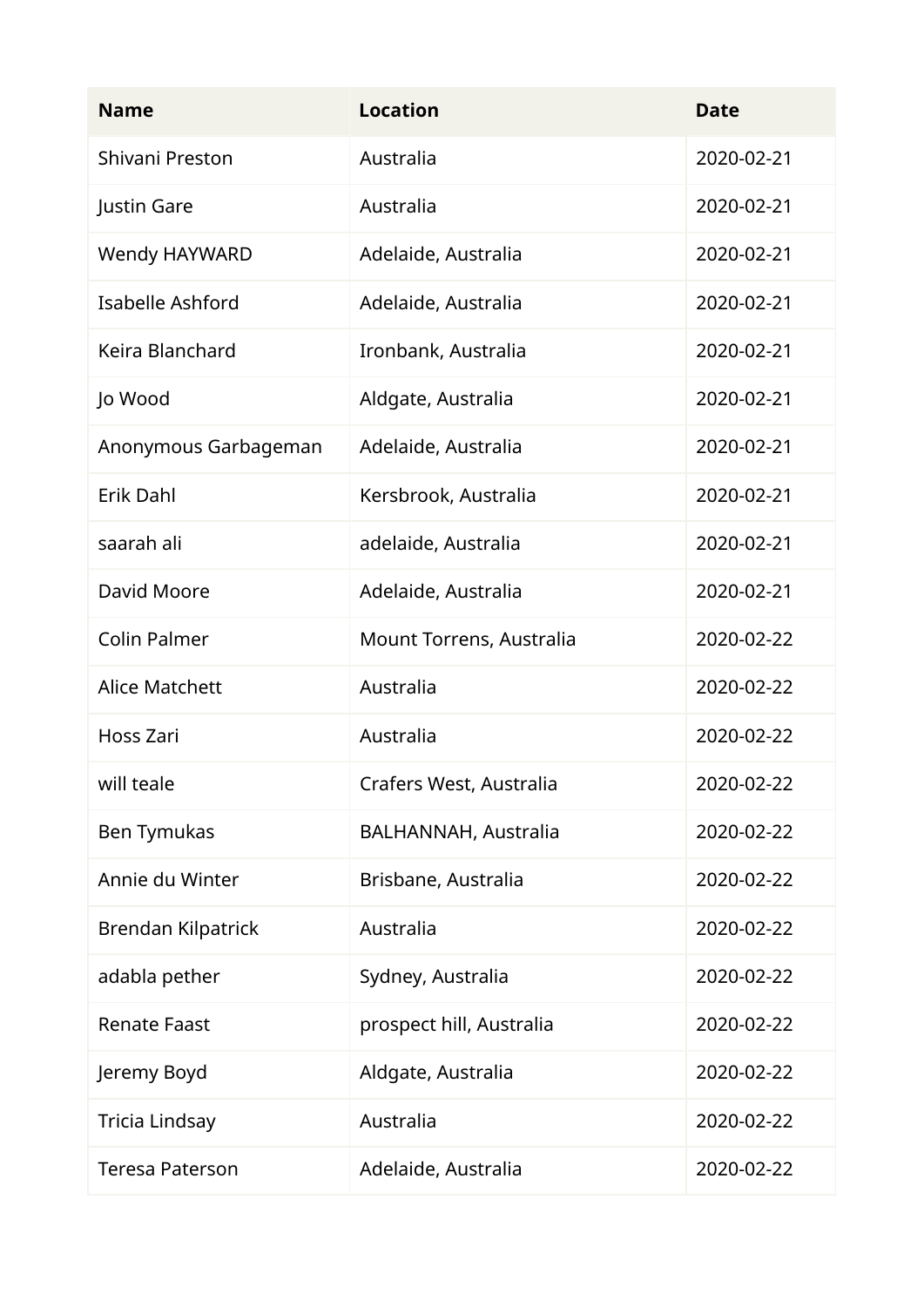| <b>Name</b>                            | <b>Location</b>         | <b>Date</b> |
|----------------------------------------|-------------------------|-------------|
| <b>Kevin Williams</b>                  | Mount Barker, Australia | 2020-02-22  |
| Rose Slade                             | Australia               | 2020-02-22  |
| Naomi Ansdrews                         | Adelaide, Australia     | 2020-02-22  |
| Josie Kowalewski                       | Elizabeth, Australia    | 2020-02-22  |
| Stephen Fuller                         | Australia               | 2020-02-22  |
| Ross Kassebaum                         | Australia               | 2020-02-22  |
| <b>Ron Nicholls</b>                    | Bridgewater, Australia  | 2020-02-22  |
| Mohammadbagher<br><b>Bahram Maheri</b> | Adelaide, Australia     | 2020-02-22  |
| libby jones                            | Australia               | 2020-02-22  |
| Hsiu-Yu Hung                           | Helensvale, Australia   | 2020-02-22  |
| Lalli Parkin                           | Australia               | 2020-02-22  |
| <b>Susan Nicholls</b>                  | Australia               | 2020-02-22  |
| Alison Spragg                          | Sutherland, Australia   | 2020-02-22  |
| Jo Owens                               | Leabrook, Australia     | 2020-02-22  |
| <b>Suzy Faehse</b>                     | Amsterdam, Netherlands  | 2020-02-22  |
| Elham Jafari                           | Sydney, Australia       | 2020-02-22  |
| Norah Frost                            | St Marys, Australia     | 2020-02-22  |
| Roger Ward                             | Adelaide, Australia     | 2020-02-22  |
| Ali Ben Kahn                           | Adelaide, Australia     | 2020-02-22  |
| Linda Mathew                           | Australia               | 2020-02-22  |
| <b>Russell Bruechert</b>               | Adelaide, Australia     | 2020-02-22  |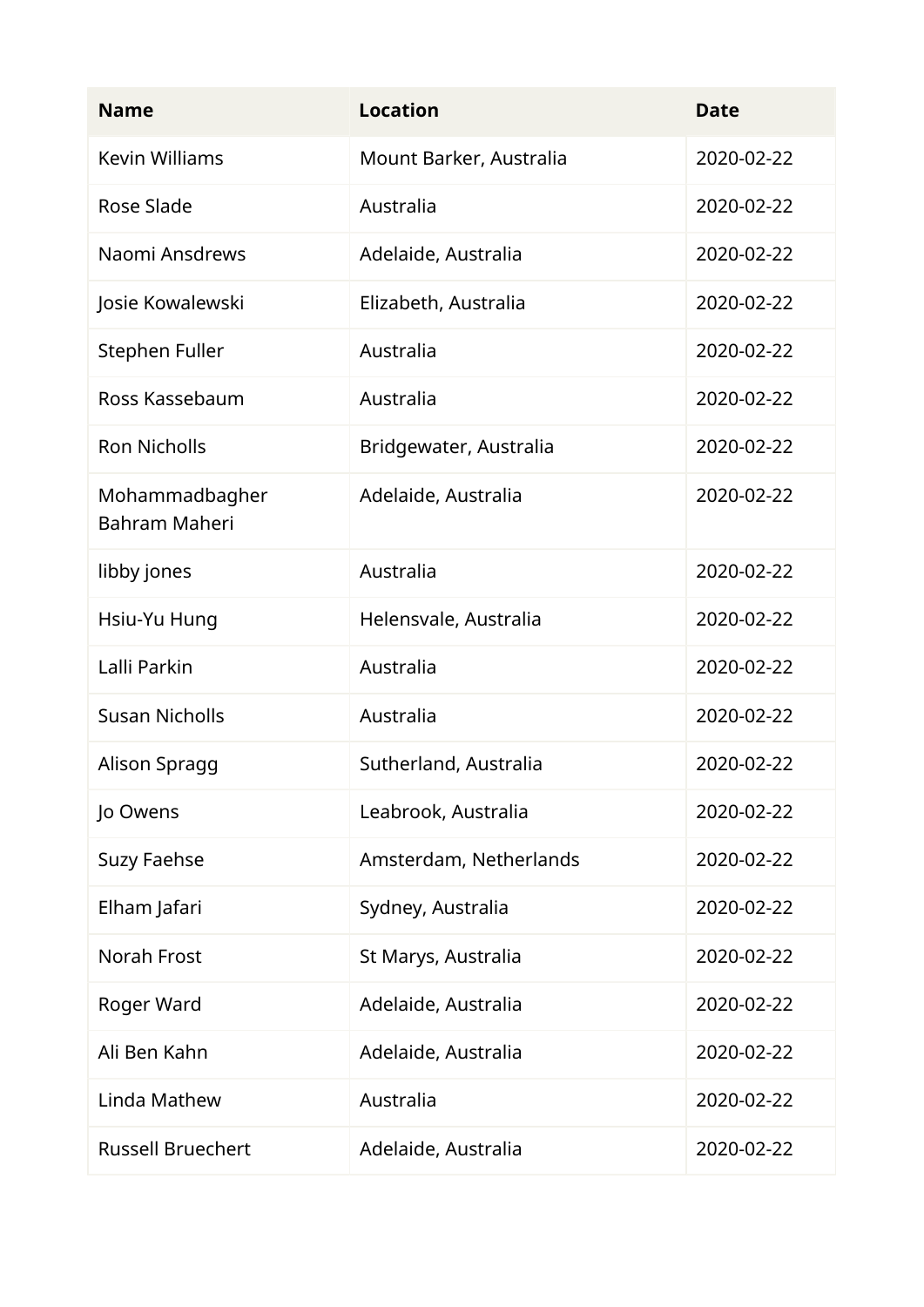| <b>Name</b>            | <b>Location</b>          | <b>Date</b> |
|------------------------|--------------------------|-------------|
| Alex Voigt             | Hahndorf, Australia      | 2020-02-22  |
| daniel Bowden          | Mount Barker, Australia  | 2020-02-23  |
| <b>Hayley Burns</b>    | Bridgewater, Australia   | 2020-02-23  |
| Andrew Le Roy          | Glandore, Australia      | 2020-02-23  |
| Angus Dugard           | Sawtell, Australia       | 2020-02-23  |
| Gail Iskov             | Australia                | 2020-02-23  |
| Ali Hankinson          | Brentwood, Australia     | 2020-02-23  |
| David Fox              | Kennington, Australia    | 2020-02-23  |
| <b>Michelle Bowles</b> | Adelaide, Australia      | 2020-02-23  |
| Ziya Meydan            | Melbourne, Australia     | 2020-02-23  |
| Graeme Peake           | Australia                | 2020-02-23  |
| <b>Prue Wheal</b>      | Australia                | 2020-02-23  |
| Sonya Mackenzie        | Australia                | 2020-02-23  |
| Mark Preece            | Lobethal, Australia      | 2020-02-23  |
| Sandy Ahmed            | St Marys, Australia      | 2020-02-23  |
| <b>Steve Mallee</b>    | Morphett Vale, Australia | 2020-02-23  |
| Raine Peterson         | Carseldine, Australia    | 2020-02-23  |
| Linda Jackson          | Australia                | 2020-02-23  |
| Lisa Sims              | Australia                | 2020-02-23  |
| sharon smith           | Nairne, Australia        | 2020-02-23  |
| Mandy Gay              | Port Willunga, Australia | 2020-02-23  |
| Sarah Kirby            | Australia                | 2020-02-23  |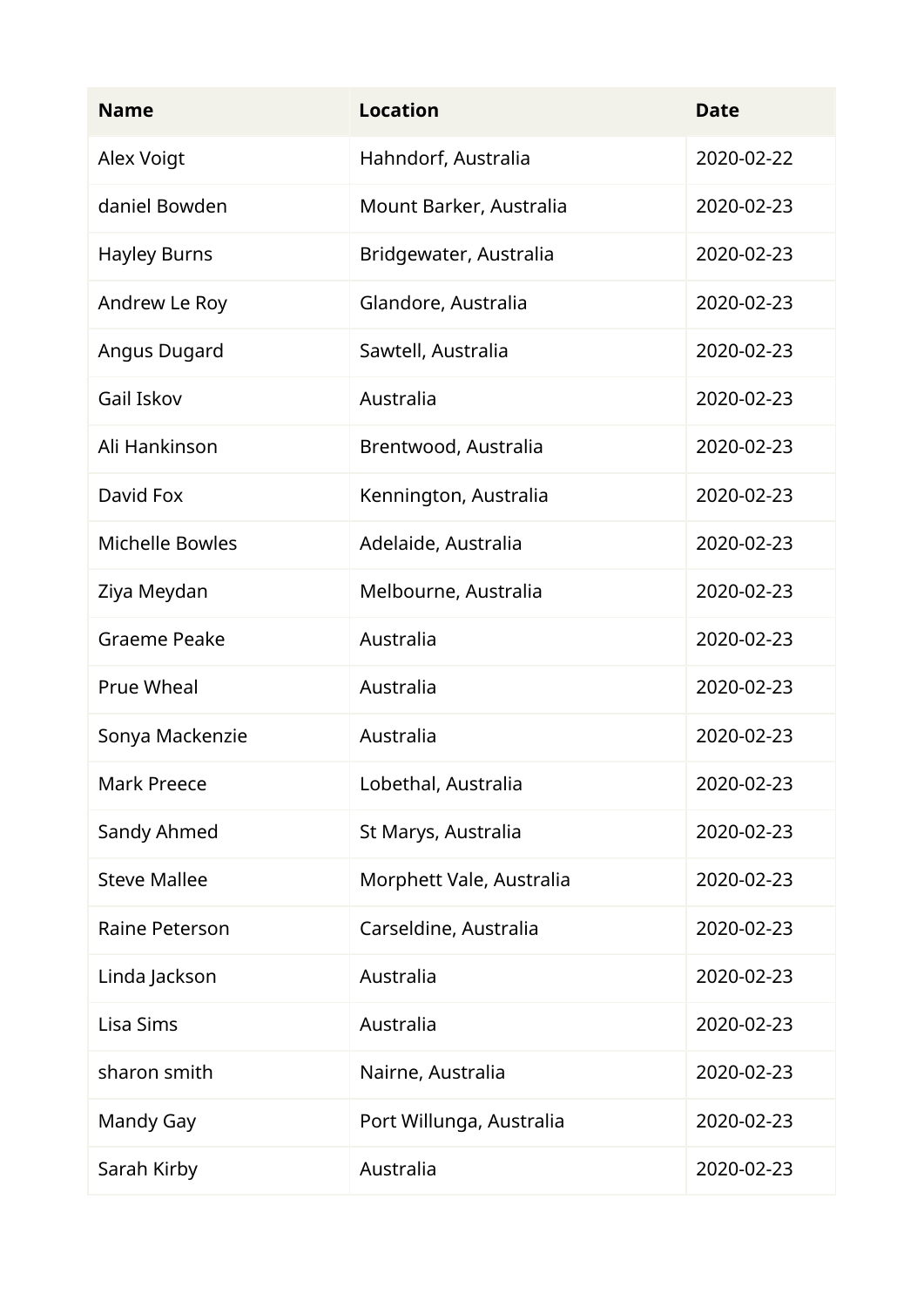| <b>Name</b>              | <b>Location</b>           | <b>Date</b> |
|--------------------------|---------------------------|-------------|
| Peter Zajicek            | Adelaide, Australia       | 2020-02-23  |
| Jacqueline Balston       | Australia                 | 2020-02-23  |
| <b>Brian Hansen</b>      | Australia                 | 2020-02-23  |
| <b>Eberhard Frank</b>    | Australia                 | 2020-02-23  |
| James Tilbrook           | Australia                 | 2020-02-23  |
| <b>Ann-Marie Bosco</b>   | Glynde, Australia         | 2020-02-23  |
| Meredith Jackson         | Australia                 | 2020-02-23  |
| Marelle Harisun          | Magill, Australia         | 2020-02-23  |
| <b>Wendy Brazil</b>      | Australia                 | 2020-02-23  |
| <b>Helen Allen</b>       | Adelaide, Australia       | 2020-02-23  |
| rosie heysen             | Glenelg South, Australia  | 2020-02-23  |
| <b>Valdis Dunis</b>      | North Adelaide, Australia | 2020-02-23  |
| Kim Jordan               | Lobethal, Australia       | 2020-02-23  |
| Pat Rose                 | Davoren Park, Australia   | 2020-02-23  |
| <b>Christian Haebich</b> | Australia                 | 2020-02-23  |
| Jorge Ochoa              | Adelaide, Australia       | 2020-02-23  |
| julie rowntree           | Australia                 | 2020-02-23  |
| Jon Cocks                | Mt Barker, Australia      | 2020-02-24  |
| Jan Clifford             | Australia                 | 2020-02-24  |
| Joe Knight               | Australia                 | 2020-02-24  |
| <b>Chad Habel</b>        | Australia                 | 2020-02-24  |
| Monique Turmine          | Mount Barker, Australia   | 2020-02-24  |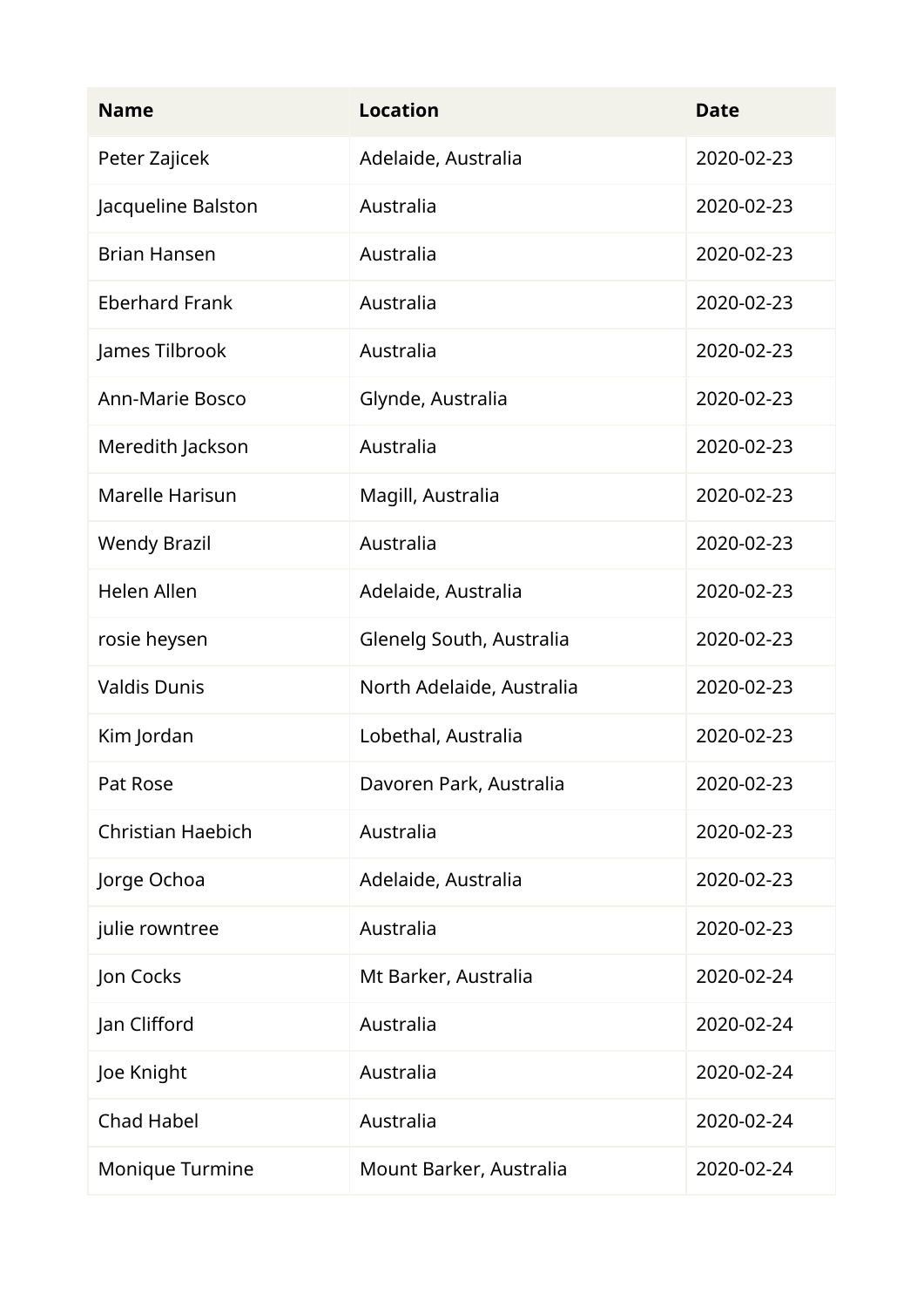| <b>Name</b>           | <b>Location</b>           | <b>Date</b> |
|-----------------------|---------------------------|-------------|
| jake hosking          | Brisbane, Australia       | 2020-02-24  |
| Amanda Turner         | Adelaide, Australia       | 2020-02-24  |
| Peter Mayer           | Stirling, Australia       | 2020-02-24  |
| Gaynor Holman         | Adelaide, Australia       | 2020-02-24  |
| Samantha Lawson       | Blackwood, Australia      | 2020-02-24  |
| Ella York             | Bridgewater, Australia    | 2020-02-24  |
| <b>Trudy Bray</b>     | Mount Annan, Australia    | 2020-02-24  |
| Libby Lavery          | Kelvin Grove, Australia   | 2020-02-24  |
| Verica Novakovic      | Lalor Park, Australia     | 2020-02-24  |
| Lucy Warren           | Australia                 | 2020-02-24  |
| <b>Roz Hamilton</b>   | Magill, Australia         | 2020-02-24  |
| <b>Nick Ditter</b>    | Crafers, Australia        | 2020-02-24  |
| Louise Lynch          | Adelaide, Australia       | 2020-02-24  |
| Sam Franzway          | Aldgate, Australia        | 2020-02-24  |
| Daryl Lawson          | Australia                 | 2020-02-24  |
| Alison Teubner        | Australia                 | 2020-02-24  |
| Raymond Subedi        | Homebush West, Australia  | 2020-02-24  |
| Lloyd Templeton       | Aberfoyle Park, Australia | 2020-02-24  |
| Clem Jordan           | Lobethal, Australia       | 2020-02-24  |
| <b>Martin Winters</b> | Mount Barker, Australia   | 2020-02-24  |
| Edwina & David Baird  | Adelaide, Australia       | 2020-02-24  |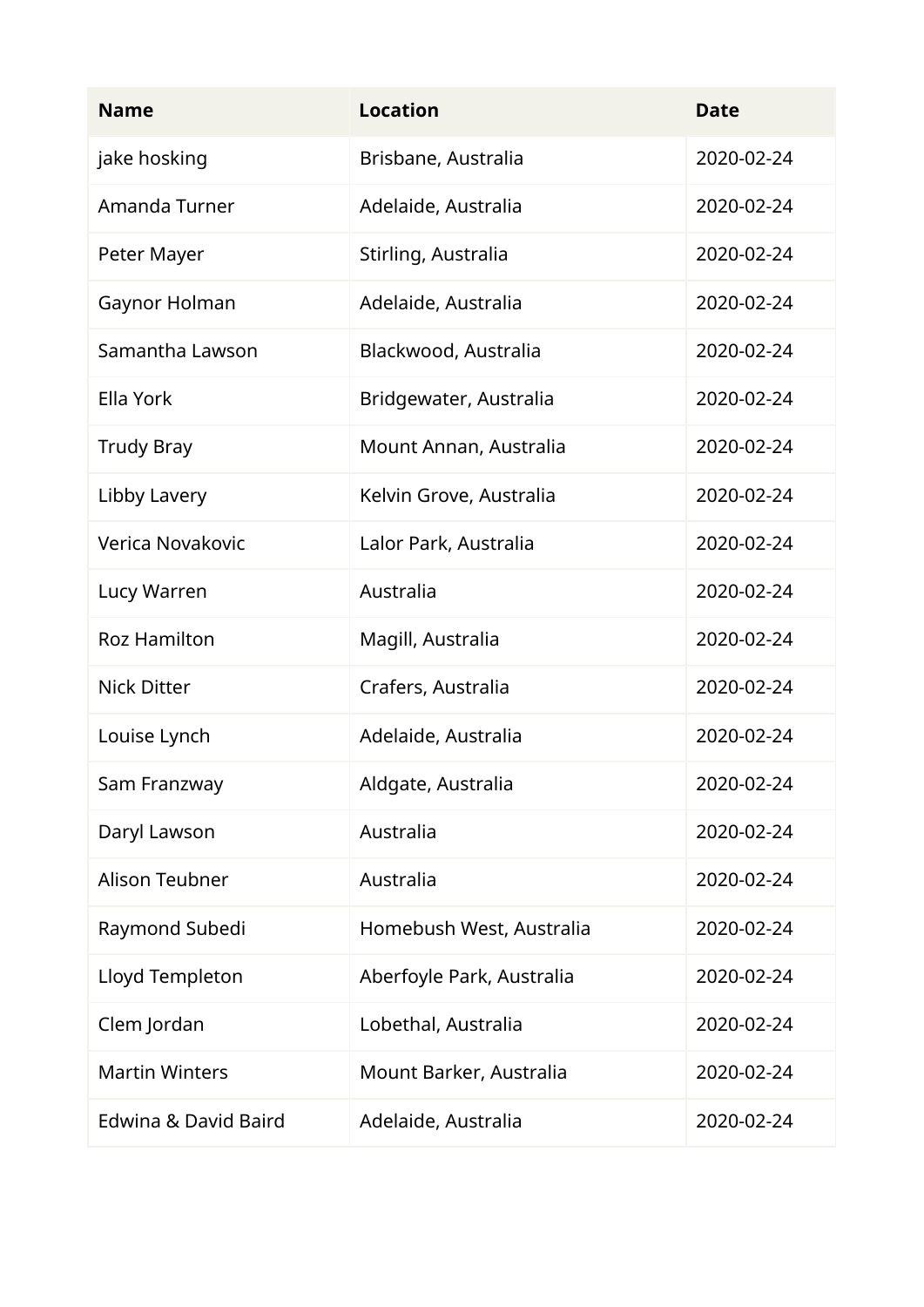| <b>Name</b>             | <b>Location</b>                             | <b>Date</b> |
|-------------------------|---------------------------------------------|-------------|
| <b>Marion Ferguson</b>  | Aldinga Beach South Australia,<br>Australia | 2020-02-24  |
| Sally Baker             | Adelaide, Australia                         | 2020-02-24  |
| Faria Ehsan             | Paralowie, Australia                        | 2020-02-24  |
| Markus Tobler           | Prospect, Australia                         | 2020-02-24  |
| Kylie Moritz            | Adelaide, Australia                         | 2020-02-24  |
| Marie-Christina Virago  | Bathurst, Australia                         | 2020-02-24  |
| Cathy Gray              | Australia                                   | 2020-02-24  |
| Sarah Verdino           | Adelaide, Australia                         | 2020-02-24  |
| Liz Bromilow            | Bridgewater, Australia                      | 2020-02-24  |
| <b>Ivan Cavuoto</b>     | Aldgate, Australia                          | 2020-02-24  |
| Tim Kelly               | Australia                                   | 2020-02-24  |
| Maggie Farrell          | Carey Gully, Australia                      | 2020-02-24  |
| <b>Henning Herringe</b> | Australia                                   | 2020-02-24  |
| <b>Brian Barker</b>     | Crafers, Australia                          | 2020-02-24  |
| Catherine Bridgland     | Australia                                   | 2020-02-24  |
| <b>Grace Macdonald</b>  | Adelaide, Australia                         | 2020-02-24  |
| Paul Chan               | Box Hill, Australia                         | 2020-02-24  |
| <b>Richard Corin</b>    | Australia                                   | 2020-02-24  |
| Louise Roberts          | Crafers, Australia                          | 2020-02-24  |
| wendy willow            | Adelaide, Australia                         | 2020-02-25  |
| Ange Headland           | Murray Bridge, Australia                    | 2020-02-25  |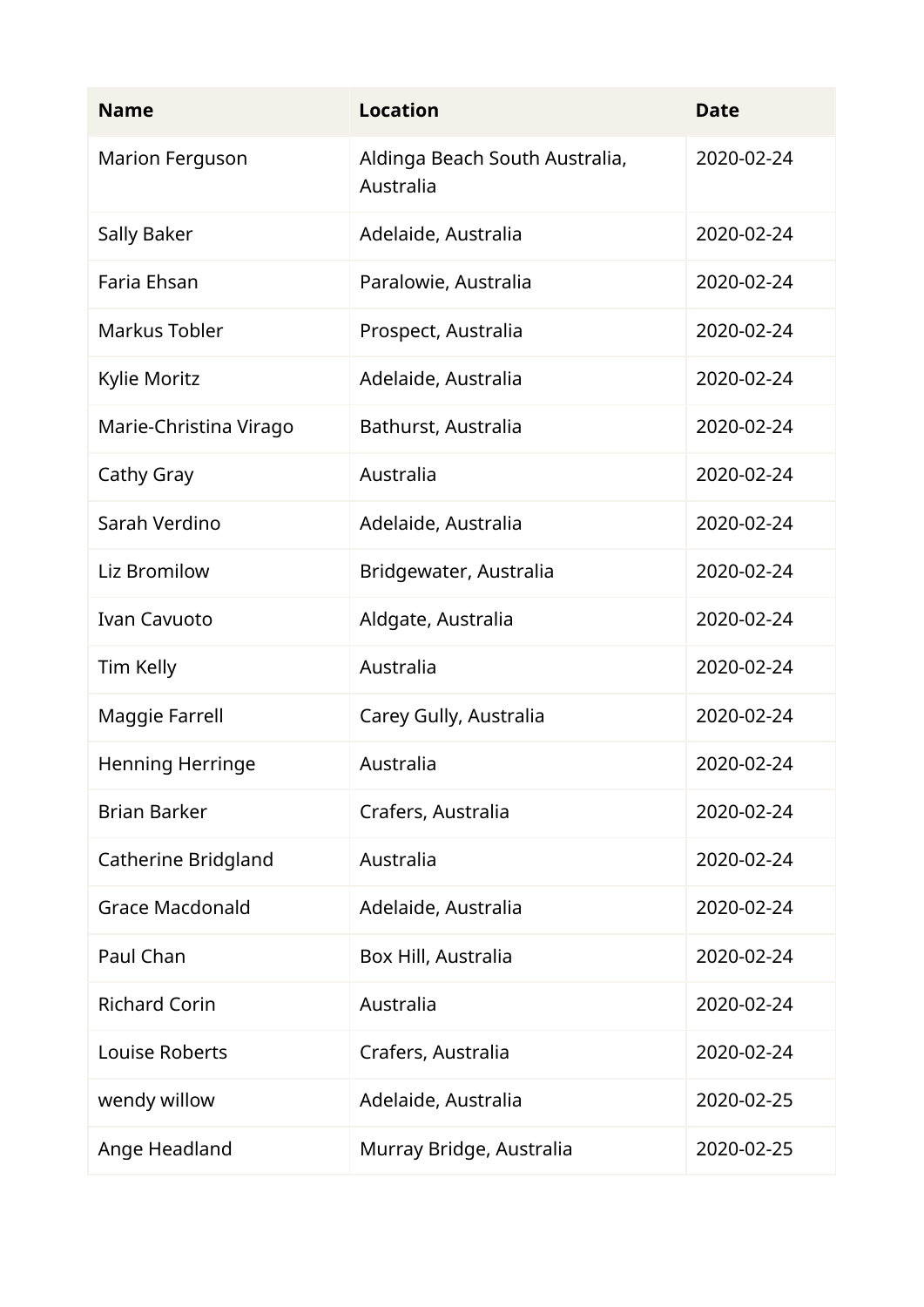| <b>Name</b>           | <b>Location</b>         | <b>Date</b> |
|-----------------------|-------------------------|-------------|
| Georgia Roberts       | Crafers, Australia      | 2020-02-25  |
| <b>Millie Bov</b>     | Australia               | 2020-02-25  |
| Janet Klein           | Mt Barker, Australia    | 2020-02-25  |
| <b>Elspeth Young</b>  | Aldgate, Australia      | 2020-02-25  |
| <b>Sheridan Adams</b> | Mt Barker SA, Australia | 2020-02-25  |
| Dejarn Hopkinson      | Aspley, Australia       | 2020-02-25  |
| <b>Chris Grant</b>    | Forest Range, Australia | 2020-02-25  |
| Caitlin Millar        | Australia               | 2020-02-25  |
| Jim Plummer           | Bridgewater, Australia  | 2020-02-25  |
| <b>Adrian Dormer</b>  | Oakbank, Australia      | 2020-02-25  |
| Anne Dormer           | Australia               | 2020-02-25  |
| <b>Arthur Hay</b>     | Itonba k, Australia     | 2020-02-25  |
| <b>Graham Wells</b>   | Stirling, Australia     | 2020-02-25  |
| Alana M               | Melbourne, Australia    | 2020-02-25  |
| <b>Lily Pearce</b>    | Adelaide, Australia     | 2020-02-25  |
| Denise Manson         | Australia               | 2020-02-25  |
| aquila evill          | Adelaide, Australia     | 2020-02-25  |
| Lucas Hearn           | Adelaide, Australia     | 2020-02-25  |
| Rob Smith             | Mt Barker, Australia    | 2020-02-25  |
| Kayden Mules          | Brisbane, Australia     | 2020-02-25  |
| Jennefer Biggs        | Australia               | 2020-02-25  |
| Eruera T Walker       | Gisborne, New Zealand   | 2020-02-25  |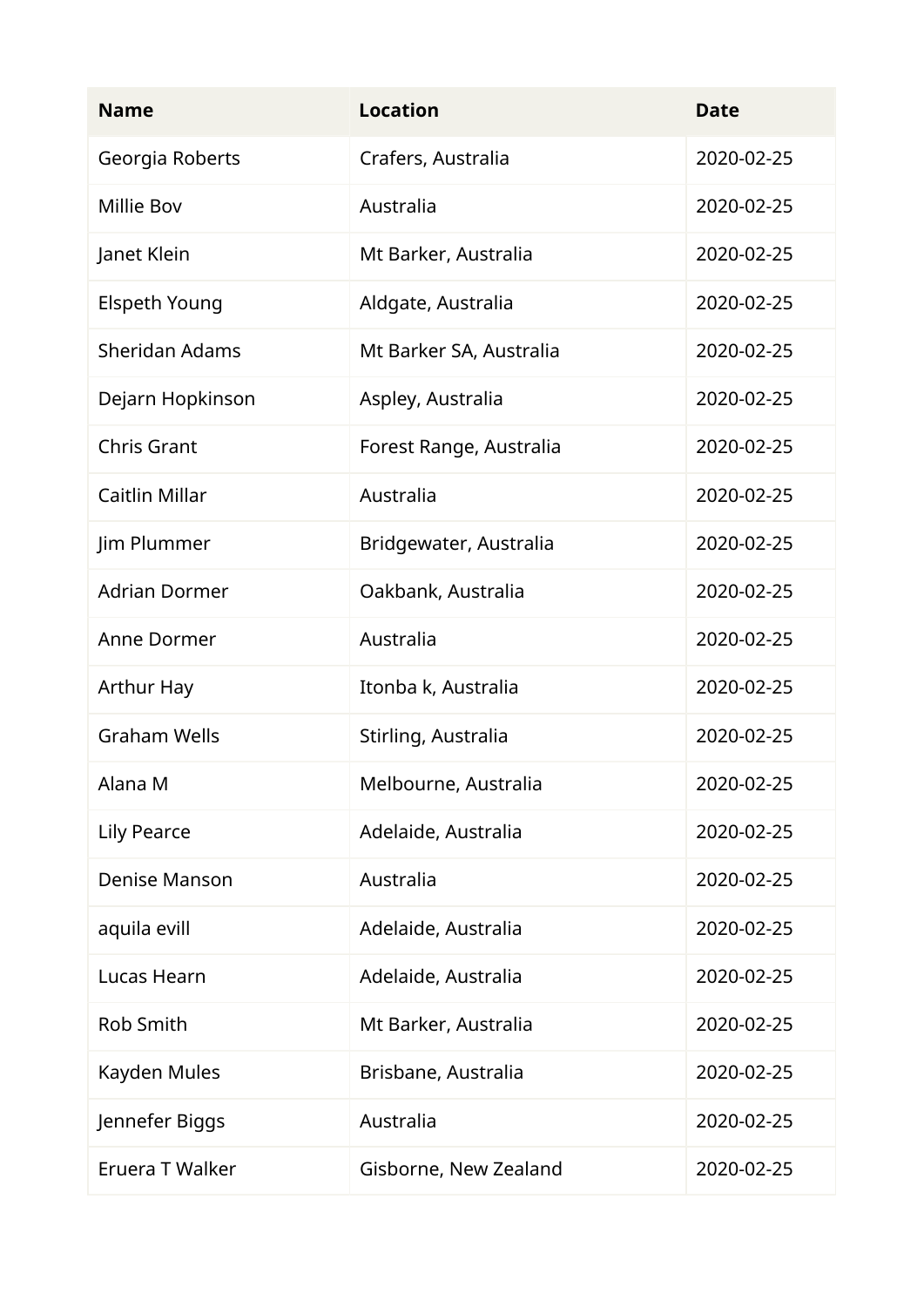| <b>Name</b>            | <b>Location</b>        | <b>Date</b> |
|------------------------|------------------------|-------------|
| amirhosein shirazi     | Tehran, Iran           | 2020-02-25  |
| John Hill              | Crafers, Australia     | 2020-02-25  |
| Darryl Spillman        | Bridgewater, Australia | 2020-02-25  |
| Fiona House            | Aldgate, Australia     | 2020-02-25  |
| David Ragless          | Stirling, Australia    | 2020-02-25  |
| Rosemary Drabsch       | Aldgate, Australia     | 2020-02-25  |
| Alice Welby            | Bridgewater, Australia | 2020-02-25  |
| Tony Mrwebi            | Adelaide, Australia    | 2020-02-25  |
| Nikki Quinn            | Adelaide, Australia    | 2020-02-25  |
| lucy humphries         | Uraidla, Australia     | 2020-02-25  |
| Kate mount             | Australia              | 2020-02-25  |
| Kate Kneebone          | Aldgate, Australia     | 2020-02-25  |
| <b>Tim Deed</b>        | Australia              | 2020-02-25  |
| Natasha Doumanis       | Spearwood, Australia   | 2020-02-25  |
| <b>Kate Abrams</b>     | Adelaide, Australia    | 2020-02-25  |
| <b>Russell Croker</b>  | Ilford, UK             | 2020-02-25  |
| Judy Gunn              | Adelaide, Australia    | 2020-02-25  |
| Rachel King Bamford    | Australia              | 2020-02-25  |
| <b>Melanie Wallace</b> | St. Albert, Canada     | 2020-02-25  |
| Иван Шорохов           | Барнаул, Russia        | 2020-02-25  |
| Mary Allstrom          | Australia              | 2020-02-25  |
| Mandy Quinn            | Australia              | 2020-02-25  |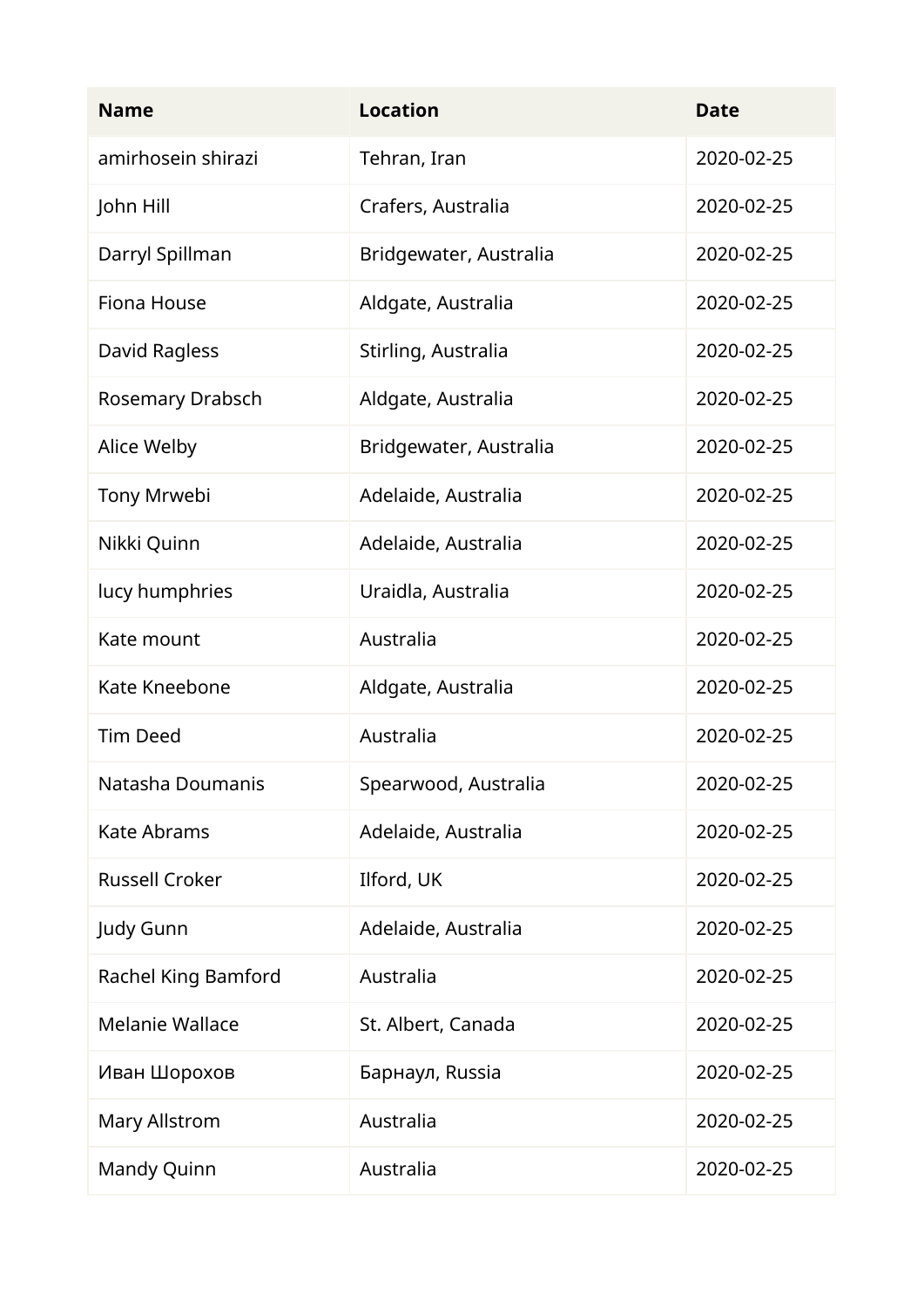| <b>Name</b>             | <b>Location</b>         | <b>Date</b> |
|-------------------------|-------------------------|-------------|
| <b>Verity Berends</b>   | Adelaide, Australia     | 2020-02-25  |
| Kerry Lehmann           | Bridgewater, Australia  | 2020-02-25  |
| Brendan campbell        | Australia               | 2020-02-25  |
| <b>Taylah Fox</b>       | Adelaide, Australia     | 2020-02-25  |
| Robyn Ainsworth         | Banksia Park, Australia | 2020-02-25  |
| Judith Bishop           | Adelaide, Australia     | 2020-02-25  |
| Julia Miller            | Adelaide, Australia     | 2020-02-25  |
| Melisa Kadic            | Mount Barker, Australia | 2020-02-25  |
| Jennifer Staines        | Adelaide, Australia     | 2020-02-25  |
| Liz Christoforou        | Lobethal, Australia     | 2020-02-25  |
| Deb Warda               | Hallett Cove, Australia | 2020-02-25  |
| Jorja Abbott            | Croydon, Australia      | 2020-02-25  |
| <b>Andrew Cawthorne</b> | Stirling, Australia     | 2020-02-25  |
| John Foubister          | Adelaide, Australia     | 2020-02-25  |
| Tina Hesketh            | Stirling, Australia     | 2020-02-25  |
| <b>Mel Williams</b>     | Australia               | 2020-02-25  |
| rod m                   | mt compass, Australia   | 2020-02-25  |
| Harriet Jarrett         | Australia               | 2020-02-25  |
| Jocelyn Wickstein       | Pasadena, Australia     | 2020-02-25  |
| Alan Castle             | Blackwood, Australia    | 2020-02-25  |
| Joanne Kneebone         | Adelaide, Australia     | 2020-02-25  |
| Kiri Karagiannis        | Australia               | 2020-02-25  |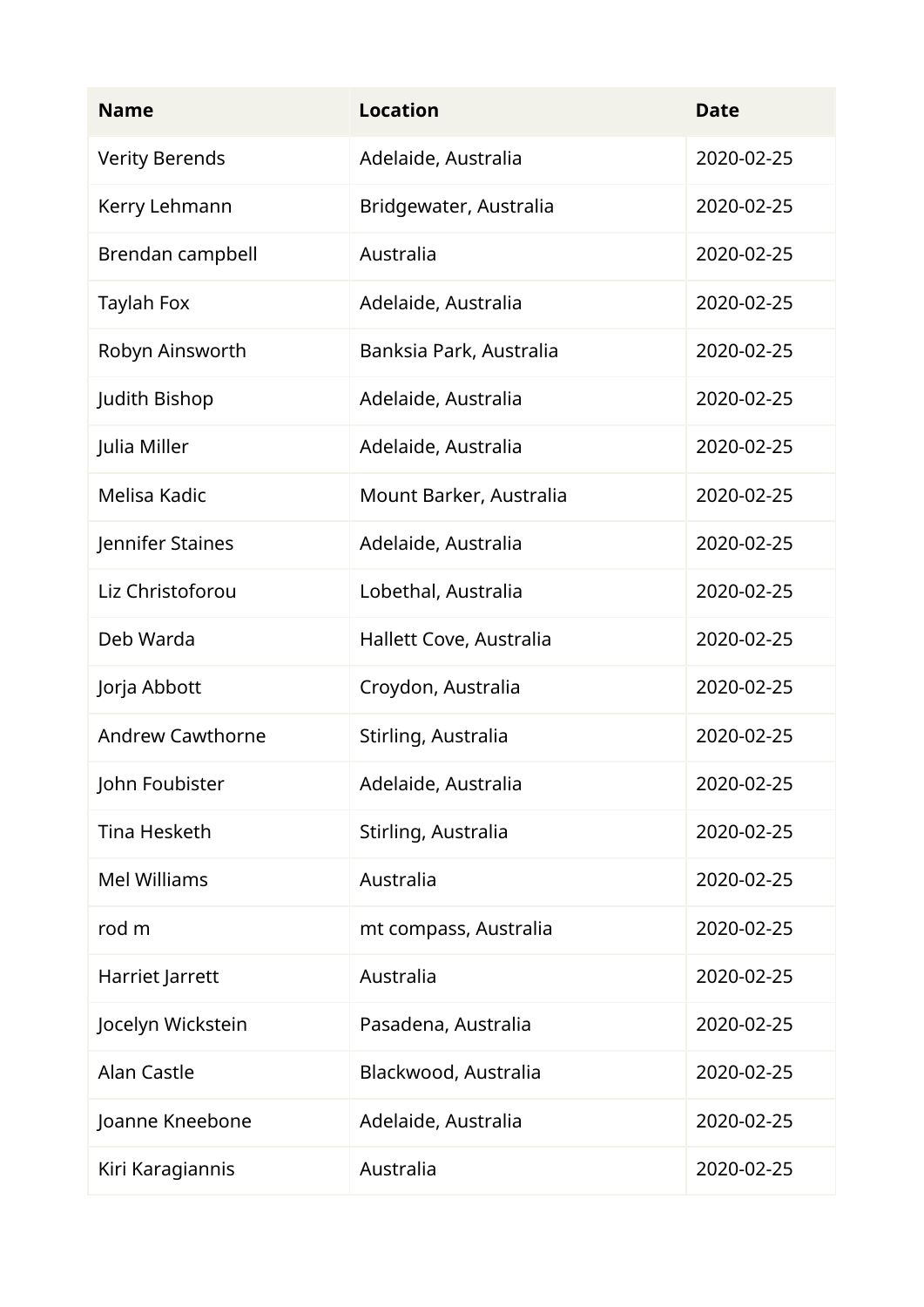| <b>Name</b>            | <b>Location</b>               | <b>Date</b> |
|------------------------|-------------------------------|-------------|
| Lucy Russell           | Adelaide, Australia           | 2020-02-25  |
| <b>Graham Francis</b>  | Woodside, Australia           | 2020-02-25  |
| Stephanie Goldfinch    | Bridgewater, Australia        | 2020-02-25  |
| <b>Tim Mead</b>        | Crafers, Australia            | 2020-02-25  |
| <b>Daniel Tree</b>     | Australia                     | 2020-02-25  |
| Sarah Fitzharris       | Australia                     | 2020-02-25  |
| Alicia Borowski        | Adelaide, Australia           | 2020-02-25  |
| <b>Russell Winkley</b> | Adelaide, Australia           | 2020-02-25  |
| Alison Bogdanowicz     | Adelaide, Australia           | 2020-02-25  |
| <b>Adrian Cheater</b>  | Crafers, Australia            | 2020-02-25  |
| <b>Tiffany Walsh</b>   | <b>BEULAH Park, Australia</b> | 2020-02-25  |
| Zac Town               | Mitcham, Australia            | 2020-02-25  |
| <b>Marie Cellier</b>   | Belvidere, Australia          | 2020-02-25  |
| Melissa Louey          | Australia                     | 2020-02-25  |
| Jean Steele-Henderson  | Brompton, Australia           | 2020-02-25  |
| <b>Cheech Principe</b> | Australia                     | 2020-02-25  |
| Taleah Zakelj          | Stirling, Australia           | 2020-02-25  |
| Jessica Hanson         | Australia                     | 2020-02-25  |
| Morag Wood             | Morphett Vale, Australia      | 2020-02-25  |
| Narelle Rebetzke       | Adelaide, Australia           | 2020-02-25  |
| Julian Roberts         | Hackham, Australia            | 2020-02-25  |
| Gemma Frazer           | Adelaide, Australia           | 2020-02-26  |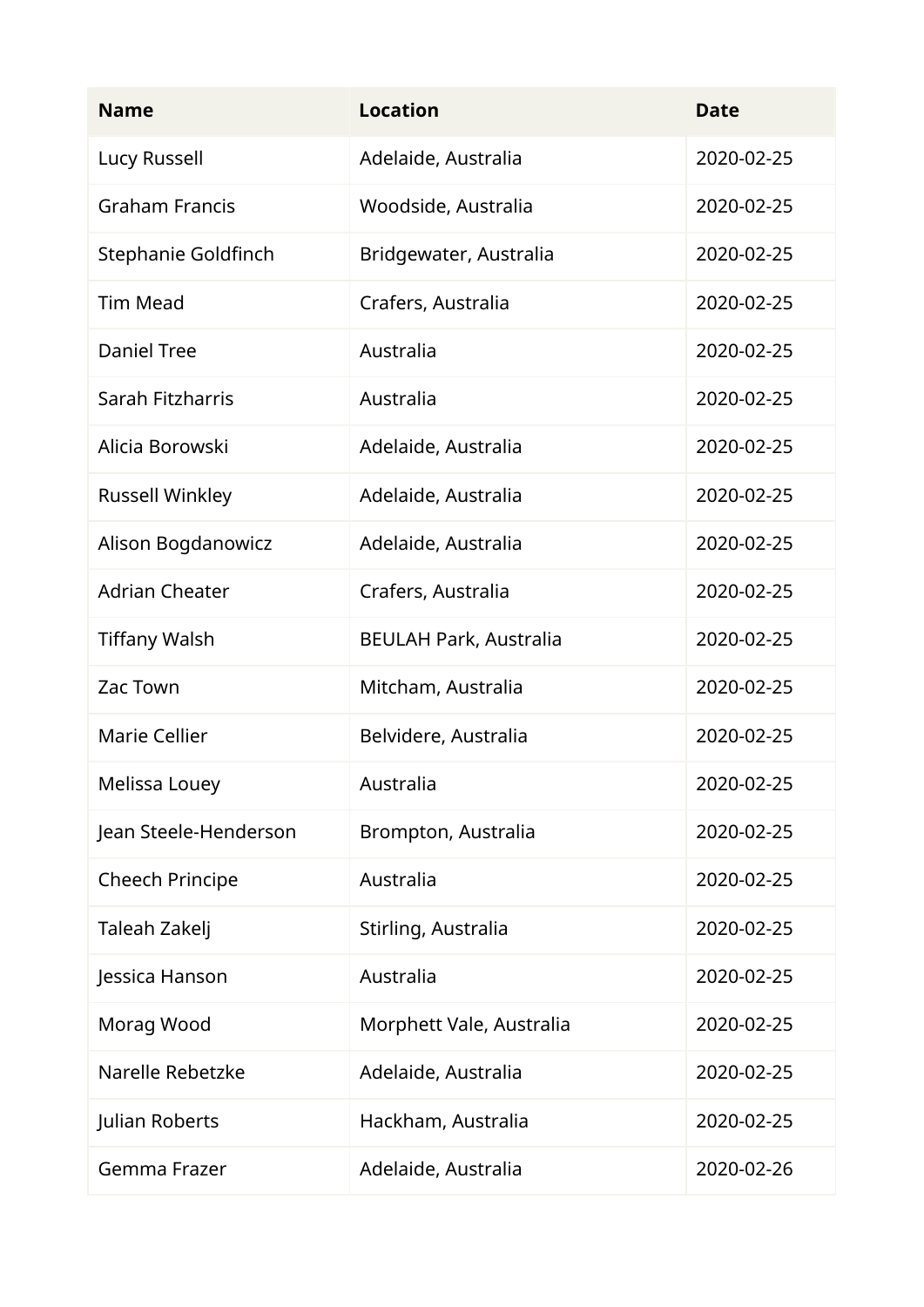| <b>Name</b>                | <b>Location</b>           | <b>Date</b> |
|----------------------------|---------------------------|-------------|
| Lisa G                     | Australia                 | 2020-02-26  |
| Deanne Byrne               | Adelaide, Australia       | 2020-02-26  |
| <b>Bev Rowe</b>            | Adelaide, Australia       | 2020-02-26  |
| Annoyed Mall patron        | Australia                 | 2020-02-26  |
| Joseph Nicolas             | Adelaide, Australia       | 2020-02-26  |
| Donna Evans                | Strathalbyn, Australia    | 2020-02-26  |
| zach schutz                | Salisbury East, Australia | 2020-02-26  |
| <b>Caroline Plant</b>      | Aldgate, Australia        | 2020-02-26  |
| <b>Charlotte Mosley</b>    | Crafers, Australia        | 2020-02-26  |
| neville fryar              | Adelaide, Australia       | 2020-02-26  |
| Erin Piccoli               | Adelaide, Australia       | 2020-02-26  |
| Jenni Harrison             | Mount Barker, Australia   | 2020-02-26  |
| Sam Gowen                  | Richmond, Australia       | 2020-02-26  |
| Alison Richards            | Stirling, Australia       | 2020-02-26  |
| Karen Ruchel               | Australia                 | 2020-02-26  |
| Kenneth Robinson           | Australia                 | 2020-02-26  |
| Robert Battaglia           | Crafers west, Australia   | 2020-02-26  |
| <b>Annabel Tooze</b>       | Australia                 | 2020-02-26  |
| Jamil Hall                 | Brooklyn Park, Australia  | 2020-02-26  |
| <b>Christopher Lawless</b> | Aldgate, Australia        | 2020-02-26  |
| <b>Pauline Corcoran</b>    | Victor Harbor, Australia  | 2020-02-26  |
| Angy Lindblom              | Australia                 | 2020-02-26  |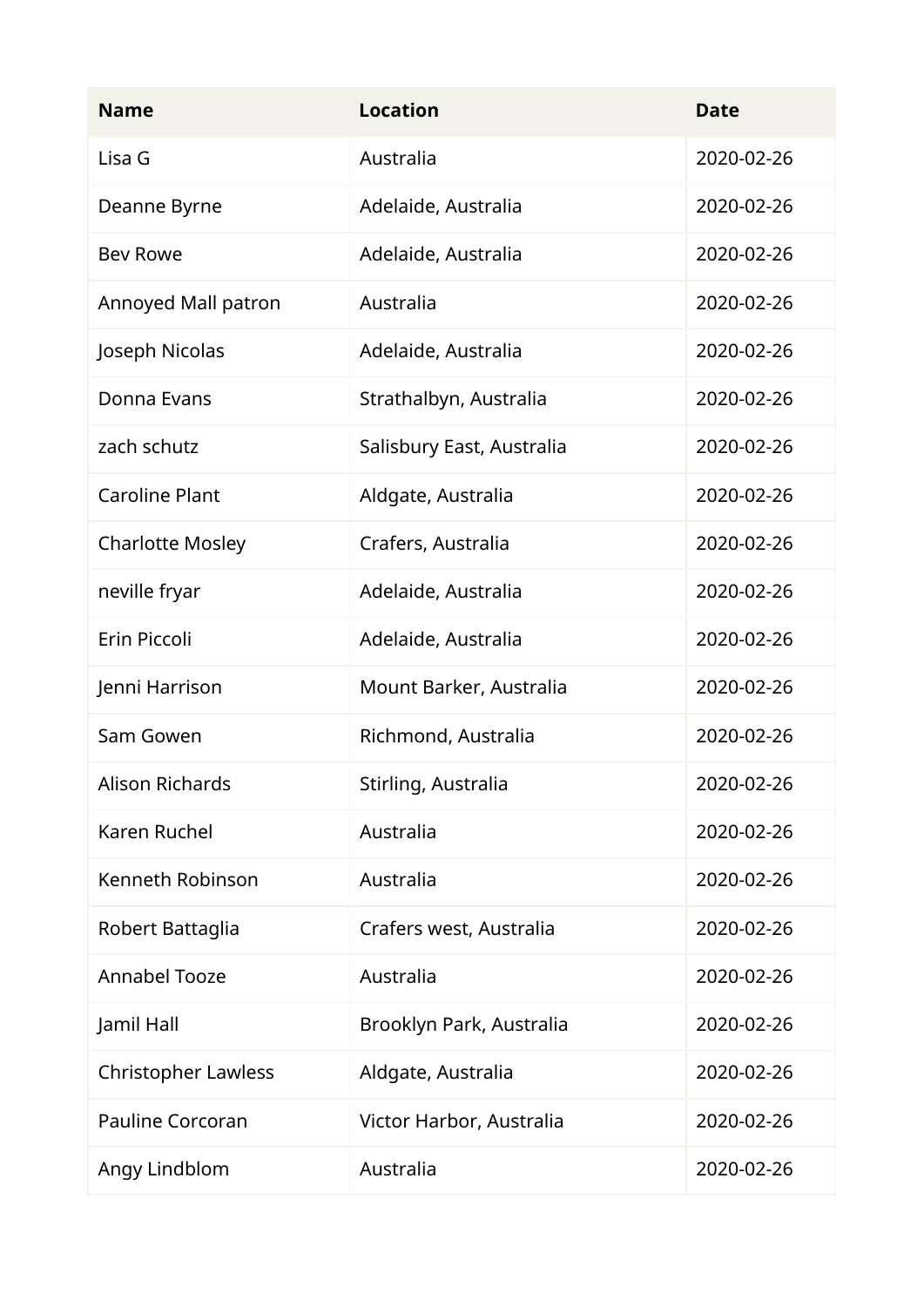| <b>Name</b>                   | <b>Location</b>          | <b>Date</b> |
|-------------------------------|--------------------------|-------------|
| <b>Vicky Dennison</b>         | Bradbury, Australia      | 2020-02-26  |
| Anne Welby                    | Hove, Australia          | 2020-02-26  |
| Joylene Fraser                | Linden Park, Australia   | 2020-02-26  |
| <b>Kristine Noble</b>         | Adelaide, Australia      | 2020-02-26  |
| <b>Helen Powell</b>           | Australia                | 2020-02-26  |
| George Kenmore                | Aldgate, Australia       | 2020-02-26  |
| <b>Eleanor Marshall</b>       | Stirling, Australia      | 2020-02-26  |
| Eira Battaglia                | Seaforth, Australia      | 2020-02-26  |
| Rocco Romeo                   | Magill, Australia        | 2020-02-26  |
| David Lloyd                   | Stirling, Australia      | 2020-02-26  |
| Norma Virgo                   | Clovelly Park, Australia | 2020-02-26  |
| E Mortensen                   | Adelaide, Australia      | 2020-02-26  |
| <b>Catherine Ellice-Flint</b> | Medindie, Australia      | 2020-02-26  |
| Natasha Darke                 | Hawthorndene, Australia  | 2020-02-26  |
| Maria Hackett                 | Cairns, Australia        | 2020-02-26  |
| <b>Petrah Harslett</b>        | Australia                | 2020-02-26  |
| Andrew Woodrow                | Belair, Australia        | 2020-02-26  |
| Lucas Weterings               | Adelaide, Australia      | 2020-02-26  |
| Scott Johnson                 | Adelaide, Australia      | 2020-02-26  |
| Sarah White                   | Adelaide, Australia      | 2020-02-26  |
| Bronwyn Arnold                | Australia                | 2020-02-26  |
| <b>Emily White</b>            | Australia                | 2020-02-26  |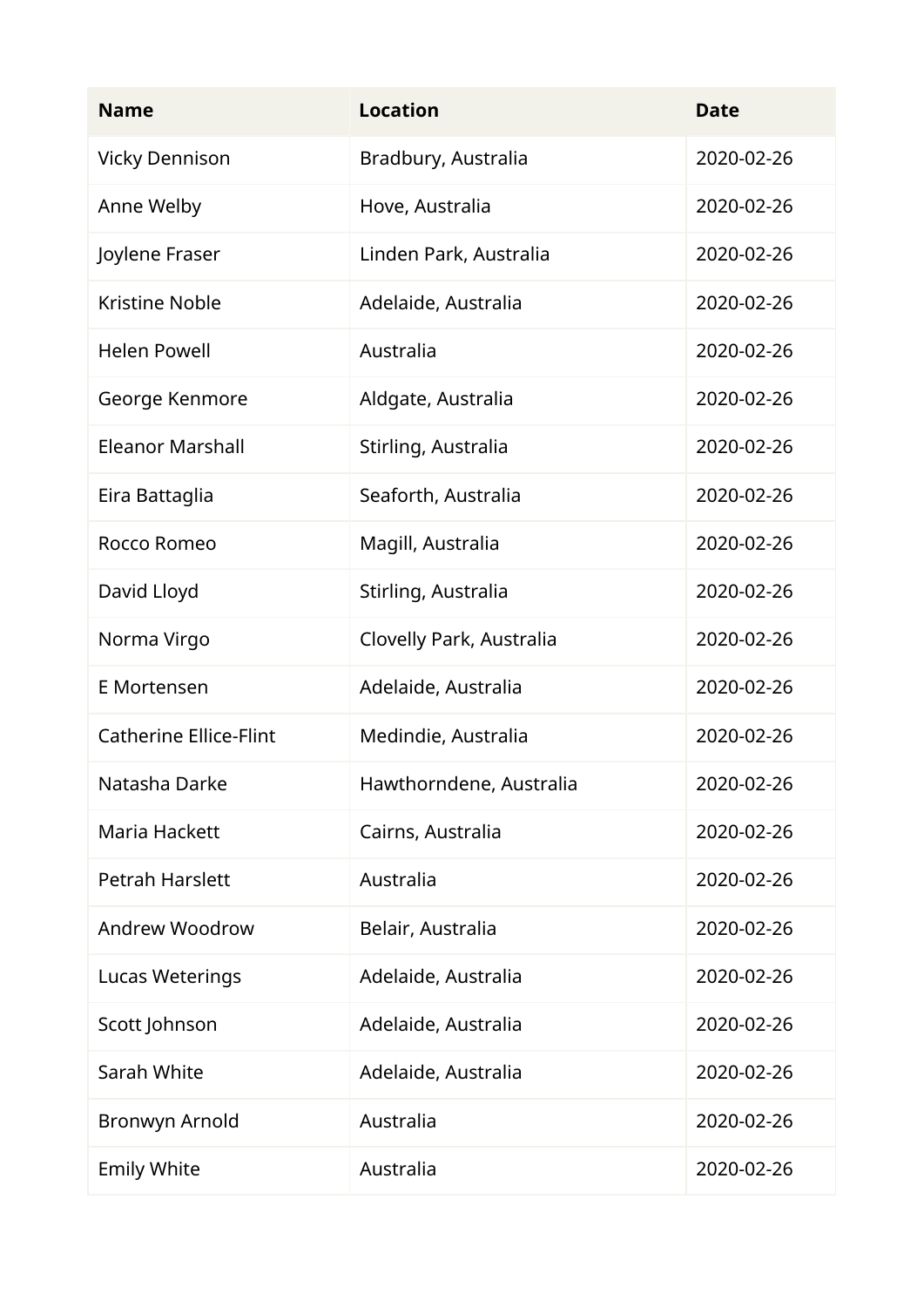| <b>Name</b>             | <b>Location</b>                    | <b>Date</b> |
|-------------------------|------------------------------------|-------------|
| <b>Andrew Schirmer</b>  | Wellington, New Zealand            | 2020-02-26  |
| <b>Steve Schumacher</b> | Parkside, Australia                | 2020-02-26  |
| <b>Thom Edwards</b>     | Upper Sturt, Australia             | 2020-02-26  |
| <b>NICK Medder</b>      | Stirling, Australia                | 2020-02-26  |
| Natalie Di Lenardo      | Australia                          | 2020-02-26  |
| <b>Brad Wells</b>       | Adelaide, Australia                | 2020-02-26  |
| Sue Morgan              | Adelaide, Australia                | 2020-02-26  |
| Chris Jordan            | Stirling, Australia                | 2020-02-26  |
| Lyn Laming              | Ex Adelaide Hilll, Australia       | 2020-02-26  |
| <b>Matthew Sarunic</b>  | Adelaide, Australia                | 2020-02-26  |
| Sarah Tilley            | Crafers, Australia                 | 2020-02-26  |
| Susan Curyer            | Adelaide, Australia                | 2020-02-26  |
| Rob Brown               | HEATHFIELD, Australia              | 2020-02-26  |
| Van Tang                | Dunedin, New Zealand               | 2020-02-26  |
| <b>Ben Williams</b>     | Balhannah, Australia               | 2020-02-26  |
| Anne Oldford            | Heathfield, Australia              | 2020-02-26  |
| Nico Adams              | Adelaide, Australia                | 2020-02-26  |
| <b>Tom Morrison</b>     | Belair, Australia                  | 2020-02-26  |
| <b>Neal Oldford</b>     | Mount Pleasant, South Carolina, US | 2020-02-26  |
| Ben L                   | Crafers, Australia                 | 2020-02-26  |
| Peggy Williams          | Inglewood, Australia               | 2020-02-26  |
| Dominic Medder          | Adelaide, Australia                | 2020-02-26  |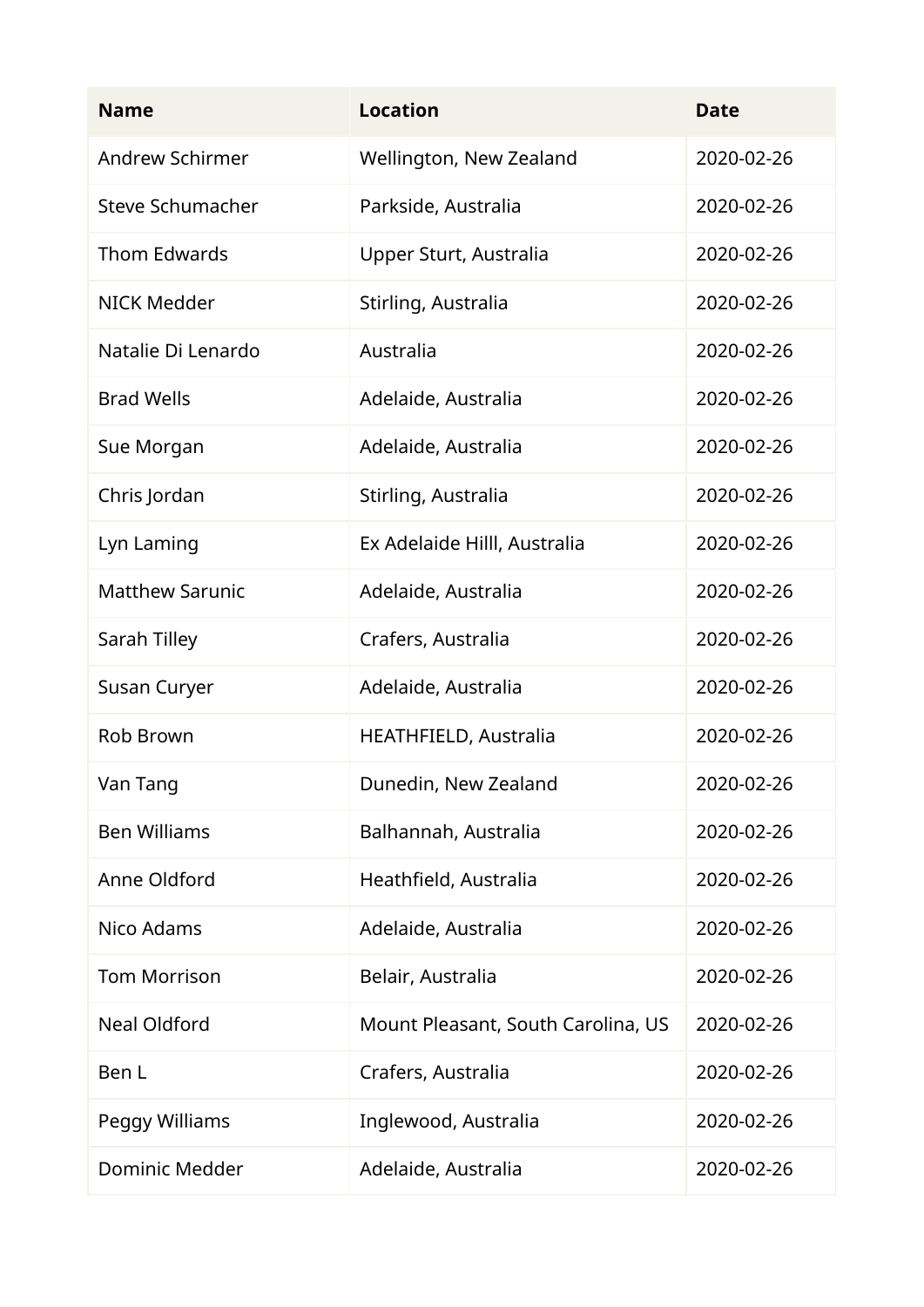| <b>Name</b>            | <b>Location</b>                | <b>Date</b> |
|------------------------|--------------------------------|-------------|
| dexter grogan          | Australia                      | 2020-02-26  |
| Roxy Lewis             | Mylor, Australia               | 2020-02-26  |
| sherri hodges          | Phoenix, US                    | 2020-02-26  |
| David Vogias           | Bridgewater, Australia         | 2020-02-26  |
| <b>Mary Denton</b>     | Hope Valley, Australia         | 2020-02-26  |
| <b>Christin Brow</b>   | Bridgewater, Australia         | 2020-02-26  |
| <b>Russell Latter</b>  | crafers west, Australia        | 2020-02-26  |
| Nic Mercer             | Adelaide, Australia            | 2020-02-26  |
| <b>BRUCE MITCHELL</b>  | <b>ABERFOYLE PK, Australia</b> | 2020-02-26  |
| <b>Michael Bradley</b> | Aldgate, Australia             | 2020-02-26  |
| Lisa Wells             | Adelaide, Australia            | 2020-02-26  |
| reece loughron         | Adelaide, Australia            | 2020-02-26  |
| Jignesh Patel          | Australia                      | 2020-02-26  |
| Jesse Kornoff          | Torrens park, Australia        | 2020-02-26  |
| Megan Moskos           | Adelaide, Australia            | 2020-02-26  |
| Joanne Cox             | Australia                      | 2020-02-26  |
| Ruth Hemmerling        | Brisbane, Australia            | 2020-02-26  |
| Craig de Vos           | Hawthorndene, Australia        | 2020-02-26  |
| Jeff Dix               | Aldgate, Australia             | 2020-02-26  |
| Marilyn Blieschke      | Heathfield, Australia          | 2020-02-26  |
| <b>Emilie Soda</b>     | Echunga, Australia             | 2020-02-26  |
| Shaun Hodges           | Nairne, Australia              | 2020-02-26  |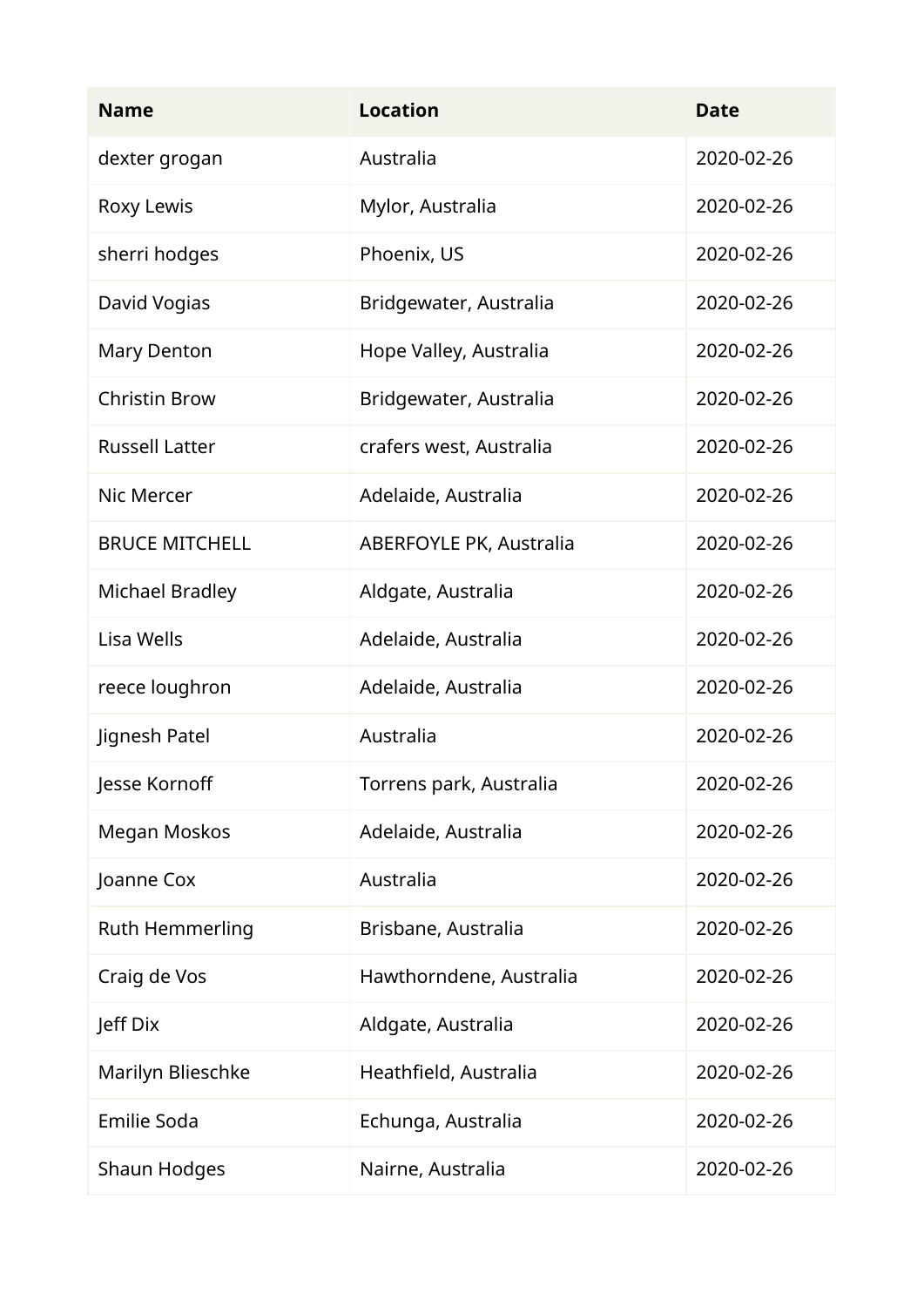| <b>Name</b>            | <b>Location</b>        | <b>Date</b> |
|------------------------|------------------------|-------------|
| Paul Crawford          | Meadows, Australia     | 2020-02-26  |
| Marg Bonnar            | Balhannah, Australia   | 2020-02-26  |
| Julianne Menzies       | Stirling, Australia    | 2020-02-26  |
| <b>Brenda Champion</b> | Adelaide, Australia    | 2020-02-26  |
| Alistair Taylor        | Stirling, Australia    | 2020-02-26  |
| <b>Sharon Young</b>    | Australia              | 2020-02-26  |
| Sarah Carthew          | Adelaide, Australia    | 2020-02-26  |
| Keryn Hendrick         | Kent Town, Australia   | 2020-02-26  |
| Morgen Britt           | Adelaide, Australia    | 2020-02-26  |
| <b>Frances Coombe</b>  | Adelaide, Australia    | 2020-02-26  |
| Jordan Littlefair      | Crafers, Australia     | 2020-02-26  |
| <b>Trevor Garnett</b>  | Adelaide, Australia    | 2020-02-26  |
| <b>Susan Evans</b>     | Stirling, Australia    | 2020-02-26  |
| James Harding          | Rozelle, Australia     | 2020-02-26  |
| Mandy Walker           | Upper Sturt, Australia | 2020-02-26  |
| <b>Grant Nicmanis</b>  | Bridgewater, Australia | 2020-02-26  |
| John Krznaric          | Hahndorf, Australia    | 2020-02-26  |
| georgia hale           | Adelaide, Australia    | 2020-02-26  |
| <b>Maire Mannik</b>    | Australia              | 2020-02-26  |
| David Stewart          | Crafers, Australia     | 2020-02-26  |
| <b>Warwick Bowen</b>   | Stirling, Australia    | 2020-02-26  |
| <b>Simon Barnes</b>    | Australia              | 2020-02-26  |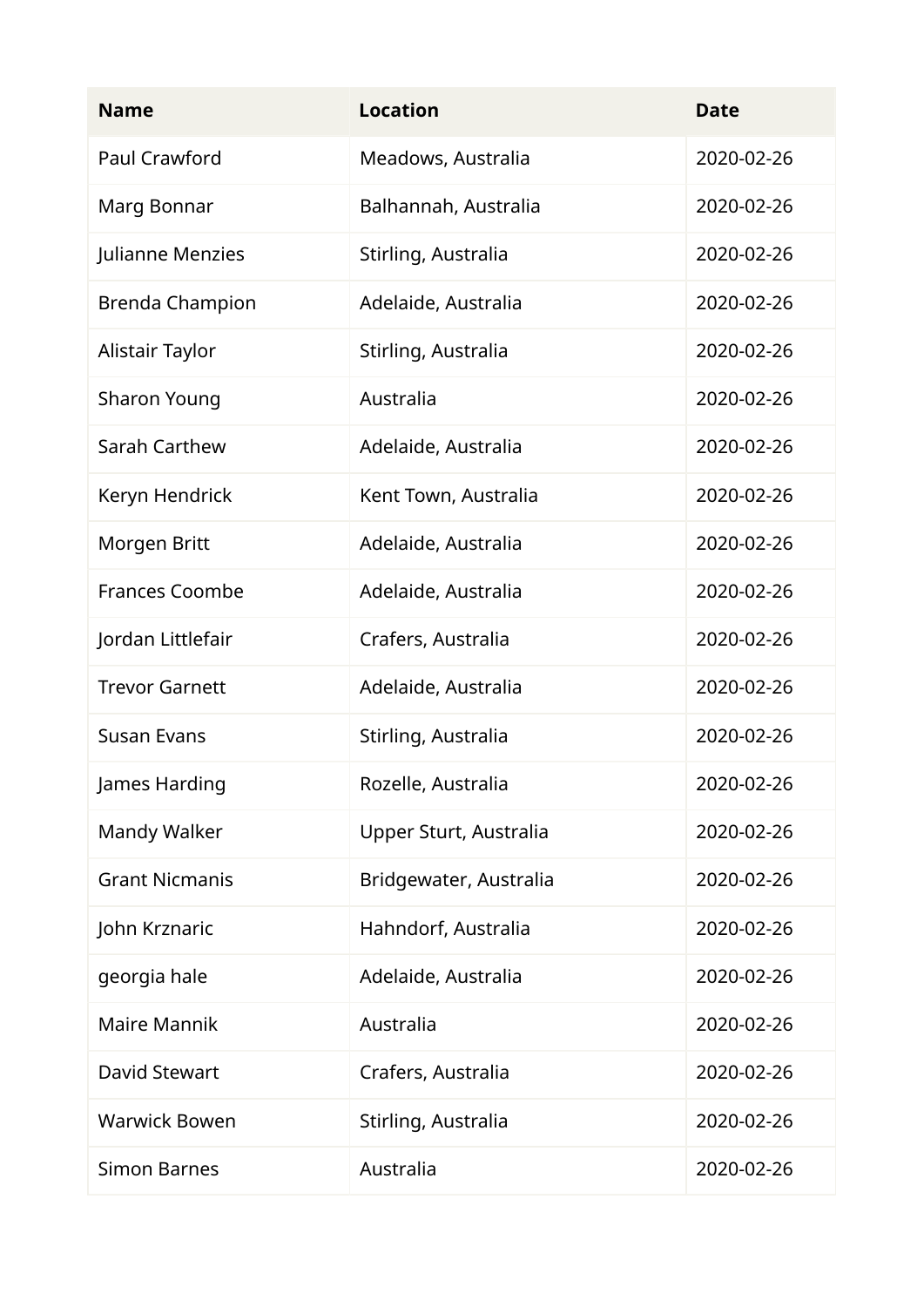| <b>Name</b>              | <b>Location</b>                          | <b>Date</b> |
|--------------------------|------------------------------------------|-------------|
| Katherine Stevens        | Coromandel Valley Adelaide,<br>Australia | 2020-02-26  |
| Joanne Osmond            | Adelaide, Australia                      | 2020-02-26  |
| <b>Drew RADFORD</b>      | Hazelwood Park, Australia                | 2020-02-26  |
| <b>Antoinette McEwan</b> | Adelaide, Australia                      | 2020-02-26  |
| <b>William Cowell</b>    | Stirling, Australia                      | 2020-02-26  |
| Judy Moyes               | Adelaide, Australia                      | 2020-02-26  |
| <b>Helen Sinclair</b>    | Adelaide, Australia                      | 2020-02-26  |
| Darren Brown             | Adelaide, Australia                      | 2020-02-26  |
| Ian Moyle                | Australia                                | 2020-02-26  |
| <b>Geoff Ridings</b>     | Australia                                | 2020-02-26  |
| Sharon Mulligan          | Magill, Australia                        | 2020-02-26  |
| Kylie Osborn             | Adelaide, Australia                      | 2020-02-26  |
| <b>Belinda Lock</b>      | Adelaide, Australia                      | 2020-02-26  |
| Jennifer Kalmus          | Adelaide, Australia                      | 2020-02-26  |
| <b>Susette Cooke</b>     | Happy Valley, Australia                  | 2020-02-26  |
| <b>Susan SCRYMGOUR</b>   | Stirling, Australia                      | 2020-02-26  |
| Jane Schoettgen          | Aldgate, Australia                       | 2020-02-26  |
| Neil & Bronwen Strong    | Adelaide, Australia                      | 2020-02-26  |
| Emily Jamieson           | Australia                                | 2020-02-26  |
| Michael Wann             | Hahndorf, Australia                      | 2020-02-26  |
| <b>Andrew Banner</b>     | Sheidow Park, Australia                  | 2020-02-26  |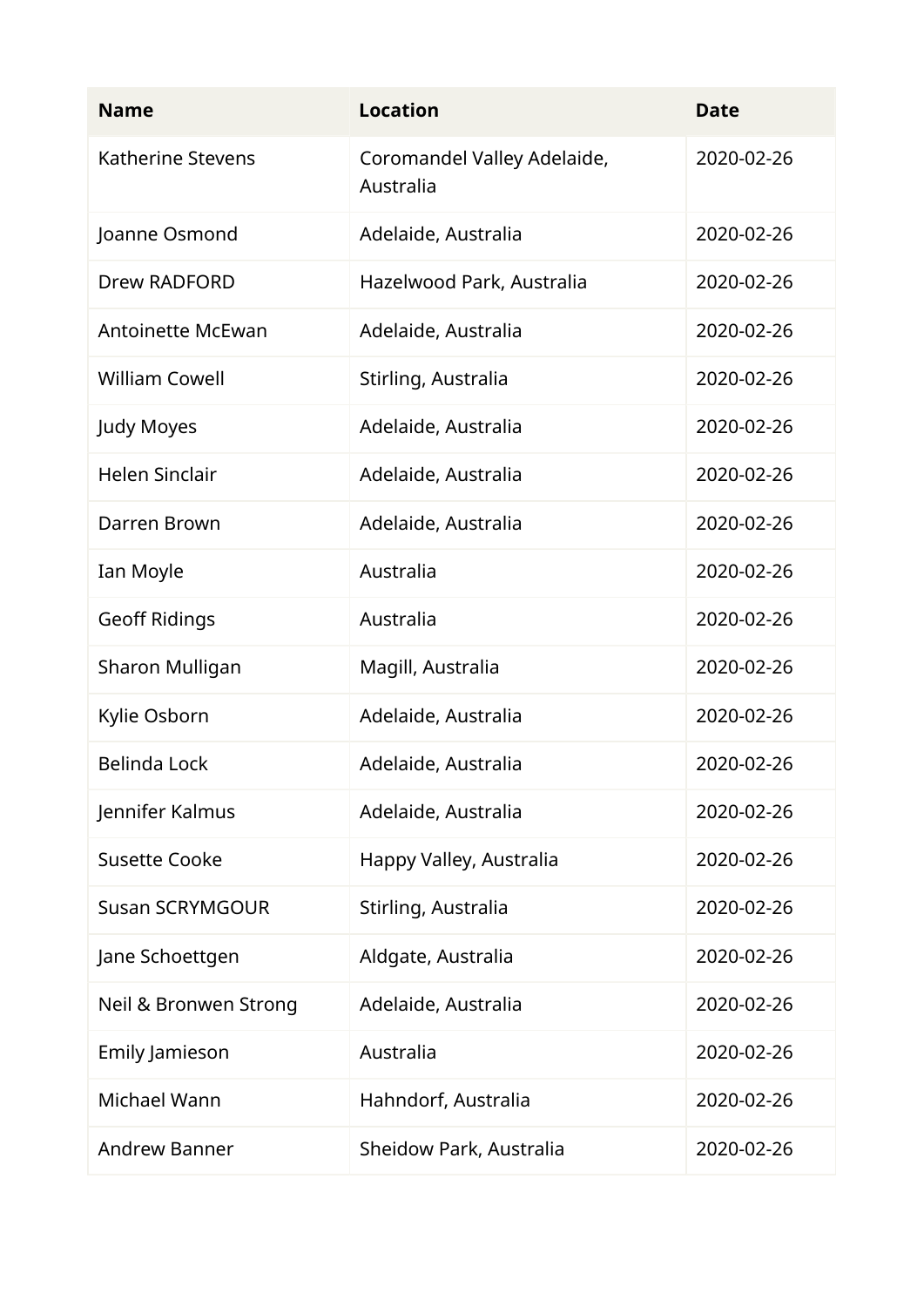| <b>Name</b>             | <b>Location</b>            | <b>Date</b> |
|-------------------------|----------------------------|-------------|
| Mary Laughren           | Australia                  | 2020-02-26  |
| Janette Booth-Remmers   | Mylor, Australia           | 2020-02-26  |
| <b>JULIA HARRISON</b>   | Adelaide, Australia        | 2020-02-26  |
| Dan Rad                 | Heathfield, Australia      | 2020-02-26  |
| Bryan Woods             | Stirling, Australia        | 2020-02-26  |
| <b>Geoffrey Edwards</b> | Australia                  | 2020-02-26  |
| i like fortnite         | Ryde, Australia            | 2020-02-26  |
| Carol Jermey            | Tea Tree Gully, Australia  | 2020-02-26  |
| Darlene McLeod          | Aldgate, Australia         | 2020-02-26  |
| Brayden Taylor          | Lismore, Australia         | 2020-02-26  |
| Marie Bryce             | Adelaide, Australia        | 2020-02-26  |
| Tom Steeples            | Castambul, Australia       | 2020-02-26  |
| <b>Andrew Brown</b>     | Adelaide, Australia        | 2020-02-26  |
| David Burnett           | Adelaide, Australia        | 2020-02-26  |
| Marie Lamb              | Dover Gardens, Australia   | 2020-02-26  |
| Jason Simic             | Australia                  | 2020-02-26  |
| <b>Aaron Finck</b>      | Crafers West, Australia    | 2020-02-26  |
| <b>Susan Feutrill</b>   | Strathalbyn, Australia     | 2020-02-26  |
| Louise Woods            | Adelaide, Australia        | 2020-02-26  |
| Jo Leydon               | Crafers West, Australia    | 2020-02-26  |
| Maria Sobolewski        | Windsor Gardens, Australia | 2020-02-26  |
| Anne Walker             | Mike End, Australia        | 2020-02-26  |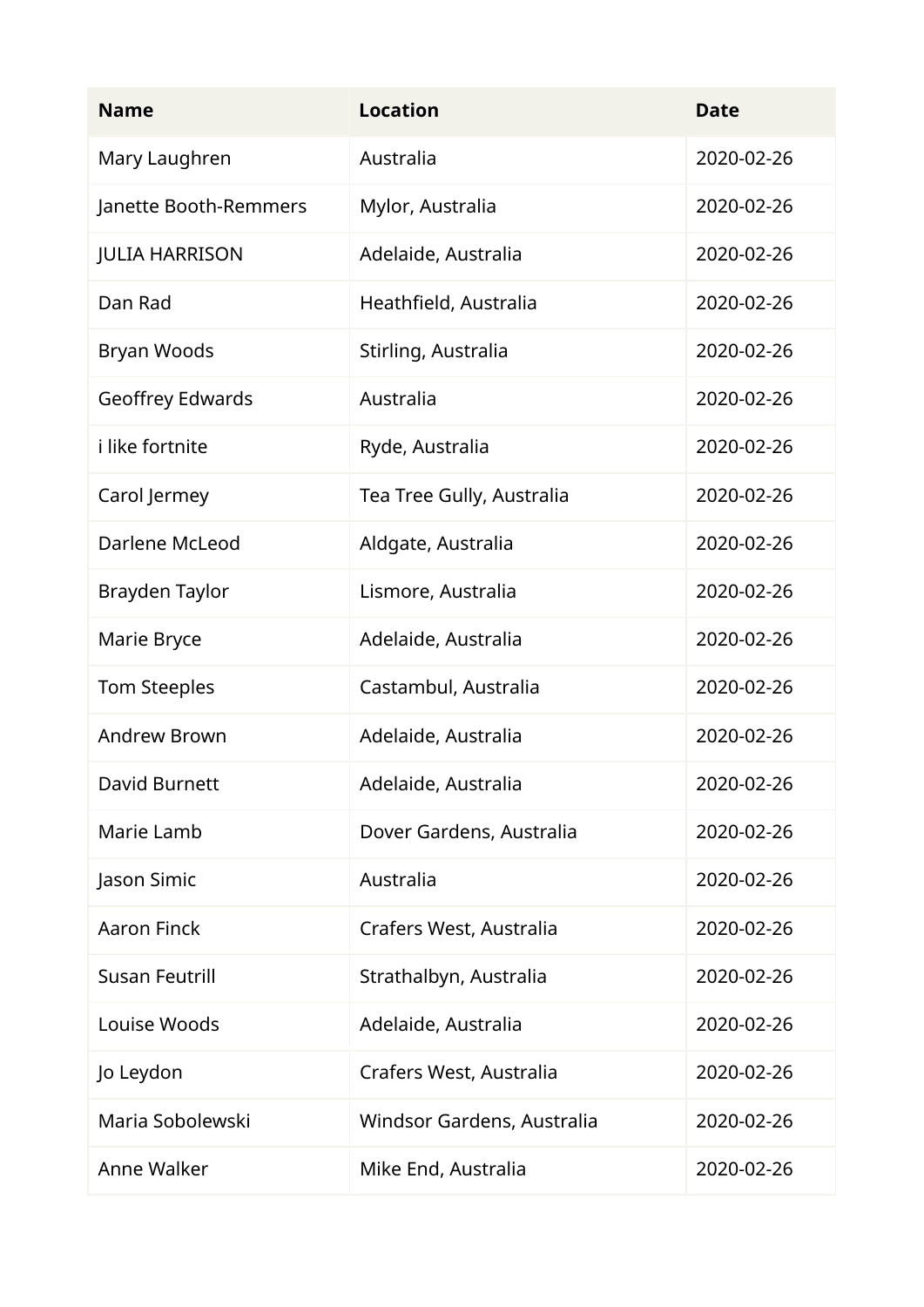| <b>Name</b>             | <b>Location</b>         | <b>Date</b> |
|-------------------------|-------------------------|-------------|
| Pam Kent                | Australia               | 2020-02-26  |
| Jack O                  | Adelaide, Australia     | 2020-02-26  |
| <b>Kellie Willis</b>    | Australia               | 2020-02-26  |
| Desmond Morgan          | Summertown, Australia   | 2020-02-26  |
| Linda Macqueen          | Adelaide, Australia     | 2020-02-26  |
| <b>Mark Cramond</b>     | parkside, Australia     | 2020-02-26  |
| Jae Allen               | Adelaide, Australia     | 2020-02-26  |
| Lyndal Beer             | Norwood, Australia      | 2020-02-26  |
| Rebecca Jeffries        | Aldgate, Australia      | 2020-02-26  |
| <b>Barry Westin</b>     | Aldgate, Australia      | 2020-02-26  |
| Eva Les                 | Fitzroy, Australia      | 2020-02-26  |
| Jim Mattock             | Heathfield, Australia   | 2020-02-26  |
| Janet Chambers          | Stirling, Australia     | 2020-02-26  |
| Nim Teasdale            | Australia               | 2020-02-26  |
| Amanda Curtis           | Macclesfield, Australia | 2020-02-26  |
| <b>Shaun Bott</b>       | Adelaide, Australia     | 2020-02-26  |
| Glenda Browne           | blaxland, Australia     | 2020-02-26  |
| Sarah Geromichalos      | Adelaide, Australia     | 2020-02-26  |
| <b>Anthony Duffield</b> | Adelaide, Australia     | 2020-02-26  |
| Jenn Macnab             | Arundel, Australia      | 2020-02-26  |
| <b>Stacey Holt</b>      | Adelaide, Australia     | 2020-02-26  |
| Ian Hobbs               | Mylor, Australia        | 2020-02-26  |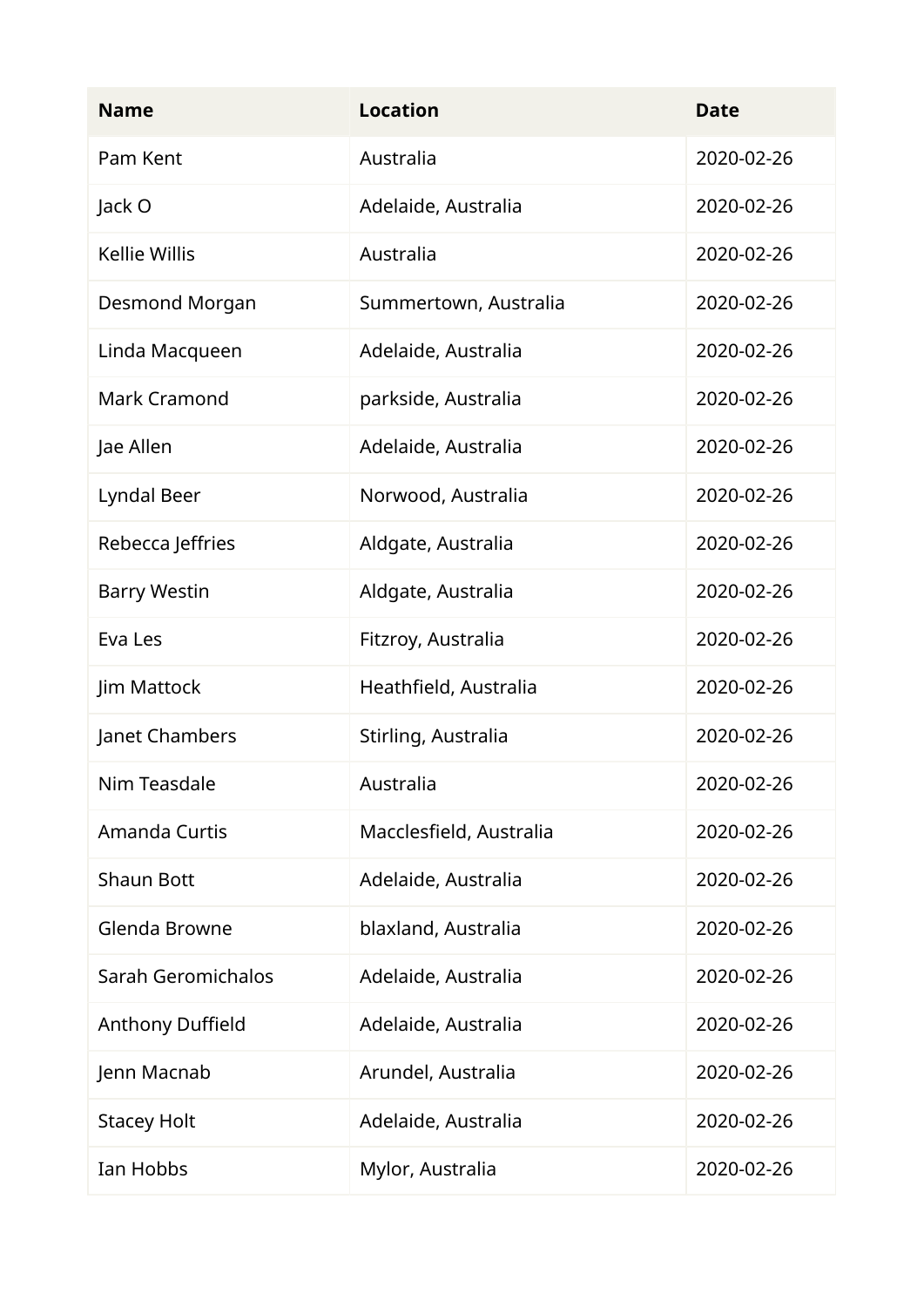| <b>Name</b>           | <b>Location</b>       | <b>Date</b> |
|-----------------------|-----------------------|-------------|
| Rhonda Thompson       | Underdale, Australia  | 2020-02-26  |
| Jenifer Cleland       | Crafers, Australia    | 2020-02-26  |
| <b>Matthew Driver</b> | Adelaide, Australia   | 2020-02-26  |
| Megan Vickery         | Adelaide, Australia   | 2020-02-26  |
| Mary Lindsay          | Aldgate, Australia    | 2020-02-26  |
| Garth Lindsay         | Ridgehaven, Australia | 2020-02-26  |
| <b>Ian Farries</b>    | Aldgate, Australia    | 2020-02-26  |
| Jason Sts             | Adelaide, Australia   | 2020-02-26  |
| Edna Bradley          | Stirling, Australia   | 2020-02-26  |
| Helen Zakelj          | Crafers, Australia    | 2020-02-26  |
| Michael Joyce         | Adelaide, Australia   | 2020-02-26  |
| Gail Jardine          | Adelaide, Australia   | 2020-02-26  |
| Roger Cammell         | Crafers, Australia    | 2020-02-26  |
| Catherine Elsden      | Adelaide, Australia   | 2020-02-26  |
| <b>Yvonne Adams</b>   | Drummoyne, Australia  | 2020-02-26  |
| Doug Shaw             | Crafers, Australia    | 2020-02-26  |
| Peter Codrington      | Ceduna, Australia     | 2020-02-26  |
| <b>Glen Potter</b>    | Stirling, Australia   | 2020-02-26  |
| <b>Ruth Bettany</b>   | Prospect, Australia   | 2020-02-26  |
| <b>Matt Norris</b>    | Echunga, Australia    | 2020-02-26  |
| Jayde George          | Adelaide, Australia   | 2020-02-26  |
| <b>Paul Vincent</b>   | Heathfield, Australia | 2020-02-26  |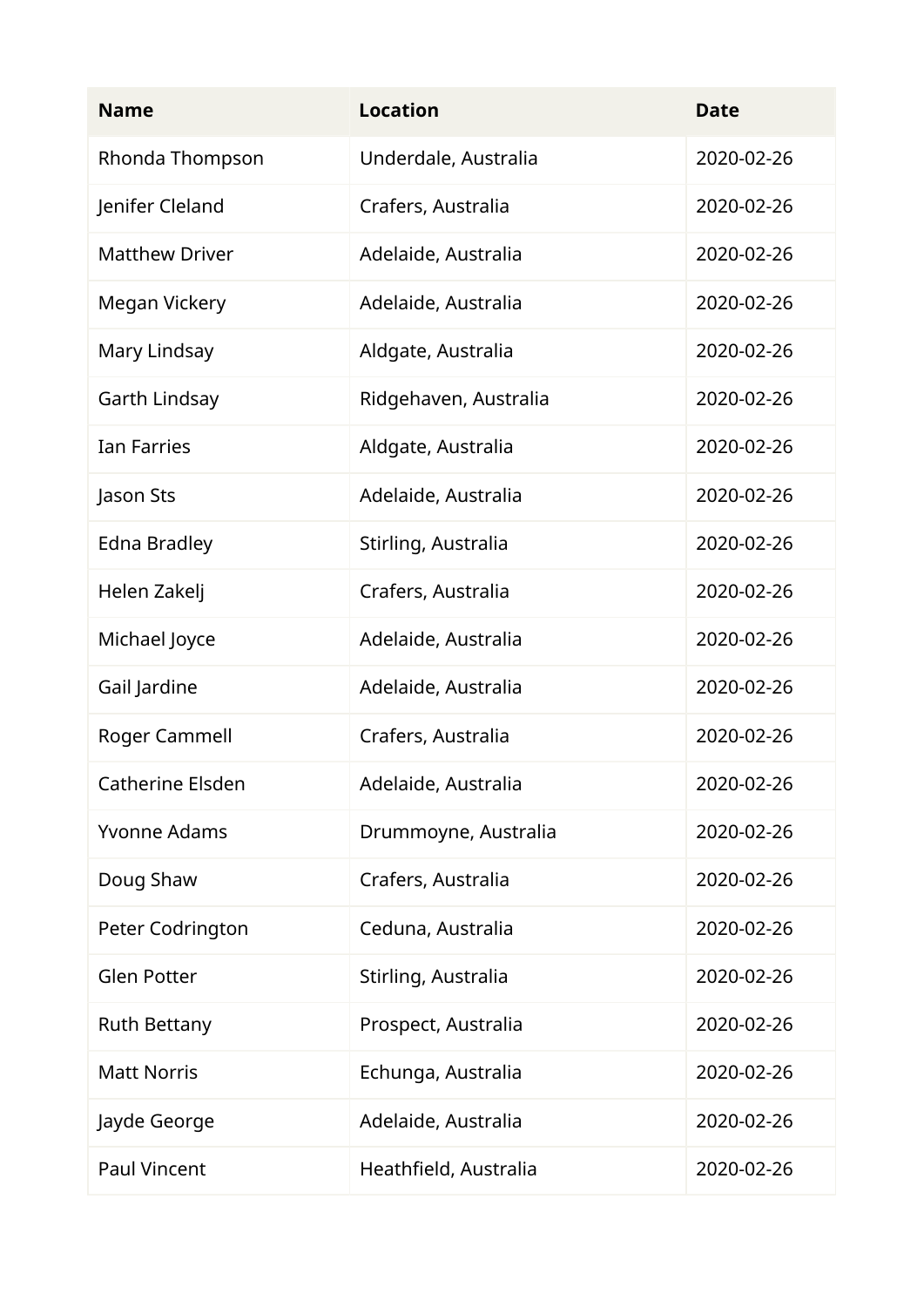| <b>Name</b>             | <b>Location</b>              | <b>Date</b> |
|-------------------------|------------------------------|-------------|
| 6 Road                  | Stirling, Australia          | 2020-02-26  |
| Oliver Corfe            | Broadview, Australia         | 2020-02-26  |
| katy newmann            | stirling, Australia          | 2020-02-26  |
| Aaron Pelttari          | Glenalta, Australia          | 2020-02-26  |
| <b>V BRAND</b>          | Stirling, Australia          | 2020-02-26  |
| amy stevenson           | Adelaide, Australia          | 2020-02-26  |
| Hannah Kent             | Aldgate, Australia           | 2020-02-26  |
| Jenny Vonthien          | Adelaide, Australia          | 2020-02-26  |
| Campbell Strong         | Upper Sturt, Australia       | 2020-02-26  |
| <b>Keith Clark</b>      | Aldgate, Australia           | 2020-02-26  |
| <b>Mel Francis</b>      | Mount barker, Australia      | 2020-02-26  |
| Lachie Morse            | Coromandel Valley, Australia | 2020-02-26  |
| Angela Sullivan         | Palmyra, Australia           | 2020-02-26  |
| Alexander Kozlow        | Warsaw, Australia            | 2020-02-26  |
| <b>Chris Swadling</b>   | Stirling, Australia          | 2020-02-26  |
| Jess Tamblyn            | Bridgewater, Australia       | 2020-02-26  |
| <b>Rob Wallace</b>      | Magill, Australia            | 2020-02-26  |
| <b>Merridy Pearce</b>   | Adelaide, Australia          | 2020-02-26  |
| <b>Spencer Briggs</b>   | Nailsworth, Australia        | 2020-02-26  |
| <b>Grant Pleass</b>     | Adelaide, Australia          | 2020-02-26  |
| <b>Kirsten Moutakis</b> | Australia                    | 2020-02-26  |
| Sam Roffey              | Morphett vale, Australia     | 2020-02-26  |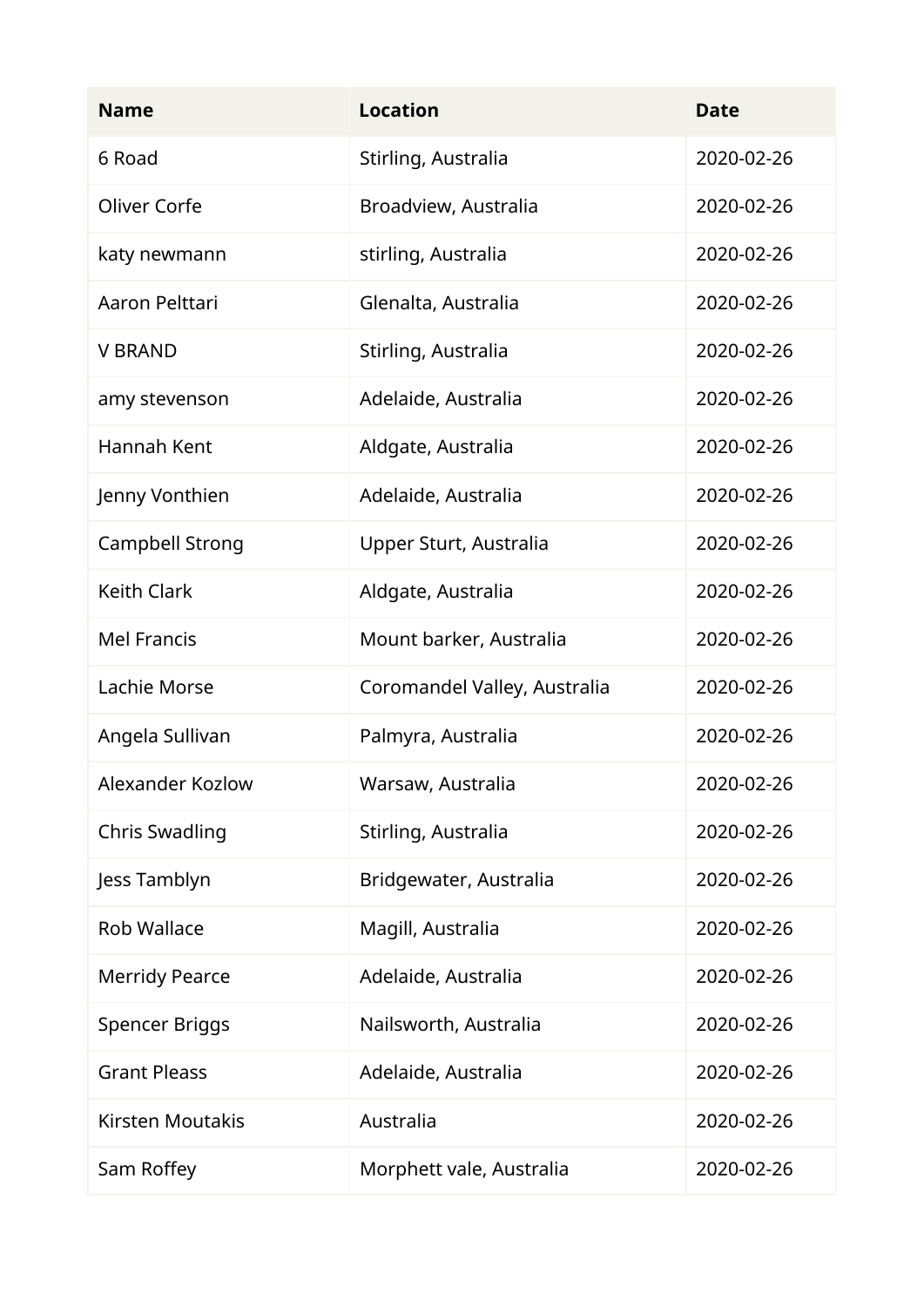| <b>Name</b>             | <b>Location</b>             | <b>Date</b> |
|-------------------------|-----------------------------|-------------|
| <b>Dominic Burchell</b> | Stirling, Australia         | 2020-02-26  |
| Chris Hoffman           | Hahndorf, Australia         | 2020-02-26  |
| Sophie Parker           | Australia                   | 2020-02-26  |
| jamie pleass            | Australia                   | 2020-02-26  |
| Damian Howard           | Blackwood, Australia        | 2020-02-26  |
| <b>Kelly Doecke</b>     | Adelaide, Australia         | 2020-02-26  |
| <b>Catherine Newman</b> | Adelaide, Australia         | 2020-02-26  |
| Karen Generowicz        | Crafers West, Australia     | 2020-02-26  |
| Lata Mayer              | Stirling, Australia         | 2020-02-26  |
| <b>Carol Wood</b>       | Goondiwindi, Australia      | 2020-02-26  |
| James Amorsen           | Hahndorf, Australia         | 2020-02-26  |
| Jane Wolff              | Reynella, Australia         | 2020-02-26  |
| Tricia Kennedy          | Stirling, Australia         | 2020-02-26  |
| Vivien Deed             | Australia                   | 2020-02-26  |
| <b>Greg Craven</b>      | Aldgate, Australia          | 2020-02-26  |
| Andy Shea               | Piccadilly, Australia       | 2020-02-26  |
| Sharaya Kernutt         | Point Samson, Australia     | 2020-02-26  |
| Samantha Farrell        | Gulfview Heights, Australia | 2020-02-26  |
| Karen Davidson          | Perth, Australia            | 2020-02-26  |
| <b>Melanie Lewis</b>    | Stirling, Australia         | 2020-02-26  |
| David Morrell           | Stirling, Australia         | 2020-02-26  |
| Anna Sarre              | Stirling, Australia         | 2020-02-26  |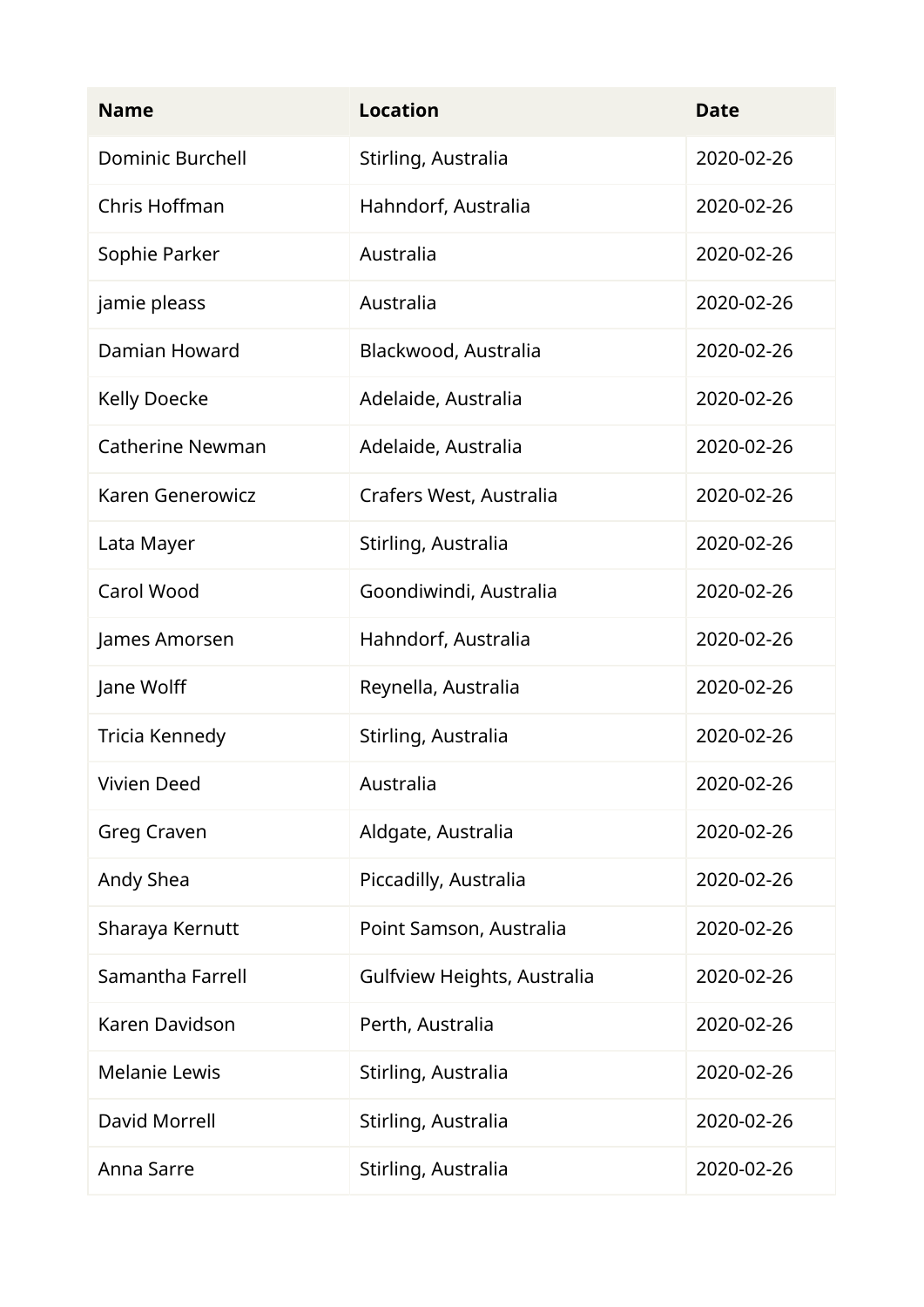| <b>Name</b>               | <b>Location</b>           | <b>Date</b> |
|---------------------------|---------------------------|-------------|
| Shawgi Sukumaran          | Adelaide, Australia       | 2020-02-26  |
| Erin Symonds              | Australia                 | 2020-02-26  |
| <b>Gregory Hutchinson</b> | Lobethal, Australia       | 2020-02-26  |
| Maya Penck                | Stirling, Australia       | 2020-02-26  |
| Stephen Way               | Hyde Park, Australia      | 2020-02-26  |
| <b>Caroline Fleming</b>   | Eden Hills, Australia     | 2020-02-26  |
| Rob Knight                | Evanston park, Australia  | 2020-02-26  |
| Anthony Hambrook          | Stirling, Australia       | 2020-02-26  |
| <b>Christine Smith</b>    | Adelaide, Australia       | 2020-02-26  |
| <b>Trevor Nielsen</b>     | Aldgate, Australia        | 2020-02-26  |
| mark metcalf              | Australia                 | 2020-02-26  |
| Jane Walkley              | ALDGATE, Australia        | 2020-02-26  |
| Stephen Jones             | Mt. Barker, Australia     | 2020-02-26  |
| Hugh Wilkinson            | Glen Osmond, Australia    | 2020-02-26  |
| Amy Wallis                | North Brighton, Australia | 2020-02-26  |
| Gabrielle Longman         | Nairne, Australia         | 2020-02-26  |
| <b>Susan Cooke</b>        | Torrens Park, Australia   | 2020-02-26  |
| rachel lobban             | Bowden, Australia         | 2020-02-26  |
| Colin Leek                | Aldgate, Australia        | 2020-02-26  |
| Ebony Church              | Ashton, Australia         | 2020-02-26  |
| Merilyn Naughton          | Australia                 | 2020-02-26  |
| Melissa van der Linden    | Heathfield, Australia     | 2020-02-26  |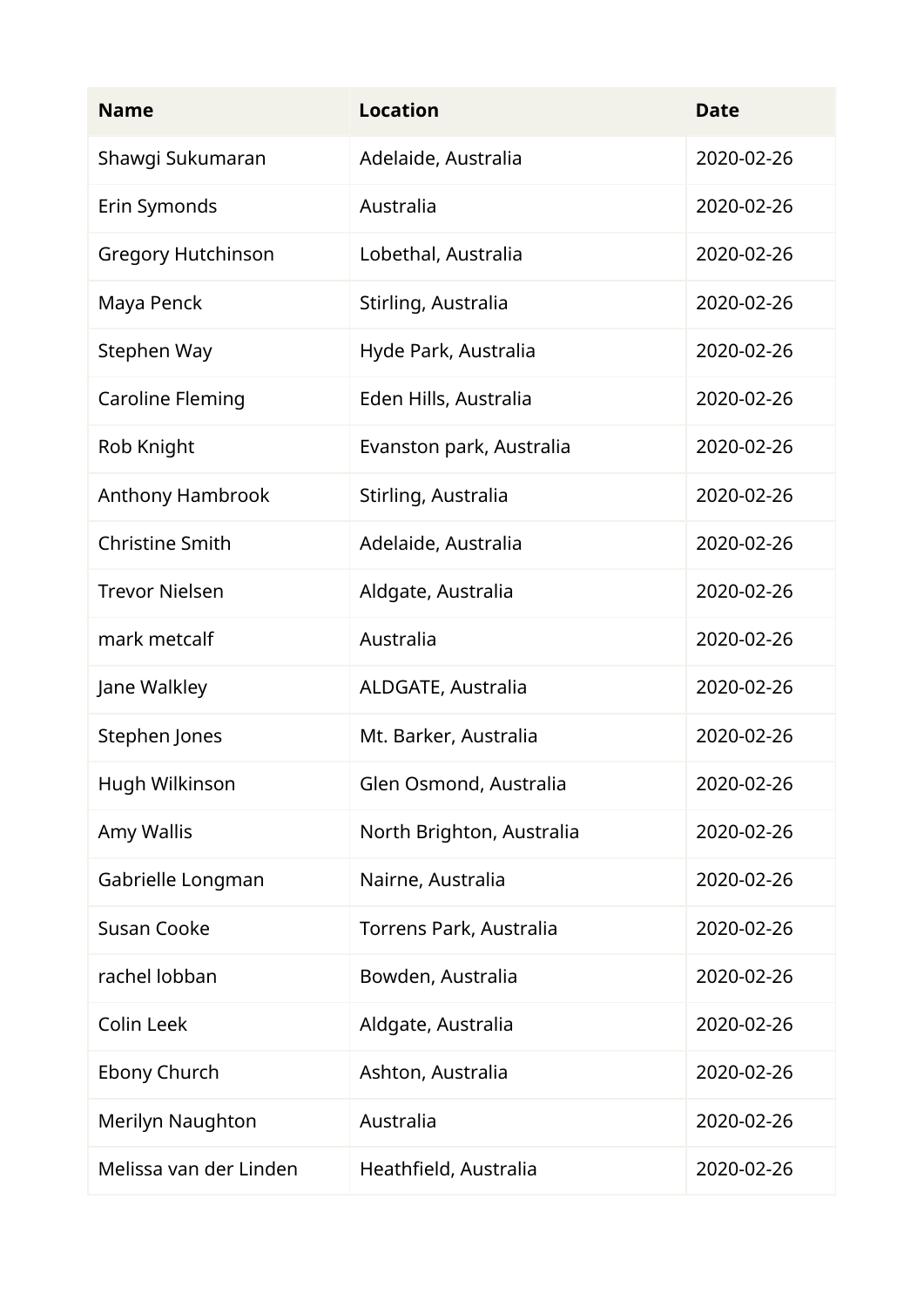| <b>Name</b>                | <b>Location</b>        | <b>Date</b> |
|----------------------------|------------------------|-------------|
| <b>CONNIE MILLER</b>       | Berea, US              | 2020-02-26  |
| <b>Christopher STANLEY</b> | Adelaide, Australia    | 2020-02-26  |
| Vasa Raven                 | Australia              | 2020-02-26  |
| Sarah van der Linden       | Gateshead, Australia   | 2020-02-26  |
| Nat Harrison               | Modbury, Australia     | 2020-02-26  |
| Tim Chapman                | Adelaide, Australia    | 2020-02-26  |
| <b>Eleanor Thompson</b>    | Australia              | 2020-02-26  |
| <b>Cain Branston</b>       | Australia              | 2020-02-26  |
| <b>Kieron Scott</b>        | Nortgate, Australia    | 2020-02-26  |
| Les Peters                 | Australia              | 2020-02-26  |
| Sheri Deboy                | Mt Barker, Australia   | 2020-02-26  |
| Nic Mercer                 | Surry Hills, Australia | 2020-02-26  |
| Julie Mckeown              | Willunga, Australia    | 2020-02-26  |
| Shannon Romeo              | Adelaide, Australia    | 2020-02-26  |
| alice killerich            | France                 | 2020-02-26  |
| Lisa powell                | Australia              | 2020-02-26  |
| Louise Friebe              | Bridgewater, Australia | 2020-02-26  |
| Pip Gare                   | Stirling, Australia    | 2020-02-26  |
| Joseph Anderson            | Aldgate, Australia     | 2020-02-26  |
| Jo Rees                    | Aldgate, Australia     | 2020-02-26  |
| <b>Brian Cartwright</b>    | Aldgate, Australia     | 2020-02-26  |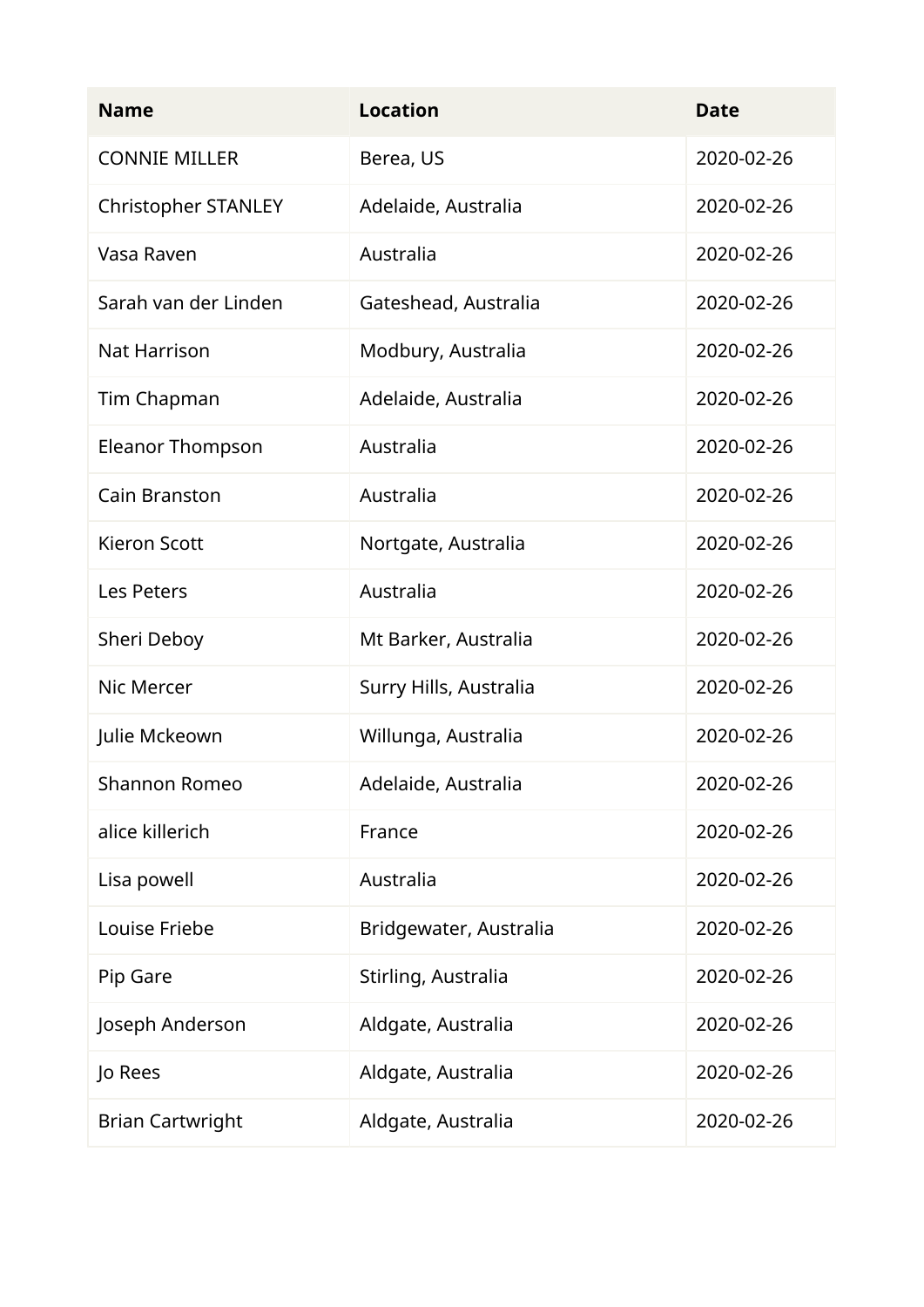| <b>Name</b>                         | <b>Location</b>          | <b>Date</b> |
|-------------------------------------|--------------------------|-------------|
| Nicole Tristan Bechtold<br>Reynolds | Australia                | 2020-02-26  |
| <b>Cooper Daniels</b>               | Hobart, Australia        | 2020-02-26  |
| P Rees                              | Bridgewater, Australia   | 2020-02-26  |
| <b>Heather Churchill</b>            | Woodside 5244, Australia | 2020-02-26  |
| Karen Montgomery                    | Australia                | 2020-02-26  |
| Katherine Edwards                   | Upper Sturt, Australia   | 2020-02-26  |
| Michelle Welsh                      | Adelaide, Australia      | 2020-02-26  |
| Angela Porter                       | Australia                | 2020-02-26  |
| <b>Kenneth Hollands</b>             | Campbelltown, Australia  | 2020-02-26  |
| <b>Maddy Price</b>                  | Snug, Australia          | 2020-02-26  |
| Michelle Berkin                     | Adelaide, Australia      | 2020-02-26  |
| <b>Michael Denton</b>               | Mount Barker, Australia  | 2020-02-26  |
| Margaret Clark                      | Australia                | 2020-02-26  |
| Diana Pedrick                       | Adelaide, Australia      | 2020-02-26  |
| Jorji Gardener                      | Bridgewater, Australia   | 2020-02-26  |
| <b>Briony Sharpe</b>                | Adelaide, Australia      | 2020-02-26  |
| whitbread sue                       | Adelaide, Australia      | 2020-02-26  |
| Peter Delaney                       | Stirling, Australia      | 2020-02-26  |
| Joy Mayberry                        | Mount Barker, Australia  | 2020-02-26  |
| Alex Wilson                         | Gumeracha, Australia     | 2020-02-26  |
| <b>Melissa Heithaus</b>             | Mckinney, US             | 2020-02-26  |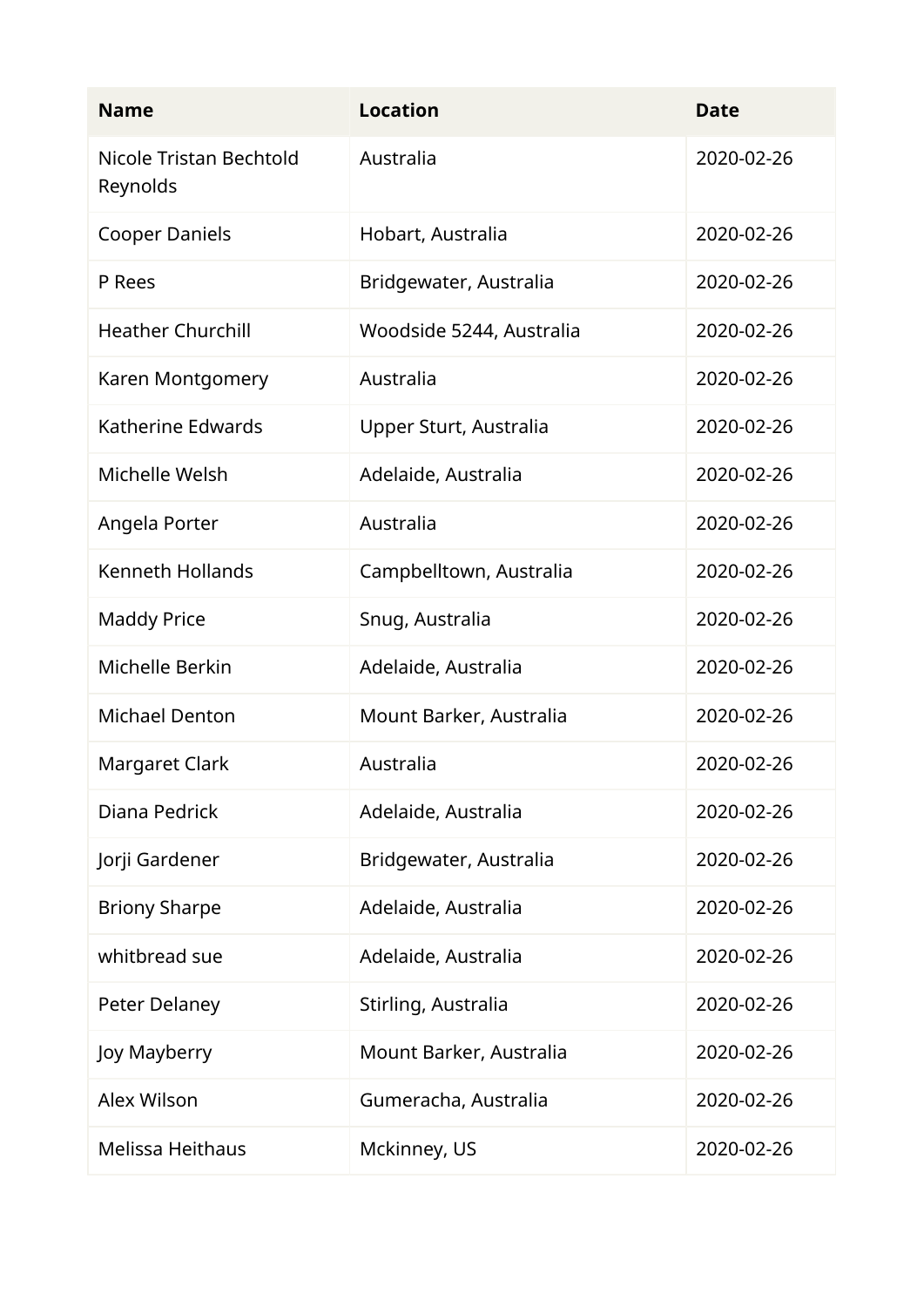| <b>Name</b>             | <b>Location</b>           | <b>Date</b> |
|-------------------------|---------------------------|-------------|
| anne doran              | SKELMERSDALE, UK          | 2020-02-26  |
| Maddie Day              | Adelaide, Australia       | 2020-02-26  |
| <b>Kerry Hallett</b>    | North Adelaide, Australia | 2020-02-26  |
| Marigail Evans          | Australia                 | 2020-02-26  |
| <b>Tracey Spokes</b>    | Stirling, Australia       | 2020-02-26  |
| Wayne Broome            | Glen Eden, Australia      | 2020-02-26  |
| bianca houseman         | adelaide, Australia       | 2020-02-26  |
| Joy Bryce               | Adelaide, Australia       | 2020-02-26  |
| Nynke van der Burg      | Brisbane, Australia       | 2020-02-26  |
| Lara Winsor             | Adelaide, Australia       | 2020-02-26  |
| Ali Oldland             | Blackwood, Australia      | 2020-02-26  |
| <b>Chels Hallett</b>    | Australia                 | 2020-02-26  |
| <b>Ish Davies</b>       | Ridgehaven, Australia     | 2020-02-26  |
| Rebecca Zahra           | Australia                 | 2020-02-26  |
| Diane Bayne             | Adelaide, Australia       | 2020-02-26  |
| Jill McLatchie          | One Tree Hill, Australia  | 2020-02-26  |
| <b>Cameron Walters</b>  | Kew, Australia            | 2020-02-26  |
| sam ecc                 | Hobart, Australia         | 2020-02-26  |
| Nancy Leinweber         | Australia                 | 2020-02-26  |
| Samantha Marold         | Oakbank, Australia        | 2020-02-26  |
| Carrie Parton           | Australia                 | 2020-02-26  |
| <b>Michael Moulding</b> | Aldgate, Australia        | 2020-02-26  |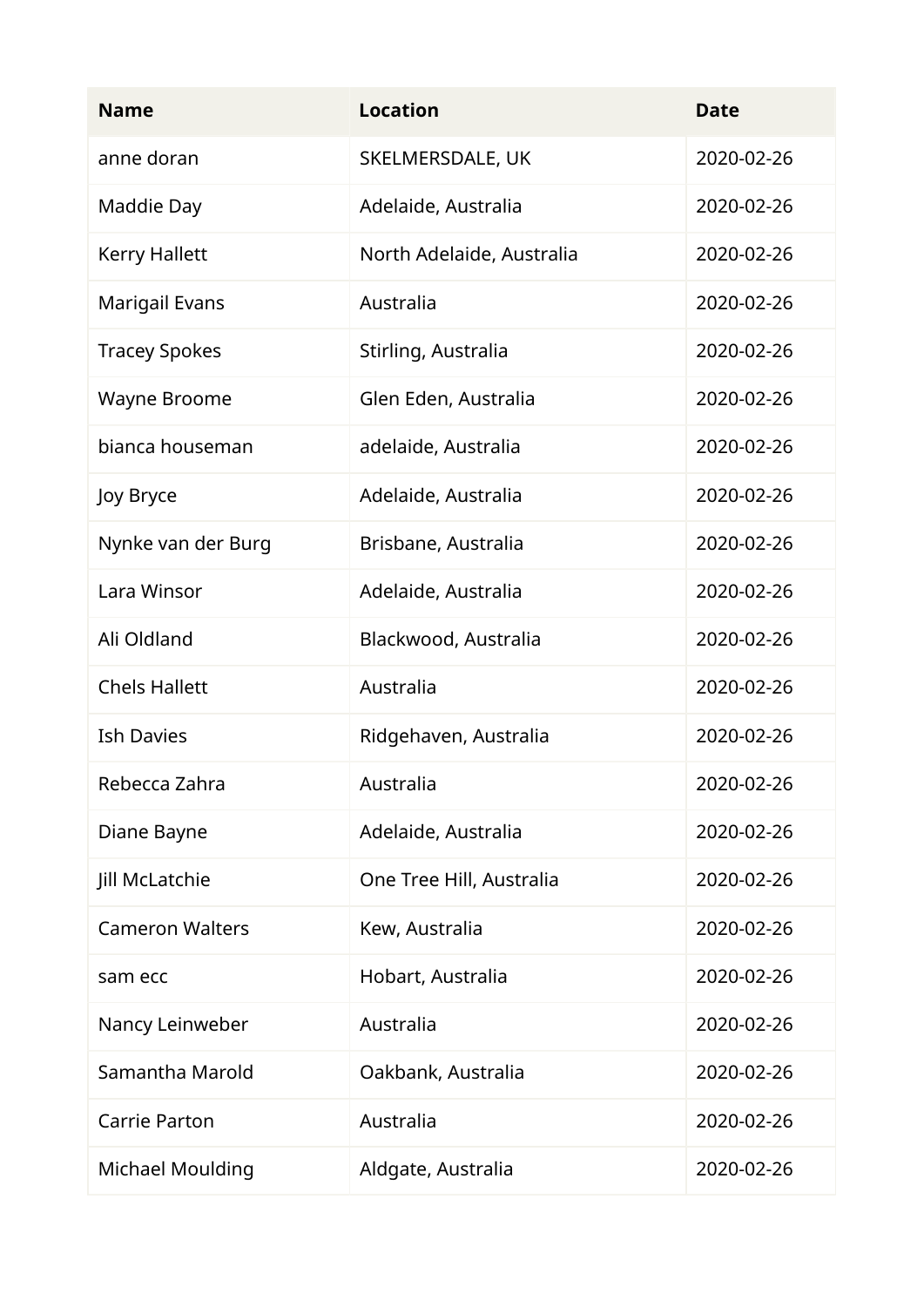| <b>Name</b>               | <b>Location</b>                           | <b>Date</b> |
|---------------------------|-------------------------------------------|-------------|
| <b>Christopher Franco</b> | Hectorville, Australia                    | 2020-02-26  |
| <b>Michael Miller</b>     | Aldgate, Australia                        | 2020-02-26  |
| <b>Helen Pierce</b>       | Stirling, Australia                       | 2020-02-26  |
| <b>Ros Acton</b>          | Hahndorf, Australia                       | 2020-02-26  |
| <b>Madeleine McGinn</b>   | Hectorville, Australia                    | 2020-02-26  |
| <b>Christine Schoof</b>   | Adelaide, Australia                       | 2020-02-26  |
| <b>Phoebe Chalmers</b>    | Stirling, Australia                       | 2020-02-26  |
| Sandra Bartholomaeus      | Lobethal, Australia                       | 2020-02-26  |
| Heather Johnstone         | Australia                                 | 2020-02-26  |
| Ravi Chhabra              | Aldgate, Australia                        | 2020-02-26  |
| <b>Diane Carter</b>       | Adelaide, Australia                       | 2020-02-26  |
| ingrid olsen              | Middle Park, Australia                    | 2020-02-26  |
| Mark Hill                 | Crafers, Australia                        | 2020-02-26  |
| Rebecca Witt              | Australia                                 | 2020-02-26  |
| <b>Karen Burnett</b>      | Jingili, Australia                        | 2020-02-26  |
| Marcia Stillwell          | Stirling, Australia                       | 2020-02-26  |
| Alana Gardner             | Sunshine Coast, Australia                 | 2020-02-26  |
| Josh Robinson             | Bella Vista, Australia                    | 2020-02-26  |
| Peter Dickinson           | Heathfield. South Australia,<br>Australia | 2020-02-26  |
| Samantha Evins            | Sheidow Park, Australia                   | 2020-02-26  |
| <b>Felicity Salkeld</b>   | Hahndorf, Australia                       | 2020-02-26  |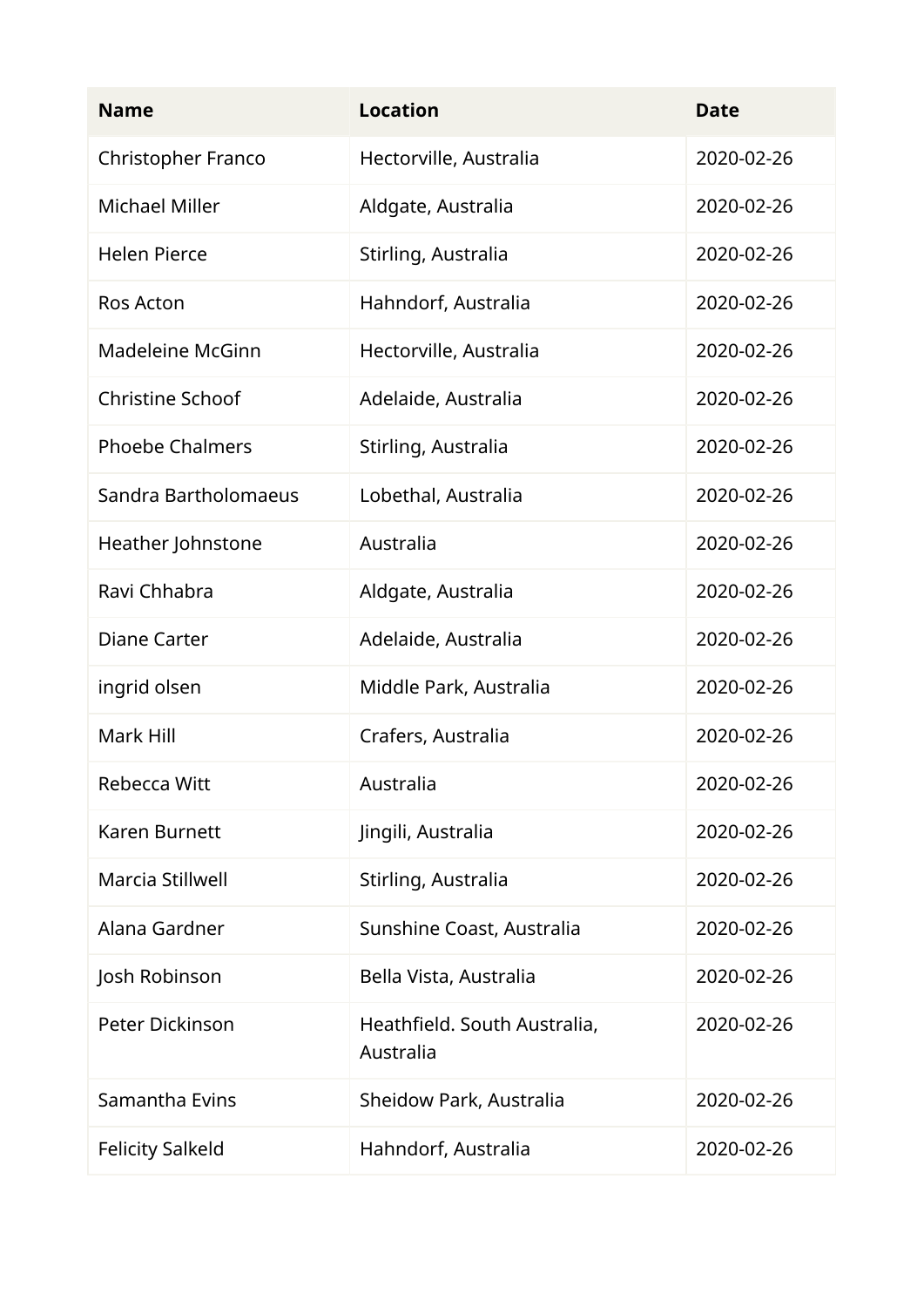| <b>Name</b>             | <b>Location</b>            | <b>Date</b> |
|-------------------------|----------------------------|-------------|
| Pam DiLorenzo           | STEPNEY, Australia         | 2020-02-26  |
| Maurice Kneen           | Hilton, Australia          | 2020-02-26  |
| Sharyn Ridgwell         | Plympton Park, Australia   | 2020-02-26  |
| <b>Mark Darrell</b>     | Adelaide, Australia        | 2020-02-26  |
| Cath Danz               | Eden Hills, Australia      | 2020-02-26  |
| Miranda McDonald        | Adelaide, Australia        | 2020-02-27  |
| Wayne McDonald          | Crafers West, Australia    | 2020-02-27  |
| Debra Turner            | Australia                  | 2020-02-27  |
| <b>Colette Whittam</b>  | Adelaide, Australia        | 2020-02-27  |
| <b>Carmel Pezzanite</b> | South Australia, Australia | 2020-02-27  |
| Susan Meehan            | Lobethal, Australia        | 2020-02-27  |
| Ana Sala                | Blackwood, Australia       | 2020-02-27  |
| ava cleary              | Mckinnon, Australia        | 2020-02-27  |
| Chris Day               | Upper Sturt, SA, Australia | 2020-02-27  |
| jo rowe                 | Australia                  | 2020-02-27  |
| <b>Stephen Voss</b>     | Adelaide, Australia        | 2020-02-27  |
| Karla Reynolds          | Adelaide, Australia        | 2020-02-27  |
| Alan Kent               | Adelaide, Australia        | 2020-02-27  |
| Georgia Bateup          | Balhannah, Australia       | 2020-02-27  |
| <b>Elaine Anderson</b>  | Stirling, Australia        | 2020-02-27  |
| Kathryn Bothe           | Uraidla, Australia         | 2020-02-27  |
| Francesca Sansalone     | Oakbank, Australia         | 2020-02-27  |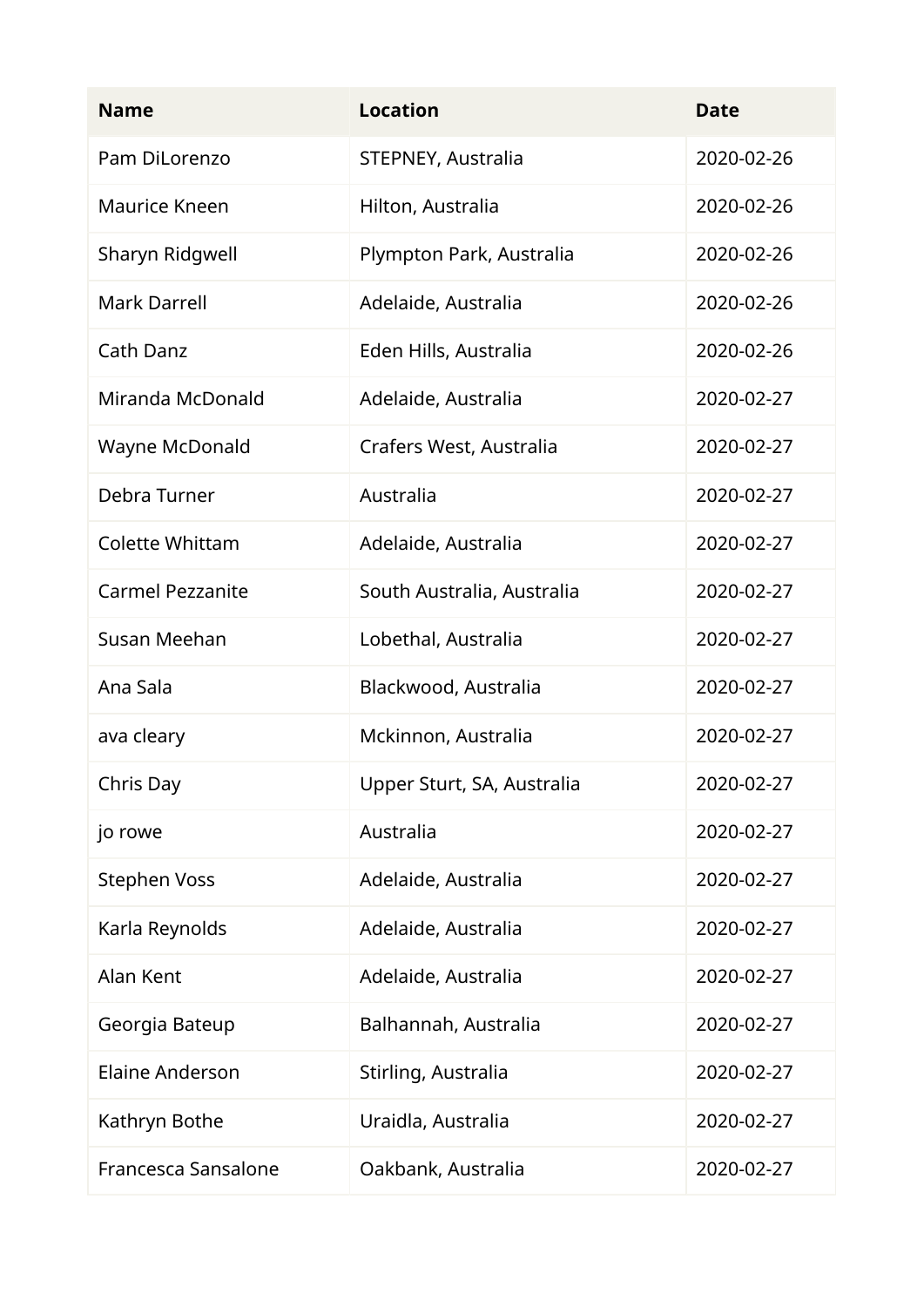| <b>Name</b>                | <b>Location</b>         | <b>Date</b> |
|----------------------------|-------------------------|-------------|
| Kay Lewis                  | Adelaide, Australia     | 2020-02-27  |
| nydia lehmann              | Crafers, Australia      | 2020-02-27  |
| <b>Holly Walsh</b>         | Australia               | 2020-02-27  |
| Zoe Chalmers               | Parkville, Australia    | 2020-02-27  |
| Paola Dal Pozzo            | Stirling, Australia     | 2020-02-27  |
| Rod Dean                   | Golden Grove, Australia | 2020-02-27  |
| Peter Anderson             | Bedford Park, Australia | 2020-02-27  |
| Mervyn Lewis               | Adelaide, Australia     | 2020-02-27  |
| Gregory Jenkins            | Australia               | 2020-02-27  |
| Carina Obligado            | Australia               | 2020-02-27  |
| Sarah Barrera              | Australia               | 2020-02-27  |
| Nick G                     | Salisbury, Australia    | 2020-02-27  |
| Arry Tanusondjaja          | Adelaide, Australia     | 2020-02-27  |
| Claire MacLennan           | Australia               | 2020-02-27  |
| <b>Tim Rogers</b>          | Aldgate, Australia      | 2020-02-27  |
| Helga Burry                | Adelaide, Australia     | 2020-02-27  |
| Adele Boag                 | Australia               | 2020-02-27  |
| <b>Alison Reid</b>         | Adelaide, Australia     | 2020-02-27  |
| Marika Vincent             | Heathfield, Australia   | 2020-02-27  |
| <b>Charmaine Alexander</b> | Westmead, Australia     | 2020-02-27  |
| sam chamberlain            | Australia               | 2020-02-27  |
| Julie Sheehan              | Adelaide, Australia     | 2020-02-27  |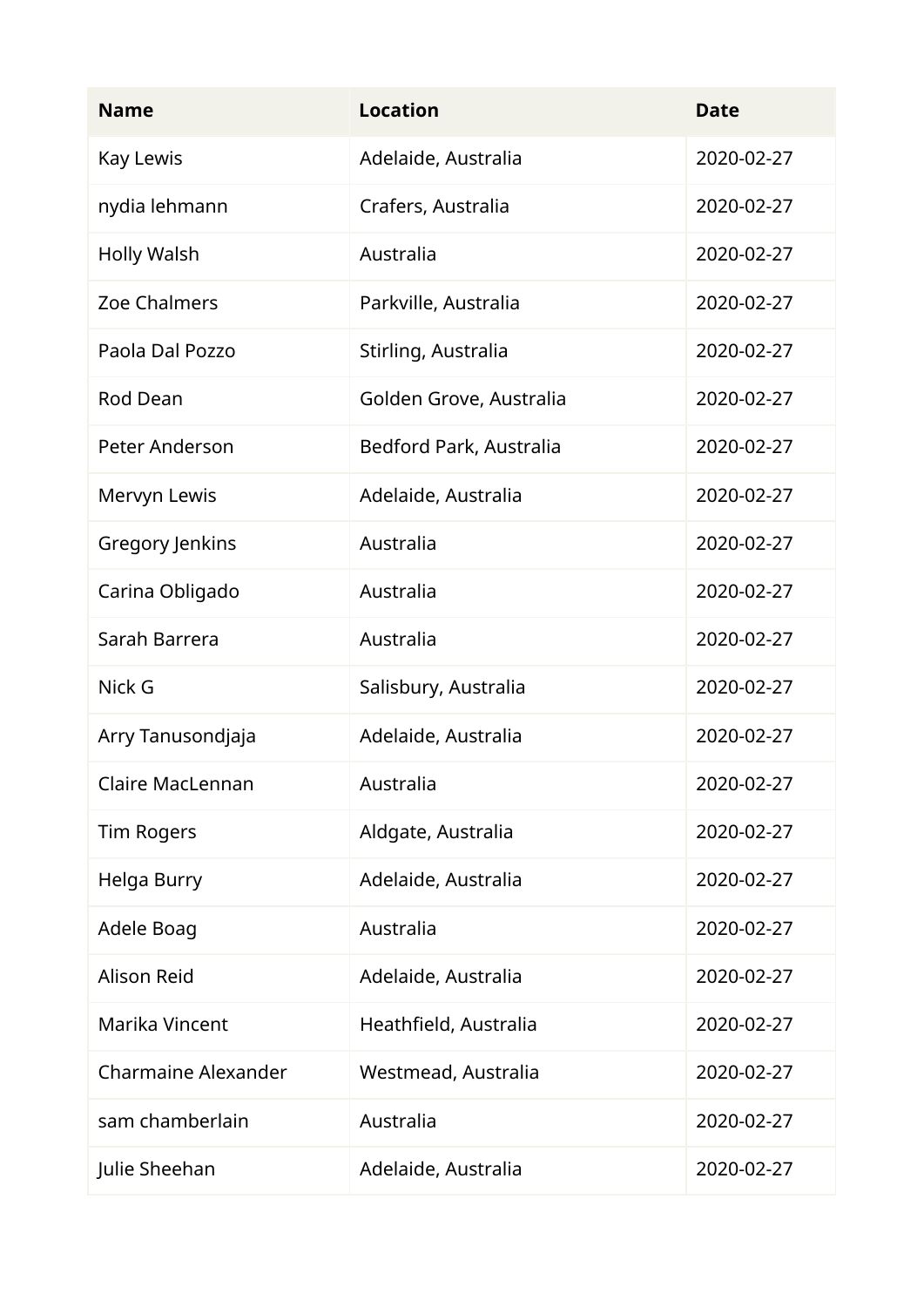| <b>Name</b>                | <b>Location</b>               | <b>Date</b> |
|----------------------------|-------------------------------|-------------|
| Kym Norley                 | Melrose Park, Australia       | 2020-02-27  |
| Denyse Denyse              | Adelaide, Australia           | 2020-02-27  |
| Ian Ross                   | Adelaide, Australia           | 2020-02-27  |
| Samantha Humphrey          | Balhannah, Australia          | 2020-02-27  |
| kala dharan                | Redondo Beach, California, US | 2020-02-27  |
| <b>Rachel Baulderstone</b> | Seaford Rise, Australia       | 2020-02-27  |
| <b>Helen Viant</b>         | Bridgewater, Australia        | 2020-02-27  |
| Daniel Chi                 | Sydney, Australia             | 2020-02-27  |
| mary Bond                  | aldgate, Australia            | 2020-02-27  |
| <b>Phil Tait</b>           | Dawesley, Australia           | 2020-02-27  |
| <b>Carol Van Der Peet</b>  | Australia                     | 2020-02-27  |
| <b>Karen Thorndike</b>     | Australia                     | 2020-02-27  |
| Sohrab Saeedi              | London, UK                    | 2020-02-27  |
| Michael Langton            | Australia                     | 2020-02-27  |
| Marg Richards              | Adelaide, Australia           | 2020-02-27  |
| Michael Kelly              | Australia                     | 2020-02-27  |
| Carol Bryan                | Australia                     | 2020-02-27  |
| Danielle Rotman            | Australia                     | 2020-02-27  |
| Peter Harvey               | Crafers, Australia            | 2020-02-27  |
| <b>Scott Mazey</b>         | Australia                     | 2020-02-27  |
| Tanya Watkins              | Aldgate, Australia            | 2020-02-27  |
| Pauline Hurren             | Crafers, Australia            | 2020-02-27  |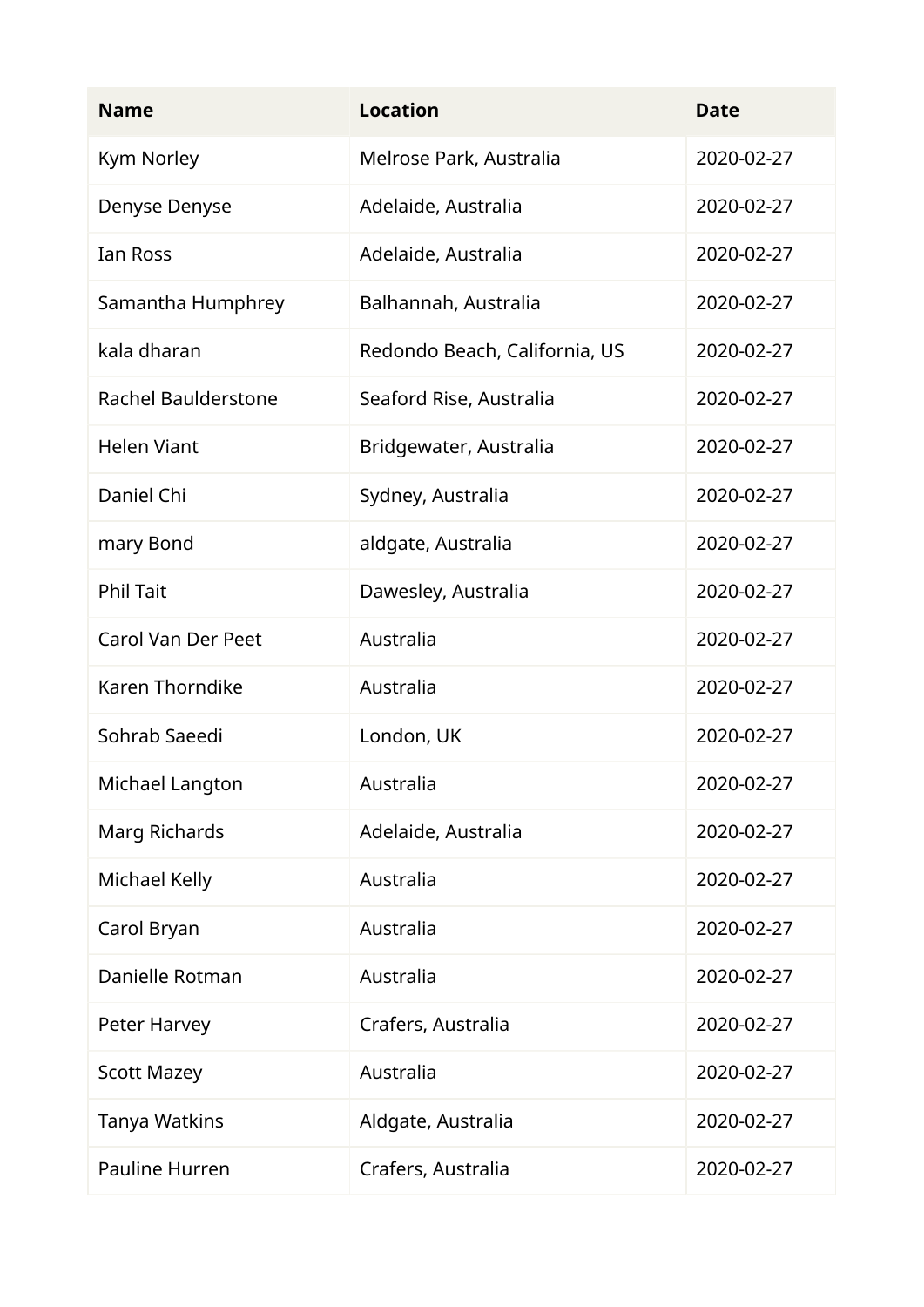| <b>Name</b>                        | <b>Location</b>         | <b>Date</b> |
|------------------------------------|-------------------------|-------------|
| Belinda Wade                       | Crafers West, Australia | 2020-02-27  |
| Amber Ochota                       | Adelaide, Australia     | 2020-02-27  |
| Christopher Qualita                | Australia               | 2020-02-27  |
| <b>Carmel Walsh</b>                | Australia               | 2020-02-27  |
| <b>Elaine Mittag</b>               | Brisbane, Australia     | 2020-02-27  |
| <b>Kris Morrison</b>               | Stirling, Australia     | 2020-02-27  |
| Linda Medder                       | Stirling, Australia     | 2020-02-27  |
| <b>Nathanial Eriksen</b>           | Australia               | 2020-02-27  |
| <b>Steven Poulton</b>              | Port Augusta, Australia | 2020-02-27  |
| <b>B</b> Gibbons                   | Heathfield, Australia   | 2020-02-27  |
| <b>Rach Hunting</b>                | Prospect, Australia     | 2020-02-27  |
| Darlene<br><b>THOMSON-AUSTRING</b> | Crafers SA, Australia   | 2020-02-27  |
| <b>Michael Pierce</b>              | Blacktown, Australia    | 2020-02-27  |
| Mikaela Dean                       | Australia               | 2020-02-27  |
| <b>Wander Hoen</b>                 | Port Augusta, Australia | 2020-02-27  |
| <b>Karen Shinnick</b>              | Summertown, Australia   | 2020-02-27  |
| <b>Wade Tallon</b>                 | Kallangur, Australia    | 2020-02-27  |
| Julie Matthews                     | Adelaide, Australia     | 2020-02-27  |
| Antonia Lewis-Iley                 | Stirling, Australia     | 2020-02-27  |
| <b>Rosemary Neal</b>               | Stirling, Australia     | 2020-02-27  |
| cameron leydon                     | Queenstown, New Zealand | 2020-02-27  |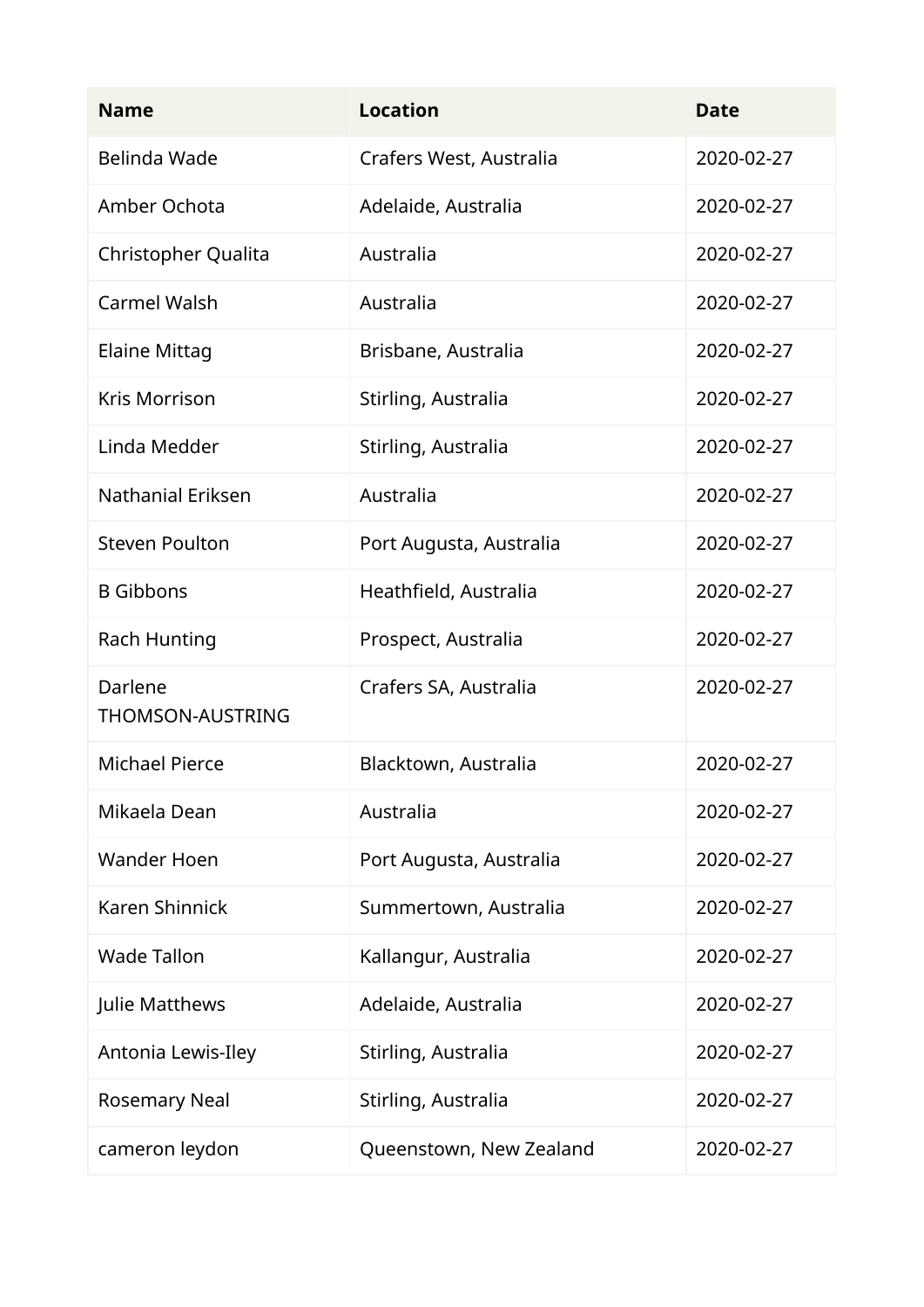| <b>Name</b>                    | <b>Location</b>                                                                  | <b>Date</b> |
|--------------------------------|----------------------------------------------------------------------------------|-------------|
| Lochie Angel                   | New Town, Australia                                                              | 2020-02-27  |
| <b>Christine Feinle-Bisset</b> | Australia                                                                        | 2020-02-27  |
| mary house                     | Australia                                                                        | 2020-02-27  |
| <b>Catherine Fischle</b>       | Bridgewater, Australia                                                           | 2020-02-27  |
| <b>Brenton Lewis</b>           | Aldgate, Australia                                                               | 2020-02-27  |
| a R                            | Adelaide, Australia                                                              | 2020-02-27  |
| Olivia Curkowicz               | Hectorville, Australia                                                           | 2020-02-27  |
| <b>Bella Met</b>               | Bellerive, Australia                                                             | 2020-02-27  |
| <b>Mair MacDermott</b>         | Adelaide South Australia, Armed<br>Forces Americas (except Canada),<br><b>US</b> | 2020-02-27  |
| Peter Taylor                   | Sydney, Australia                                                                | 2020-02-27  |
| <b>Robert Gainer</b>           | Stirling, Australia                                                              | 2020-02-27  |
| Melanie Wilson                 | Bridgewater, Australia                                                           | 2020-02-27  |
| Madeleine Krastev              | Heathfield, Australia                                                            | 2020-02-27  |
| Phil Robinson                  | Clarence Park, Australia                                                         | 2020-02-27  |
| Mary Mitchell                  | Greece                                                                           | 2020-02-27  |
| Julie Tunstill                 | Adelaide, Australia                                                              | 2020-02-27  |
| james catterall                | Adelaide, Australia                                                              | 2020-02-27  |
| <b>Stephen Parish</b>          | Lobethal, Australia                                                              | 2020-02-27  |
| <b>Alison Tucker</b>           | Mount Barker, Australia                                                          | 2020-02-27  |
| <b>Gabby Marin</b>             | Adelaide, Australia                                                              | 2020-02-27  |
| Lin King                       | Yarraville, Australia                                                            | 2020-02-27  |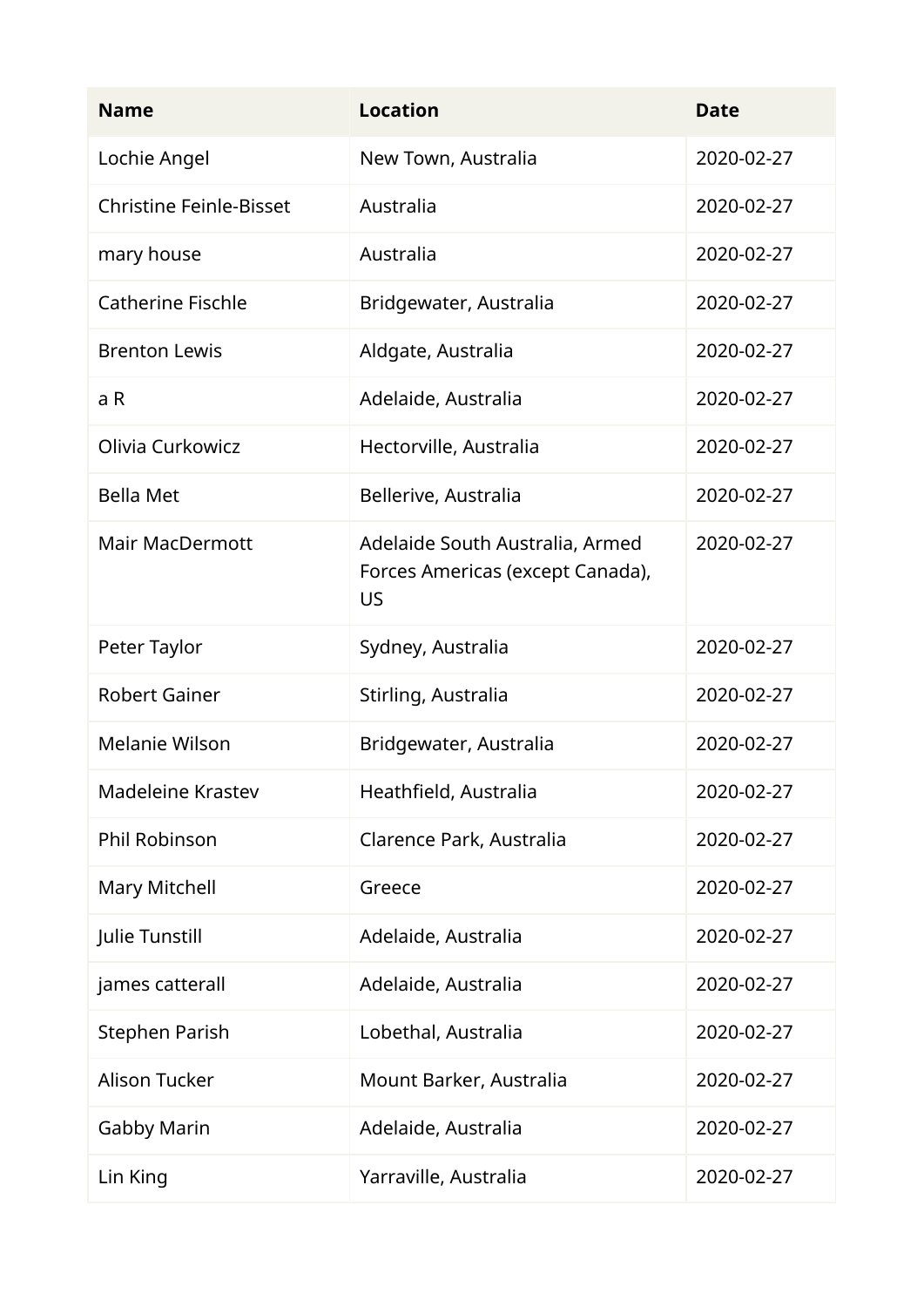| <b>Name</b>               | <b>Location</b>            | <b>Date</b> |
|---------------------------|----------------------------|-------------|
| Cheryl Marshall           | Adelaide, Australia        | 2020-02-27  |
| <b>Keltie Grant</b>       | Bellamack, Australia       | 2020-02-27  |
| <b>Clinton Daniels</b>    | Adelaide, Australia        | 2020-02-27  |
| Janet Pedler              | Bridgewater, Australia     | 2020-02-27  |
| <b>Geraldine Austring</b> | Crafers, Australia         | 2020-02-27  |
| <b>Phil Forrest</b>       | Stirling, Australia        | 2020-02-27  |
| Michael Burden            | Oxford, UK                 | 2020-02-27  |
| Lynda Sandor              | Flagstaff hill, Australia  | 2020-02-27  |
| Danial Abdolkhani         | Melbourne, Australia       | 2020-02-27  |
| Lara Marich               | Summertown, Australia      | 2020-02-27  |
| C Gifford                 | Australia                  | 2020-02-27  |
| Julie Gates               | Australia                  | 2020-02-27  |
| Amelia Langton            | Adelaide, Australia        | 2020-02-27  |
| Erica A                   | Bridgewat, Australia       | 2020-02-27  |
| Ragne Hepner              | Australia                  | 2020-02-27  |
| Jen Pitman                | Australia                  | 2020-02-27  |
| Dan Atkins                | Australia                  | 2020-02-27  |
| <b>Adam Menzell</b>       | Adelaide, Australia        | 2020-02-27  |
| Miranda Lewis             | Australia                  | 2020-02-27  |
| <b>Courtney Mcintosh</b>  | Girrawheen, Australia      | 2020-02-27  |
| Noeleen Goodwin           | Adelaide, Australia        | 2020-02-27  |
| Maureen Atkinson          | Modbury Heights, Australia | 2020-02-27  |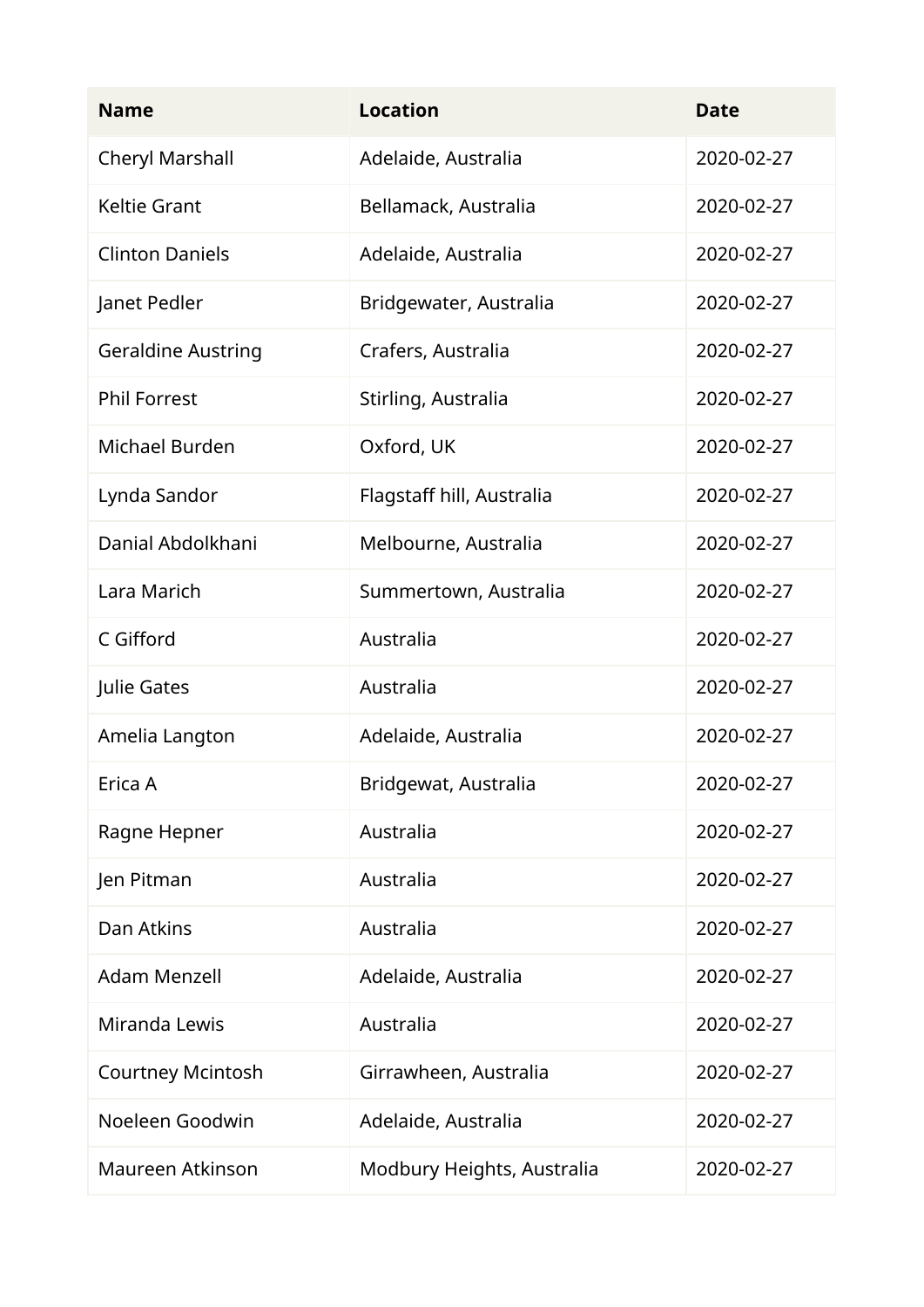| <b>Name</b>             | <b>Location</b>           | <b>Date</b> |
|-------------------------|---------------------------|-------------|
| <b>Andrew Ford</b>      | Crafers, Australia        | 2020-02-27  |
| <b>Torsten Bunge</b>    | Adelaide, Australia       | 2020-02-27  |
| Kathi Ashman            | Australia                 | 2020-02-27  |
| <b>Kerri Villiers</b>   | Australia                 | 2020-02-27  |
| Harry Vaughan           | West Moonah, Australia    | 2020-02-27  |
| Louise Harte            | Brisbane, Australia       | 2020-02-27  |
| Monika Wegner           | Adelaide, Australia       | 2020-02-27  |
| Susan Coleman           | Adelaide, Australia       | 2020-02-27  |
| John ELLETT             | Tranmere, Australia       | 2020-02-27  |
| Justine Parsons         | Australia                 | 2020-02-27  |
| <b>Bianca Chenoweth</b> | Aberfoyle Park, Australia | 2020-02-27  |
| <b>Carol Dibbens</b>    | Gravesend, England, UK    | 2020-02-27  |
| Luke Soden              | Exeter, Australia         | 2020-02-27  |
| <b>Sylvie Saunders</b>  | Watford, England, UK      | 2020-02-27  |
| Susan Kriel             | Seacliff Park, Australia  | 2020-02-27  |
| <b>Helen McArthur</b>   | ALDGATE, Australia        | 2020-02-27  |
| Danny Edwards           | Summertown, Australia     | 2020-02-27  |
| Kathryn Billinghurst    | Aldgate, Australia        | 2020-02-27  |
| anne Dowbnia            | Australia                 | 2020-02-27  |
| Susan Mackay            | Adelaide, Australia       | 2020-02-27  |
| alyce mayman            | Australia                 | 2020-02-27  |
| Jessemy James           | Crafers, Australia        | 2020-02-27  |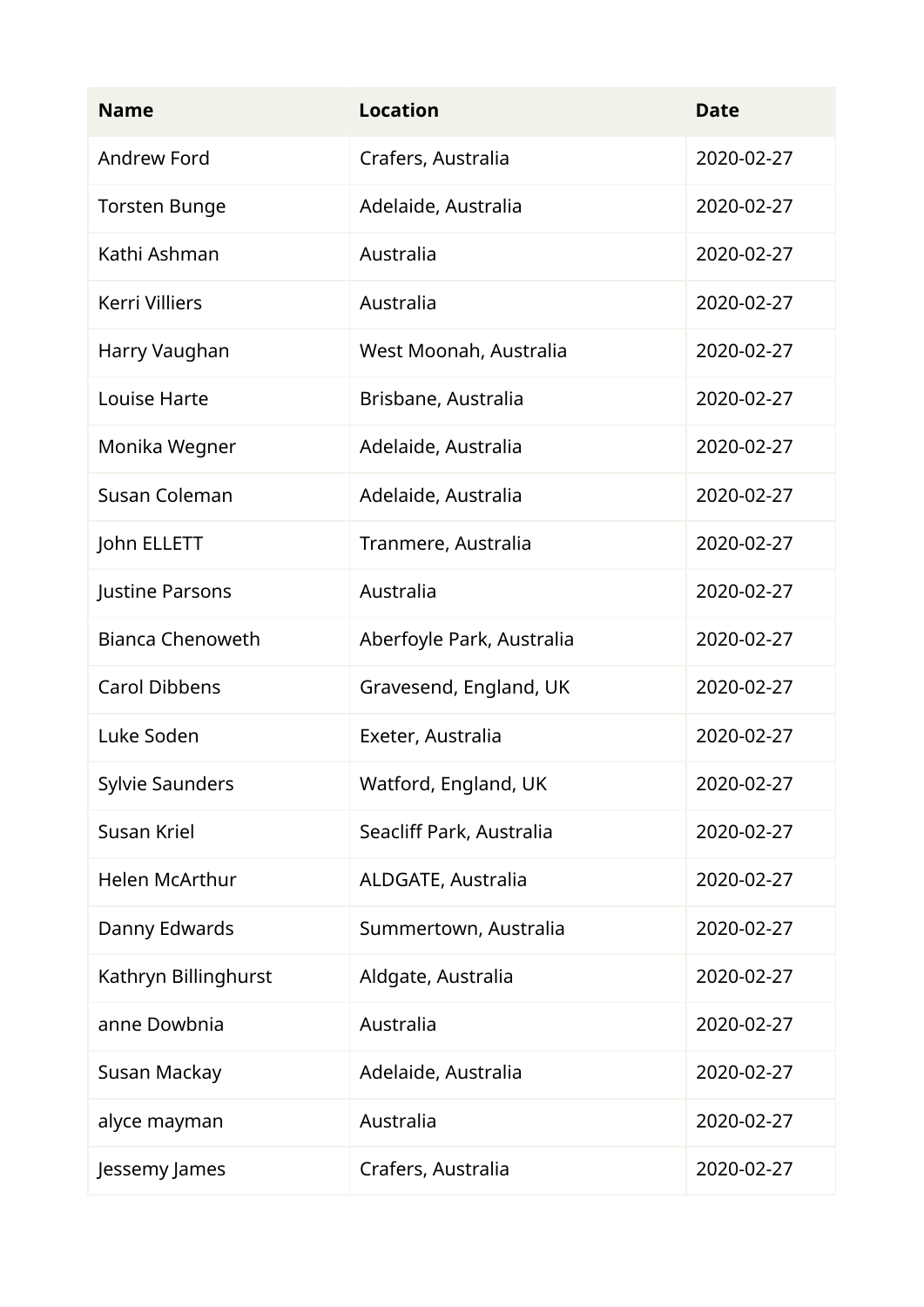| <b>Name</b>             | <b>Location</b>           | <b>Date</b> |
|-------------------------|---------------------------|-------------|
| Kyle Ratcliff           | Adelaide, Australia       | 2020-02-27  |
| Ann-Marie Quinn         | Aldgate, Australia        | 2020-02-27  |
| Lawrence Ng             | Stirling, Australia       | 2020-02-27  |
| Amanda Urquhart         | Australia                 | 2020-02-27  |
| Ben Roylance            | Australia                 | 2020-02-27  |
| <b>Charlie Fraser</b>   | Broadview, Australia      | 2020-02-27  |
| Jayne Pyke              | Australia                 | 2020-02-27  |
| <b>David Rounsevell</b> | Mylor, Australia          | 2020-02-27  |
| Vanessa Inkster         | Bridgewater, Australia    | 2020-02-27  |
| Melissa Mayman          | Adelaide, Australia       | 2020-02-27  |
| Janet Russell           | Doonside, Australia       | 2020-02-27  |
| <b>Stefan Enderling</b> | Adelaide, Australia       | 2020-02-27  |
| Natalie Eaton           | Aberfoyle Park, Australia | 2020-02-27  |
| Thomas Reynolds         | Hobart, Australia         | 2020-02-27  |
| Janice Spry             | Australia                 | 2020-02-27  |
| Holly Osborn            | Australia                 | 2020-02-27  |
| Jen House               | Bridgewater, Australia    | 2020-02-27  |
| <b>Kristin Pollard</b>  | Aldgate, Australia        | 2020-02-27  |
| David Lancaster         | Adelaide, Australia       | 2020-02-27  |
| <b>Judy Uzzell</b>      | Adelaide, Australia       | 2020-02-27  |
| Kirsty Feijen           | Bridgewater, Australia    | 2020-02-27  |
| <b>Suzie Gardiner</b>   | Parkside, Australia       | 2020-02-27  |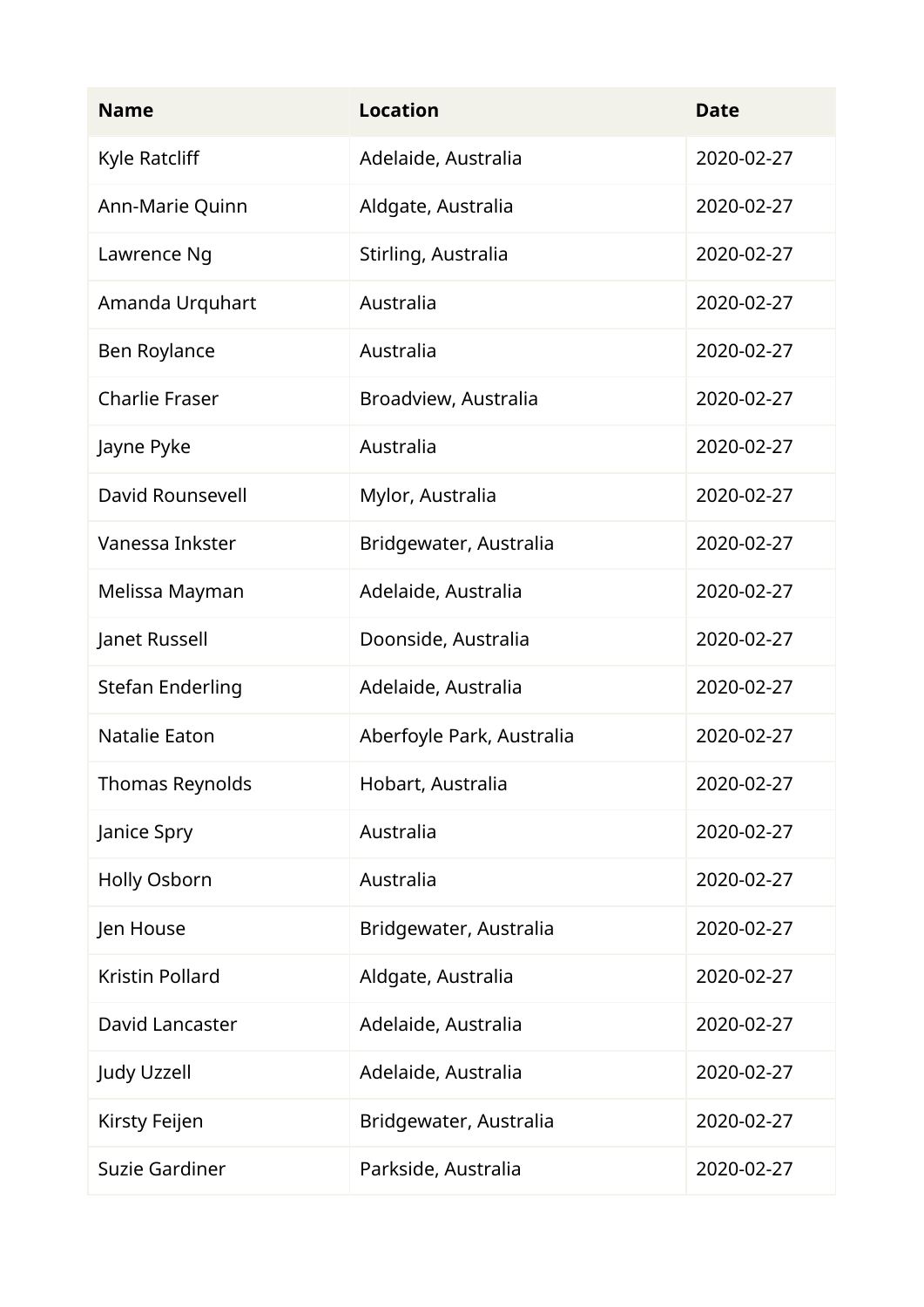| <b>Name</b>             | <b>Location</b>             | <b>Date</b> |
|-------------------------|-----------------------------|-------------|
| Catherine Cavanagh      | Kandanga, Australia         | 2020-02-27  |
| Khambia Clarkson        | Marshalltown, Australia     | 2020-02-27  |
| Mel Horne               | Adelaide, Australia         | 2020-02-27  |
| <b>Meredith Dennis</b>  | East Brisbane, Australia    | 2020-02-27  |
| Rod Lewin               | Aspendale, Australia        | 2020-02-27  |
| <b>Bridie Murphy</b>    | Adelaide, Australia         | 2020-02-27  |
| Vivien Loo              | Australia                   | 2020-02-27  |
| <b>Margaret Furness</b> | Prospect, Australia         | 2020-02-27  |
| Alicja Mrozek           | Drogomyśl, Australia        | 2020-02-27  |
| lesley phipps           | Australia                   | 2020-02-27  |
| Cheryl Hayman           | Adelaide, Australia         | 2020-02-27  |
| Marie Howarth           | Beaumaris, Australia        | 2020-02-27  |
| Carmel Barrera          | Australia                   | 2020-02-27  |
| Melanie Atkinson        | Adelaide, Australia         | 2020-02-27  |
| <b>Bryn Troath</b>      | Bellevue Heights, Australia | 2020-02-27  |
| Hannah Franz            | Mt george, Australia        | 2020-02-27  |
| Anna Cavanagh           | Brisbane, Australia         | 2020-02-27  |
| <b>Steve Tunstill</b>   | Australia                   | 2020-02-27  |
| Justine Clinton         | Australia                   | 2020-02-27  |
| <b>Melissa Carter</b>   | Nairne, Australia           | 2020-02-27  |
| <b>Ryan Winter</b>      | Littlehampton, Australia    | 2020-02-27  |
| Sarah Hilberdink        | Bridgewater, Australia      | 2020-02-27  |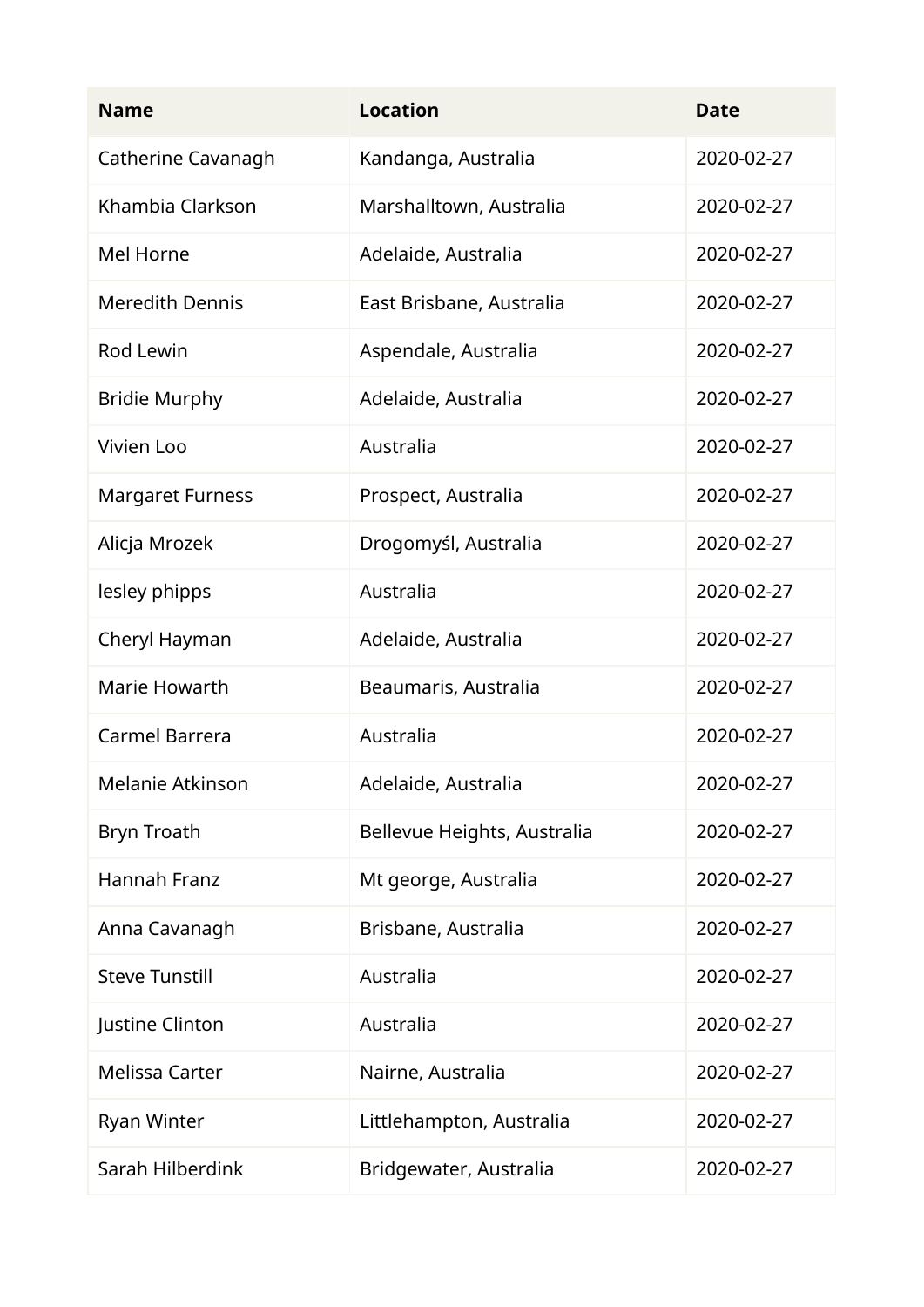| <b>Name</b>             | <b>Location</b>                        | <b>Date</b> |
|-------------------------|----------------------------------------|-------------|
| J Vardon                | Kent Town, Australia                   | 2020-02-27  |
| Jac Tsylor              | Mill Park, Australia                   | 2020-02-27  |
| Lynette Franz           | Adelaide, Australia                    | 2020-02-27  |
| Jennifer Whidborne      | Liss, England, UK                      | 2020-02-27  |
| <b>Terrie Williams</b>  | Vidor, US                              | 2020-02-27  |
| <b>Adolf Devito</b>     | Newmarket, Canada                      | 2020-02-27  |
| Jesse Stevens           | Australia                              | 2020-02-27  |
| nick wilkins            | Australia                              | 2020-02-27  |
| <b>Dale Ratcliff</b>    | Sydney, Australia                      | 2020-02-27  |
| Pip D                   | Adelaide, Australia                    | 2020-02-27  |
| Lucas Theodorou         | Keysborough, Australia                 | 2020-02-27  |
| Lyn Brownjohn           | Australia                              | 2020-02-27  |
| Haydn Smith             | Lenswood, Australia                    | 2020-02-27  |
| Maggie CAREY            | Bridgewater, Australia                 | 2020-02-27  |
| <b>Bruce Finlayson</b>  | Kingstown, St. Vincent &<br>Grenadines | 2020-02-27  |
| liv price               | Hobart, Australia                      | 2020-02-27  |
| <b>Geraldine Allen</b>  | Adelaide, Australia                    | 2020-02-27  |
| <b>Adam Ritchie</b>     | Adelaide, Australia                    | 2020-02-27  |
| <b>Allison Griffits</b> | Adelaide, Australia                    | 2020-02-27  |
| James Arrowsmith        | Sorell, Australia                      | 2020-02-27  |
| Sara Weston             | Bridgewater, Australia                 | 2020-02-27  |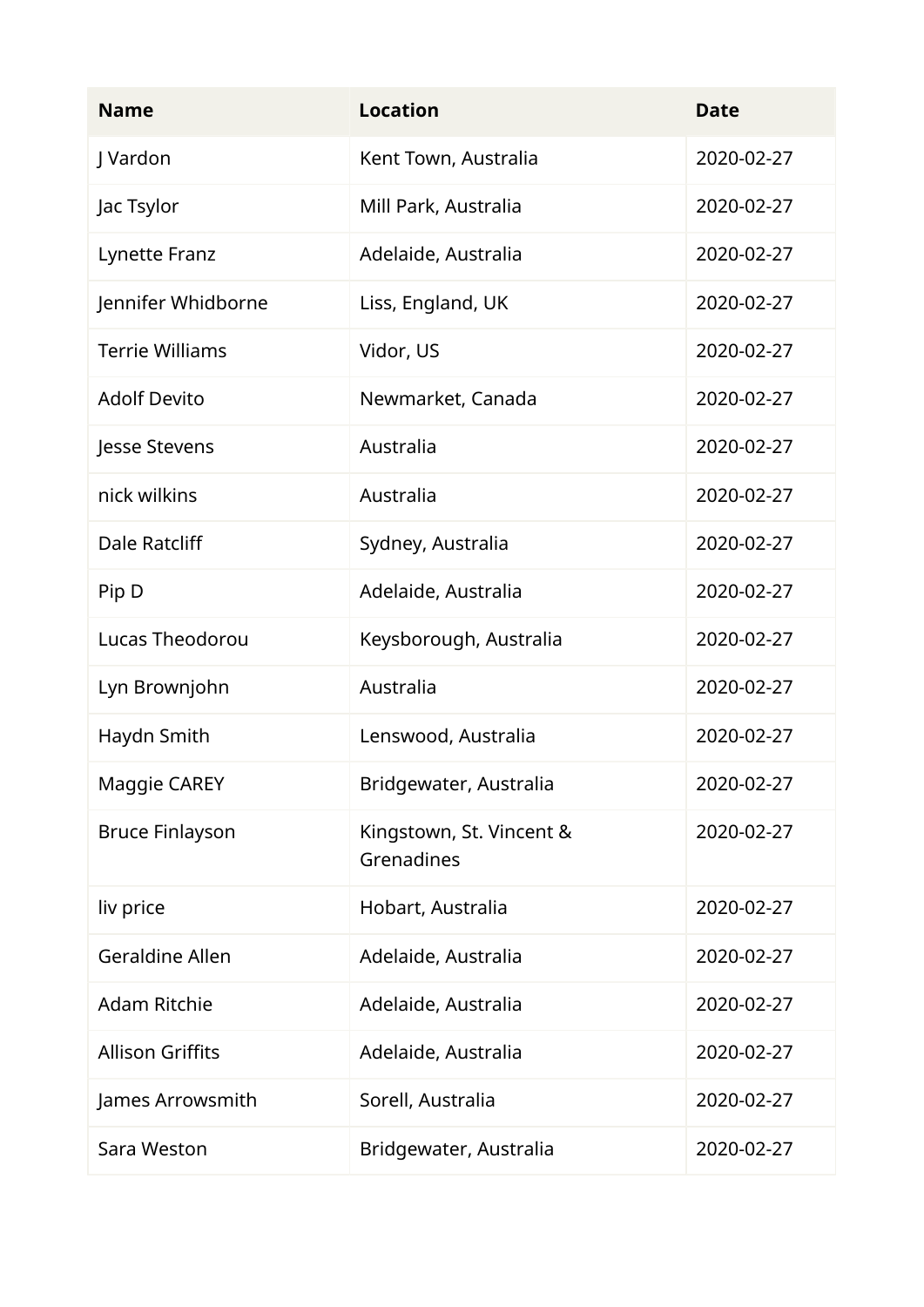| <b>Name</b>                 | <b>Location</b>              | <b>Date</b> |
|-----------------------------|------------------------------|-------------|
| <b>Kirsty Hack</b>          | Australia                    | 2020-02-27  |
| Suzanne Leonard             | Australia                    | 2020-02-27  |
| Emma Martin                 | Australia                    | 2020-02-27  |
| Faye Reihana                | Auckland, New Zealand        | 2020-02-27  |
| <b>Stuart Lakin-Hall</b>    | Aldgate, Australia           | 2020-02-27  |
| Michael Holmberg            | Parafield Gardens, Australia | 2020-02-27  |
| Lilly Huscroft              | Adelaide, Australia          | 2020-02-27  |
| Ben Luppino                 | Greenhill, Australia         | 2020-02-27  |
| Krishna Ward                | Bridgewater, Australia       | 2020-02-27  |
| <b>Nathan Daniell</b>       | Adelaide, Australia          | 2020-02-27  |
| Emma Keanelly               | Australia                    | 2020-02-27  |
| Elizabeth Renfrey           | Blackwood, Australia         | 2020-02-27  |
| <b>Tracy Bates</b>          | Adelaide, Australia          | 2020-02-27  |
| Sandra Hack                 | Aldgate, Australia           | 2020-02-27  |
| <b>Michelle Wheaton</b>     | Australia                    | 2020-02-27  |
| <b>Mark Laws</b>            | Adelaide, Australia          | 2020-02-27  |
| Kiara Taylor                | Melbourne, Australia         | 2020-02-27  |
| <b>Christopher Saunders</b> | Torrens park, Australia      | 2020-02-27  |
| Annemarie Gaskin            | Adelaide, Australia          | 2020-02-27  |
| malachi courtier            | Sale, Australia              | 2020-02-27  |
| <b>Gareth Mead</b>          | Kensington Park, Australia   | 2020-02-27  |
| Silvano Rotellini           | Adelaide, Australia          | 2020-02-27  |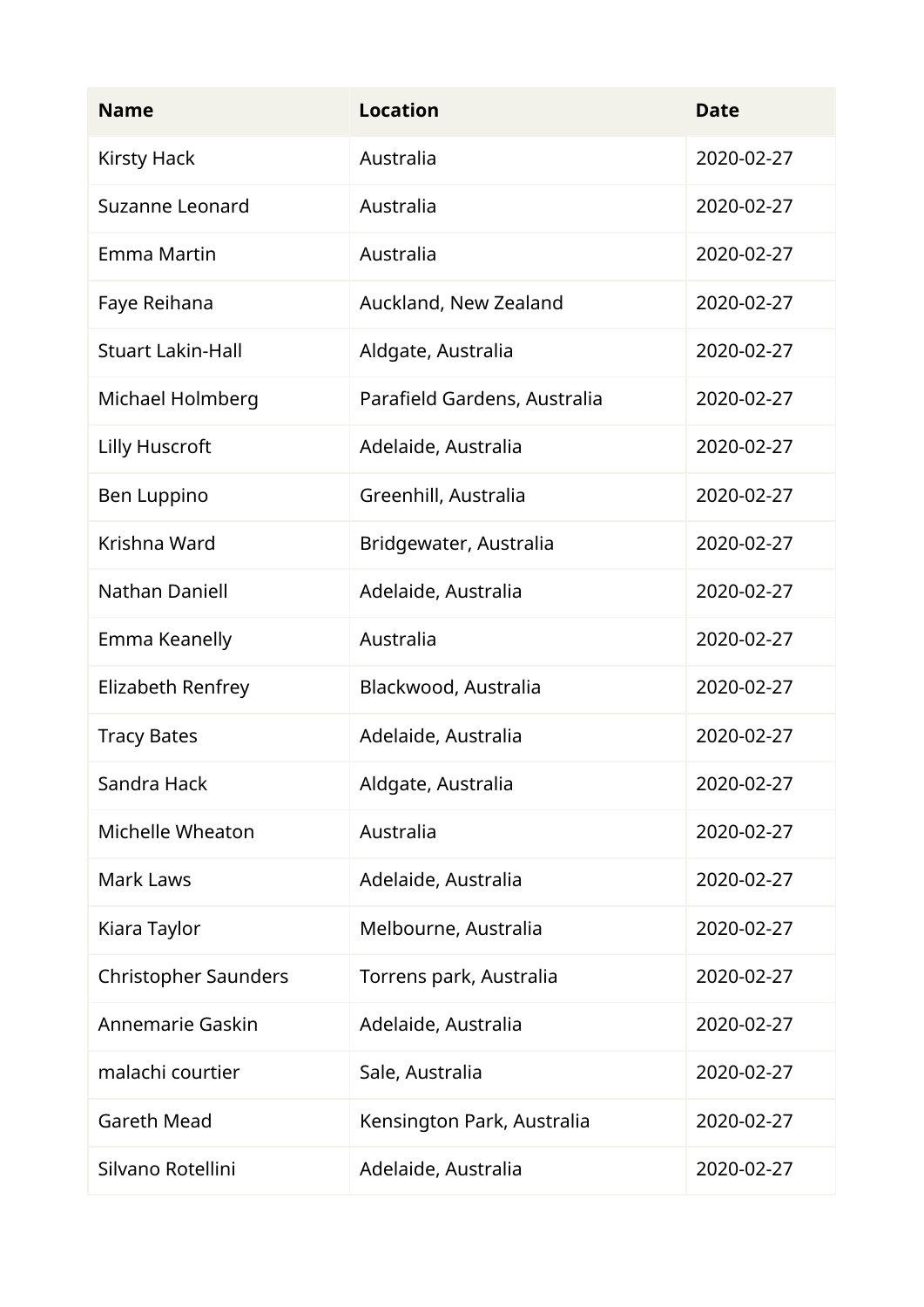| <b>Name</b>                                               | <b>Location</b>           | <b>Date</b> |
|-----------------------------------------------------------|---------------------------|-------------|
| Anita Brojatsch                                           | Millicent, Australia      | 2020-02-27  |
| Cas Solberg                                               | Australia                 | 2020-02-27  |
| greg simes                                                | Adelaide, S.A., Australia | 2020-02-27  |
| <b>Farhad Golzar</b>                                      | Auckland, New Zealand     | 2020-02-27  |
| Nicole Skelley                                            | Australia, Australia      | 2020-02-27  |
| Calista McCurdy                                           | Australia                 | 2020-02-27  |
| Cally Toma                                                | Adelaide, Australia       | 2020-02-27  |
| Casey Brooks                                              | Adelaide, Australia       | 2020-02-27  |
| <b>Mark Newcombe</b>                                      | Sarasota, Florida, US     | 2020-02-27  |
| Frederick Lam                                             | Auckland, New Zealand     | 2020-02-27  |
| Linda Strevens                                            | Stirling, Australia       | 2020-02-27  |
| <b>Rosemary Douglas</b>                                   | North Adelaide, Australia | 2020-02-27  |
| Anthea Le Cornu                                           | Mt George, Australia      | 2020-02-27  |
| Rosemary Lloyd                                            | Mount Barker, Australia   | 2020-02-27  |
| Nicole Gordon                                             | Adelaide, Australia       | 2020-02-27  |
| <b>Graham Churchett - Nature</b><br><b>Based Services</b> | Adelaide, Australia       | 2020-02-27  |
| <b>Sharon Cochrane</b>                                    | Adelaide, Australia       | 2020-02-27  |
| Vivienne Byrne                                            | Stiorling, Australia      | 2020-02-27  |
| Sandy Quigley                                             | Adelaide, Australia       | 2020-02-27  |
| C Harris                                                  | Aldgate, Australia        | 2020-02-27  |
| <b>Christopher Franz</b>                                  | Bridgewater, Australia    | 2020-02-27  |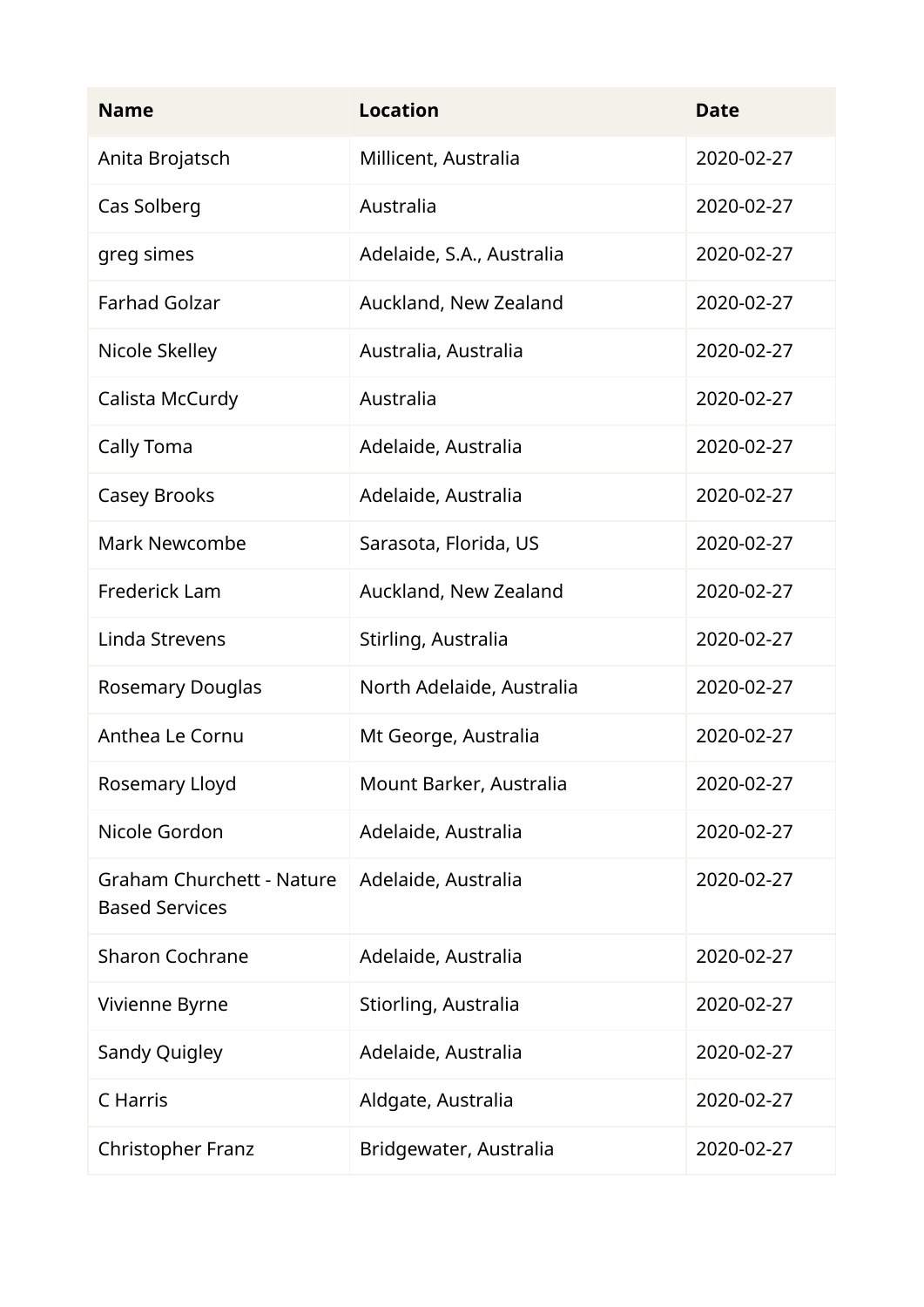| <b>Name</b> | <b>Location</b> | <b>Date</b> |
|-------------|-----------------|-------------|
| Nadia N     | Australia       | 2020-02-28  |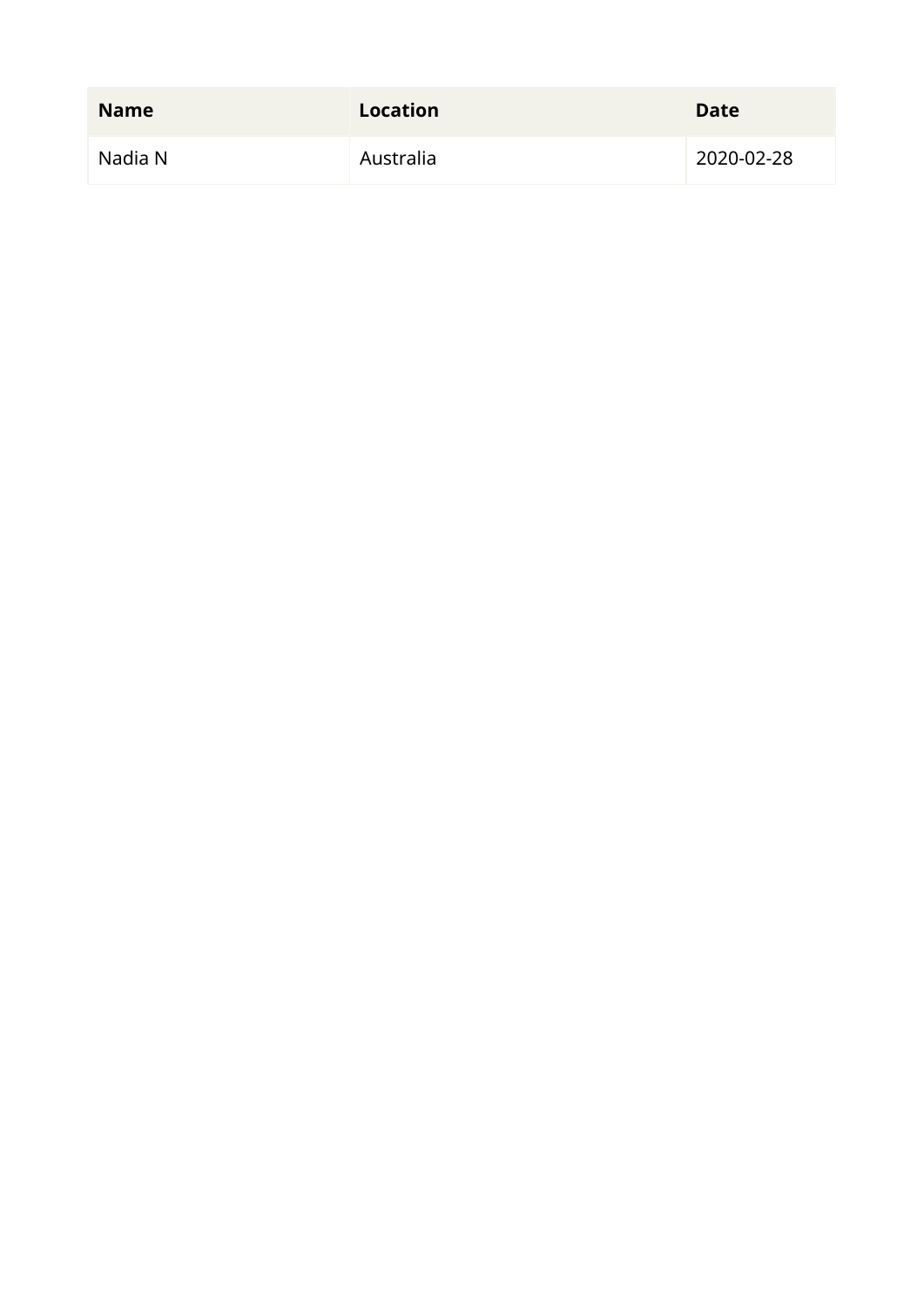## **Comments**

| <b>Name</b>       | <b>Location</b>                             | <b>Date</b> | <b>Comment</b>                                                                                                                                                                                                                                                                                                       |
|-------------------|---------------------------------------------|-------------|----------------------------------------------------------------------------------------------------------------------------------------------------------------------------------------------------------------------------------------------------------------------------------------------------------------------|
| Anne Fowler       | Bridgewater,<br>Australia                   | 2020-02-19  | "The natural character of the AHC Country Living zone<br>deserves to be protected. Proposed changes to P&D<br>regulations threaten this. The AMLR is a critical area for<br>biodiversity. Natural vegetation must be preserved to<br>support fauna already threatened by loss of habitat and<br>other pressures."    |
| Elizabeth Crawley | Adelaide,<br>Australia                      | 2020-02-19  | "Protection of the environment in our Adelaide hills is<br>imperative for our local wildlife as well as the people living<br>there. More dense development puts this at risk."                                                                                                                                       |
| Kylie Dayman      | Australia                                   | 2020-02-19  | "I am against the new subdivision rule."                                                                                                                                                                                                                                                                             |
| Kim Thompson      | Australia                                   | 2020-02-19  | "I'm signing because it's about time the environment was<br>valued higher than economics! This is a disgrace."                                                                                                                                                                                                       |
| Haidee Kinter     | Australia                                   | 2020-02-19  | "Our land is important. To continually sell off beautiful<br>farming land and senselessly destroy trees that are<br>hundreds of years old is pure greed and short sightedness.<br>Once these ancient trees are gone they are gone forever<br>taking important habitat away from our already struggling<br>wildlife." |
| Lisa Obst         | Red Creek,<br>South Australia,<br>Australia | 2020-02-19  | "We need to protect our biodiversity of our hills and<br>the environment and the charm and beauty of our hills.<br>Appalling that this lovely area could disappear to become<br>roof tops."                                                                                                                          |
| Kylie Kleingeld   | Australia                                   | 2020-02-19  | "I don't agree with the new proposals"                                                                                                                                                                                                                                                                               |
| susan michelmore  | Nairne, Australia                           | 2020-02-19  | "Once our farmland is gone it can never be reclaimed. The<br>existing wildlife is pushed out, land for food production is<br>lost and the very reason we chose to live in the Hills has<br>been lost in a sea of housing."                                                                                           |
| Wendy Fitzwilliam | Thamez, New<br>Zealand                      | 2020-02-19  | "I don't want to see the hills turned into another suburb of<br>Adelaide."                                                                                                                                                                                                                                           |
| Anita Hardingham  | Australia                                   | 2020-02-19  | "We need to protect what makes the Hills special, not only<br>the stunning flora and fauna but also land values in general.<br>Not to mention bushfire risk."                                                                                                                                                        |
| Martyn Budd       | Australia                                   | 2020-02-19  | "This is the hills not suburbia."                                                                                                                                                                                                                                                                                    |
| Alex Ellsmore     | Adelaide, South<br>Australia,<br>Australia  | 2020-02-19  | "I'm signing because I moved up to the hills from the south<br>to avoid all of the subdivisions and cramped living, leave the<br>hills the way they are."                                                                                                                                                            |
| Ken Richter       | Callington,<br>Australia                    | 2020-02-19  | "Without a corresponding increase in public facilities such as<br>hospitals, police, recreation and schools, the area will not be<br>unable to be properly serviced."                                                                                                                                                |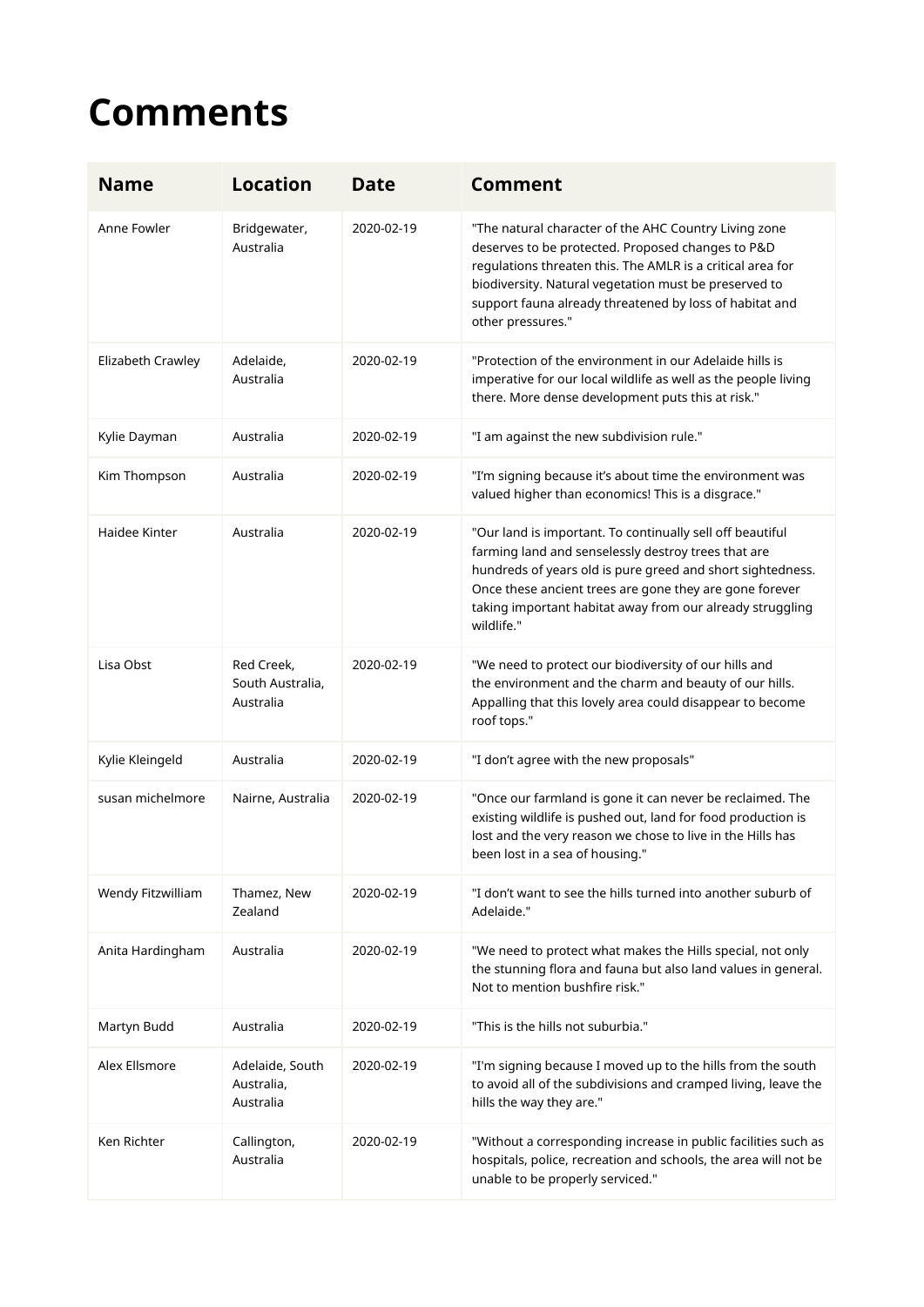| <b>Name</b>           | <b>Location</b>                         | <b>Date</b> | <b>Comment</b>                                                                                                                                                                                                                                                                                                                                              |
|-----------------------|-----------------------------------------|-------------|-------------------------------------------------------------------------------------------------------------------------------------------------------------------------------------------------------------------------------------------------------------------------------------------------------------------------------------------------------------|
| Alison Boyd           | Aldgate,<br>Australia                   | 2020-02-20  | "I'm signing because the Adelaide Hills should never<br>become a concrete jungle."                                                                                                                                                                                                                                                                          |
| sally shaw            | Adelaide,<br>Australia                  | 2020-02-20  | "Please can we stop destroying our natural and beautiful<br>land with all this ridiculous subdividing land. People want to<br>live in the hills because they enjoy the natural environment<br>not because they want to live next to yet more houses!"                                                                                                       |
| Elizabeth Smith       | Noradjuha,<br>Australia                 | 2020-02-20  | "Housing estates need to be carefully thought out before<br>selling off our farmland. Think before action."                                                                                                                                                                                                                                                 |
| Donella Peters        | Australia                               | 2020-02-20  | "Larger block sizes and the retention of trees, particularly<br>mature trees, makes the Hills the special place that it is for<br>people, both residents and tourists. It also provides homes<br>for a variety of wildlife which is so important now that so<br>much of the state has been cleared."                                                        |
| Clare Bradley         | Mylor, South<br>Australia,<br>Australia | 2020-02-20  | "The unique rural character of the Greater Stirling<br>community needs protection, particularly in the face of<br>unprecedented development in neighboring address such<br>as Mount Barker"                                                                                                                                                                 |
| Anne Marie<br>Serrano | Mylor, Australia                        | 2020-02-20  | "We must protect the land for the animals."                                                                                                                                                                                                                                                                                                                 |
| <b>Bill Spragg</b>    | Australia                               | 2020-02-20  | "The character of an area is created by the size of the<br>allotments and style of houses. Campbelltown has recently<br>has approval to increase their minimum size because of<br>rampant in fill. Adelaide Hills Council country living zone<br>should not lose the median allotment size so it does not end<br>up with the same problem Campbeltown did." |
| Amelia Hurren         | Australia                               | 2020-02-20  | "The Adelaide Hills are a nationally significant area for<br>biodiversity. Subdivision will destroy the natural values,<br>character and lifestyle of this area. We've seen the<br>disastrous impact of development in bushland areas in the<br>recent bushfires."                                                                                          |
| Graeme McLeay         | Adelaide,<br>Australia                  | 2020-02-20  | "Nature and biodiversity is already under pressure in the<br>Adelaide Hills. Suburban type development is inappropriate<br>and will change the unique character of the region."                                                                                                                                                                             |
| Erica Womersley       | Australia                               | 2020-02-20  | "I'm signing this petition because I live in the Adelaide Hills<br>and want it to remain a place with larger block sizes and lots<br>of green space"                                                                                                                                                                                                        |
| Helena Wait           | Australia                               | 2020-02-20  | "A lot of the mentioned areas are in a water shed area. Also<br>the attraction for the people who move to the Adelaide<br>Hills is to be able to be amongst nature and to be able have<br>animals"                                                                                                                                                          |
| Pauline Gill          | Australia                               | 2020-02-20  | "I am signing because the Adelaide Hills area is a unique<br>district within the State of SA and not having this tool<br>included in the Planning and Design Code would open up<br>the Hills for development and infill which would destroy<br>this uniqueness. People move to the Hills to have space and                                                  |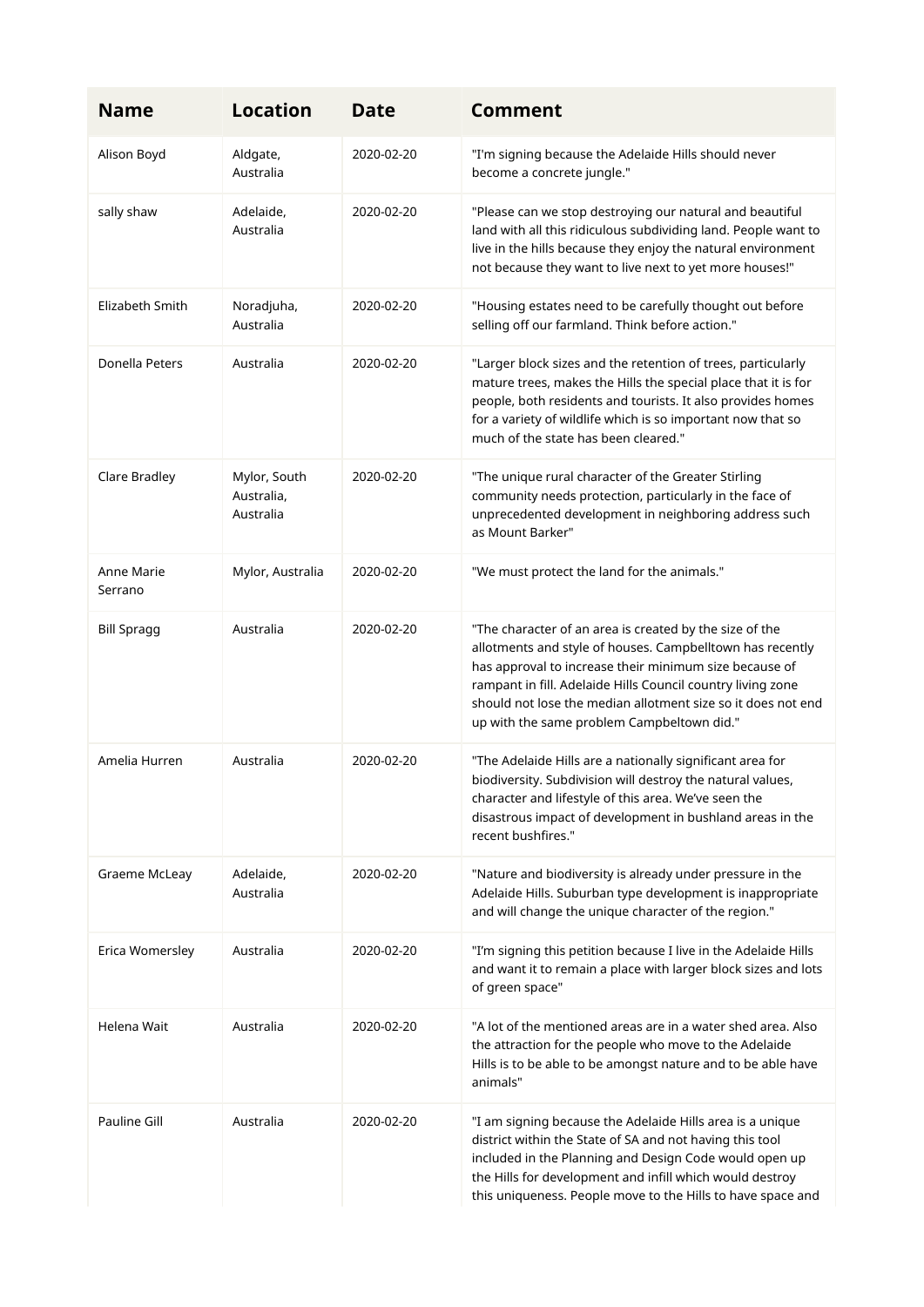| <b>Name</b>    | <b>Location</b>                                | <b>Date</b> | <b>Comment</b>                                                                                                                                                                                                                                                                                                                                                                                                                                                                                                                             |
|----------------|------------------------------------------------|-------------|--------------------------------------------------------------------------------------------------------------------------------------------------------------------------------------------------------------------------------------------------------------------------------------------------------------------------------------------------------------------------------------------------------------------------------------------------------------------------------------------------------------------------------------------|
|                |                                                |             | enjoy the natural environment, if the Government does not<br>include this award winning tool then they are effectively<br>opening the Adelaide Hills to the same sort of development<br>as has occurred in Hamilton Hill and Mt Barker, neither of<br>which sit with the current character of the Adelaide Hills<br>and would eliminate any basis for the World Heritage Bid.<br>I implore the Government to consider the inclusion of<br>this award winning tool to protect the uniqueness of this<br>prestige region and tourist mecca." |
| Sue lubow      | Adelaide,<br>Australia                         | 2020-02-20  | "To protect what's left"                                                                                                                                                                                                                                                                                                                                                                                                                                                                                                                   |
| Harold Dimey   | Australia                                      | 2020-02-20  | "I'm signing because the Adelaide Hills should never<br>become a concrete jungle. Don't want to see what's<br>happening in Mt Barker all over again"                                                                                                                                                                                                                                                                                                                                                                                       |
| Kerry Kavanagh | Australia                                      | 2020-02-20  | "Current rules should be maintained"                                                                                                                                                                                                                                                                                                                                                                                                                                                                                                       |
| chris grant    | Forest Range,<br>South Australia,<br>Australia | 2020-02-20  | "The character, natural environment and beauty of the<br>Adelaide Hills must be protected!"                                                                                                                                                                                                                                                                                                                                                                                                                                                |
| Anthony Sawyer | Australia                                      | 2020-02-20  | "As a resident of the Adelaide Hills I love the sense of space<br>and natural beauty, and wish to see it protected"                                                                                                                                                                                                                                                                                                                                                                                                                        |
| bet burford    | lobethal,<br>Australia                         | 2020-02-20  | "I love our leafy environment. I love driving through our<br>beautiful country roads. I have watched with alarm how<br>the surrounds of Mount Barker have been eroded. We live<br>in the Hills to enjoy the wild-life and native and European<br>trees. Please protect our lovely natural environment. Smaller<br>blocks brings more people, but not more services. Less trees<br>and harder road services adds more to global warming. We<br>NEED to heed the warnings."                                                                  |
| Jill Taylor    | Wistow,<br>Australia                           | 2020-02-20  | "Our Adelaide Hills environment - roads and infrastructure<br>, sewage management in water catchment regions,<br>community services and water supply can not accomodate<br>such density of population In the Adelaide Hills. This<br>appears to be a greedy money grab without consideration<br>of sustainable population issues."                                                                                                                                                                                                         |
| Nalda Stewart  | Australia                                      | 2020-02-21  | "We must preserve our land, water and native plants and<br>animals"                                                                                                                                                                                                                                                                                                                                                                                                                                                                        |
| Wendy HAYWARD  | Adelaide,<br>Australia                         | 2020-02-21  | "The proposed mass sub-division development based on<br>maximum housing/minimum outlay is environmentally<br>irresponsible and the impact of housing of that nature will<br>be ongoing and permanent. It creates living environments<br>that are socially isolating and negate the profitable tourist<br>route image promoted in the region."                                                                                                                                                                                              |
| Stephen Fuller | Australia                                      | 2020-02-22  | "We've encroached too much on the natural world already.<br>Let's live and let live all of the other species native to the<br>hills."                                                                                                                                                                                                                                                                                                                                                                                                      |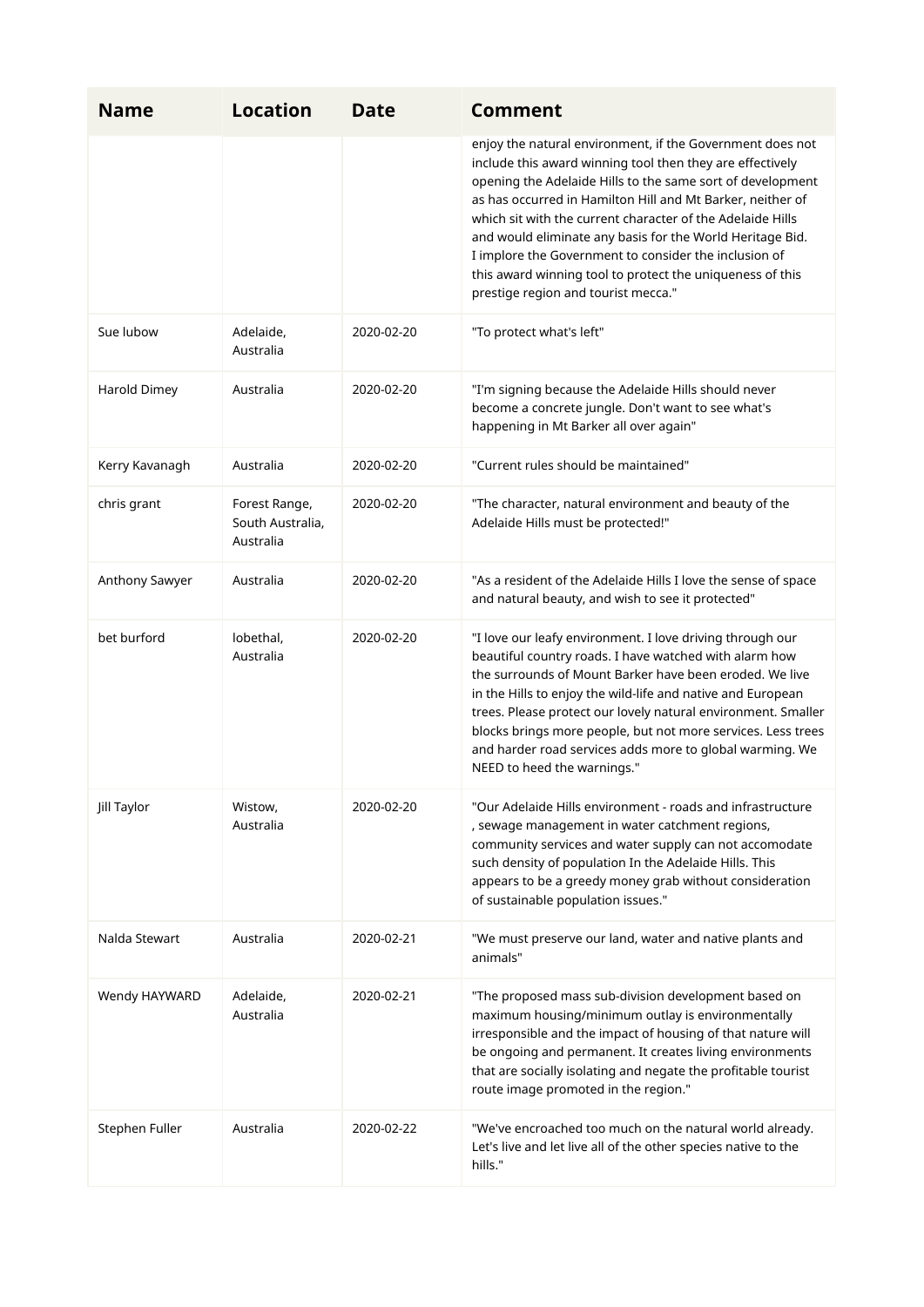| <b>Name</b>            | <b>Location</b>                                | <b>Date</b> | <b>Comment</b>                                                                                                                                                                                                                                                                                                                                                    |
|------------------------|------------------------------------------------|-------------|-------------------------------------------------------------------------------------------------------------------------------------------------------------------------------------------------------------------------------------------------------------------------------------------------------------------------------------------------------------------|
| Susan Nicholls         | Australia                                      | 2020-02-22  | "The hills need to remain so- hills NOT high density housing"                                                                                                                                                                                                                                                                                                     |
| daniel Bowden          | Mount Barker,<br>Australia                     | 2020-02-23  | "This over populating of the hills must stop. Roads are<br>not coping now. We are losing valuable farming land and<br>natural vegetation"                                                                                                                                                                                                                         |
| Prue Wheal             | Australia                                      | 2020-02-23  | "No more using our productive agricultural land for real<br>estate"                                                                                                                                                                                                                                                                                               |
| Linda Jackson          | Australia                                      | 2020-02-23  | "This proposed change should not occur. This will devastate<br>the beauty and biodiversity of our beloved Adelaide hills."                                                                                                                                                                                                                                        |
| Jacqueline Balston     | Australia                                      | 2020-02-23  | "I love the country feel of the Adelaide Hills and do not want<br>to see increased development density that would damage<br>flora, fauna, aesthetics or property values."                                                                                                                                                                                         |
| James Tilbrook         | Australia                                      | 2020-02-23  | "Urban infill is fine for cities (if done without excessive land<br>and tree clearing) but is not suited to the character of the<br>Adelaide Hills"                                                                                                                                                                                                               |
| Pat Rose               | Davoren Park,<br>Australia                     | 2020-02-23  | "I agree that the Adelaide Hills should retain their original<br>beauty and charm. We don't want houses everywhere!!"                                                                                                                                                                                                                                             |
| Christian Haebich      | Australia                                      | 2020-02-23  | "The Adelaide Hills is a unique and important region that<br>should be preserved."                                                                                                                                                                                                                                                                                |
| Chad Habel             | Australia                                      | 2020-02-24  | "We want the Hills to remain attractive and spacious, nit just<br>a goldmine for developers."                                                                                                                                                                                                                                                                     |
| Marion Ferguson        | Aldinga Beach<br>South Australia,<br>Australia | 2020-02-24  | "We've already lost habitat to the recent fires. We need to<br>protect every bit of habitat we have left."                                                                                                                                                                                                                                                        |
| Tim Kelly              | Australia                                      | 2020-02-24  | "We need a "develop on cleared land principle" rather than<br>destroying native vegetation and placing more dwellings in<br>places that are not bushfire safe and will never be bushfire<br>safe. Land clearance incidental to approved developments<br>is not even properly considered or measured. With climate<br>change, there is an urgent need for change." |
| Catherine<br>Bridgland | Australia                                      | 2020-02-24  | "Its so important to protect the rural nature of many parts of<br>the Adelaide Hills and to protect dwindling wildlife habitat.<br>And my koalas!"                                                                                                                                                                                                                |
| <b>Richard Corin</b>   | Australia                                      | 2020-02-24  | "I don't want the character of the Hills to be degraded and<br>eventually destroyed by urbanisation."                                                                                                                                                                                                                                                             |
| Arthur Hay             | Itonba k,<br>Australia                         | 2020-02-25  | "I want to preserve the rural area and not expand the city<br>into the hill s"                                                                                                                                                                                                                                                                                    |
| Denise Manson          | Australia                                      | 2020-02-25  | "The Adelaide Hills is unique. Don't spoil that"                                                                                                                                                                                                                                                                                                                  |
| Fiona House            | Aldgate,<br>Australia                          | 2020-02-25  | "I'm signing this as I am deeply sad about the current sub<br>division and building that is going on around Mount Barker.<br>I drive through it everyday and both my daughter and I<br>watch our beautiful land being ripped up and destroyed.                                                                                                                    |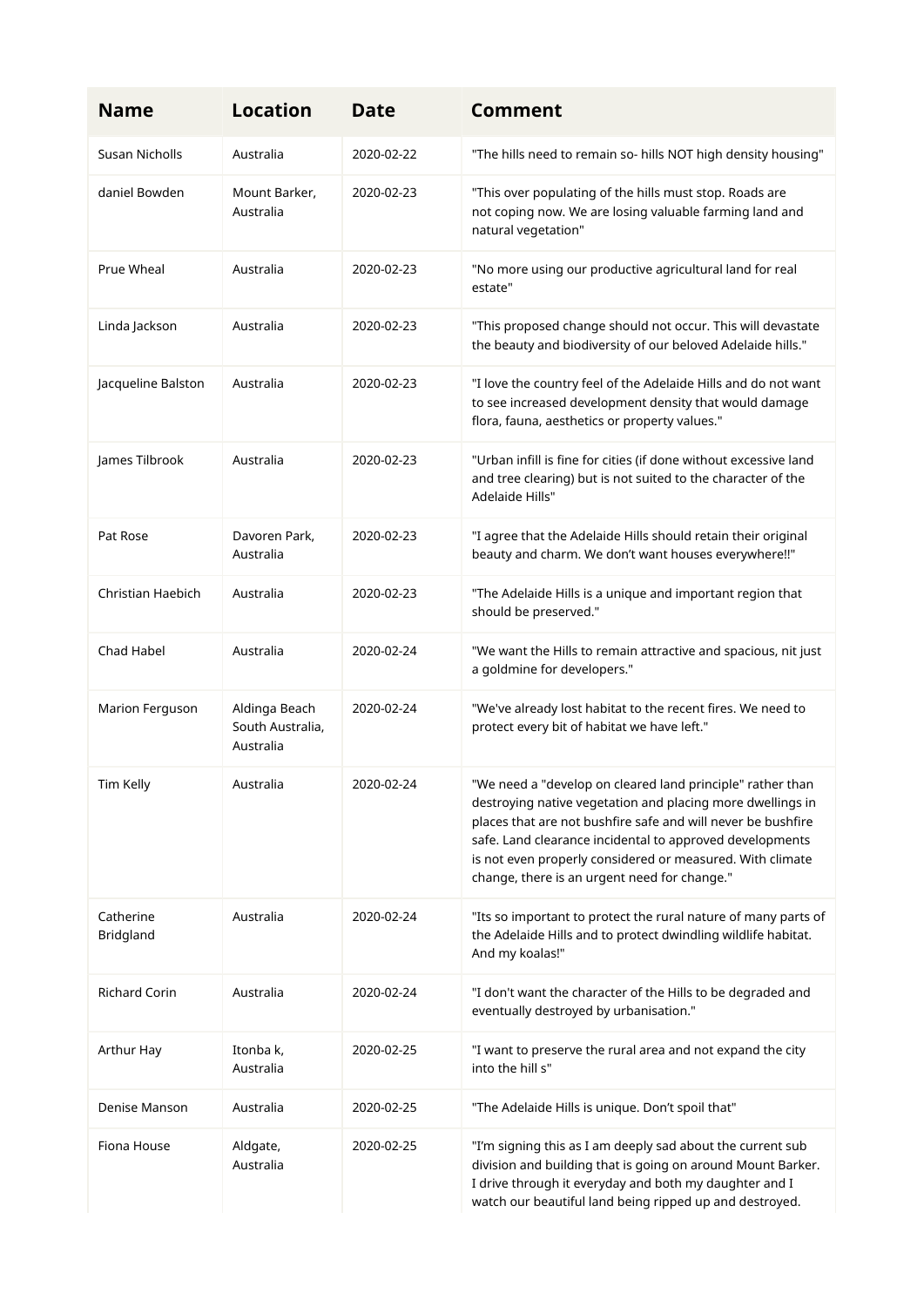| <b>Name</b>            | <b>Location</b>                          | <b>Date</b> | Comment                                                                                                                                                                                                                                                                                                                         |
|------------------------|------------------------------------------|-------------|---------------------------------------------------------------------------------------------------------------------------------------------------------------------------------------------------------------------------------------------------------------------------------------------------------------------------------|
|                        |                                          |             | Each month more and more is built and I feel utterly<br>helpless. It's destroying our hills with infrastructure that is<br>unsustainable and ugly. I'm angry and upset."                                                                                                                                                        |
| <b>Tim Deed</b>        | Australia                                | 2020-02-25  | "They've already started destroying the hills and it needs<br>to stop. We will lose the beauty and for what? Money and<br>greed, it makes me sick."                                                                                                                                                                             |
| Natasha Doumanis       | Spearwood,<br>Australia                  | 2020-02-25  | "They need to abide to the current zoning so more wildlife<br>are not left without homes. As if the fires weren't enough"                                                                                                                                                                                                       |
| Judy Gunn              | Adelaide,<br>Australia                   | 2020-02-25  | "As a former resident of Upper Sturt I hope the existing<br>renowned character of the Adelaide Hills is maintained &<br>preserved forever."                                                                                                                                                                                     |
| Russell Winkley        | Australia                                | 2020-02-25  | "The councils will destroy the hills"                                                                                                                                                                                                                                                                                           |
| Annoyed Mall<br>patron | Australia                                | 2020-02-26  | "The hills have a charm and we don't need another Mount<br>Barker."                                                                                                                                                                                                                                                             |
| Angy Lindblom          | Australia                                | 2020-02-26  | "I have a conscience"                                                                                                                                                                                                                                                                                                           |
| Eira Battaglia         | Seaforth,<br>Australia                   | 2020-02-26  | "It's a lovely area and needs to be protected from over<br>development of too many small houses with no trees<br>for wildlife, which are so much an important part of the<br>Adelaide Hills"                                                                                                                                    |
| Neal Oldford           | Mount Pleasant,<br>South Carolina,<br>US | 2020-02-26  | "I support this cause"                                                                                                                                                                                                                                                                                                          |
| <b>Ben Loits</b>       | Australia                                | 2020-02-26  | "Not necessary."                                                                                                                                                                                                                                                                                                                |
| <b>BRUCE MITCHELL</b>  | ABERFOYLE PK,<br>Australia               | 2020-02-26  | "I don't like the way suburbs are being turned in to ghettos.<br>Stop planning laws that would destroy residents amenity of<br>their suburb."                                                                                                                                                                                   |
| Jignesh Patel          | Australia                                | 2020-02-26  | "Adelaide hill must retain country character."                                                                                                                                                                                                                                                                                  |
| Sharon Young           | Australia                                | 2020-02-26  | "The Adelaide Hills needs protection from developers NOT<br>encouragement! It is not just the aesthetics, it is also a<br>primary food and wine tourist destination which will be<br>spoilt forever by medium-high density housing."                                                                                            |
| Morgen Britt           | Adelaide,<br>Australia                   | 2020-02-26  | "Destruction cannot be undone. Like a crime, it needs to be<br>stopped before it is committed."                                                                                                                                                                                                                                 |
| Geoff Ridings          | Australia                                | 2020-02-26  | "We need effective consultation with those people affected."                                                                                                                                                                                                                                                                    |
| Mary Laughren          | Australia                                | 2020-02-26  | "I'm signing because I do not want to see excessive<br>construction and congested living in Crafers and other small<br>towns in the Adelaide Hills. Rampant development is not<br>appropriate in the Adelaide Hills. This move threatens the<br>value of current properties and lifestyle. It's to be opposed<br>at all costs." |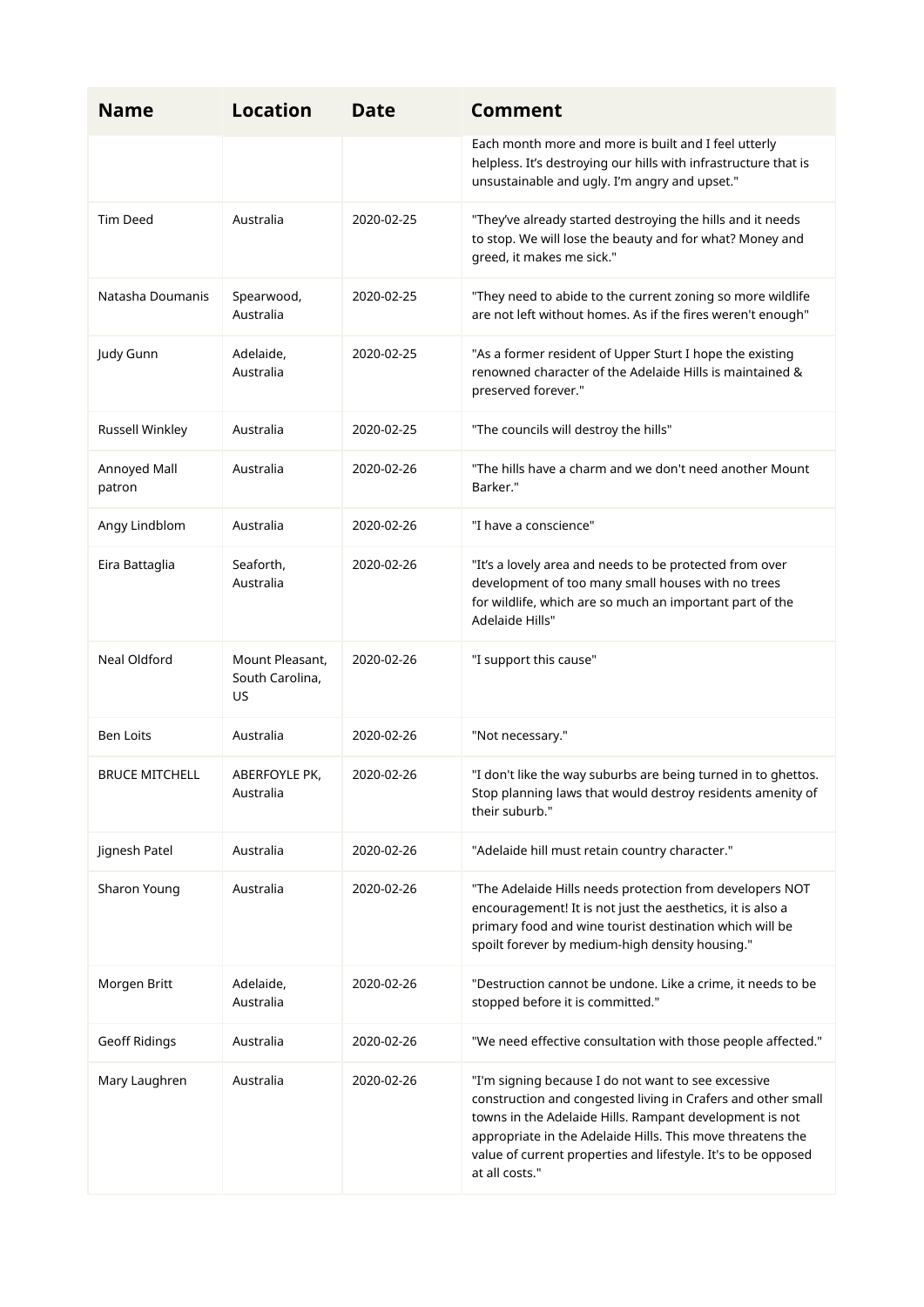| <b>Name</b>      | <b>Location</b>                        | <b>Date</b> | <b>Comment</b>                                                                                                                                                                                                                                                                      |
|------------------|----------------------------------------|-------------|-------------------------------------------------------------------------------------------------------------------------------------------------------------------------------------------------------------------------------------------------------------------------------------|
| Marie Bryce      | Adelaide,<br>Australia                 | 2020-02-26  | "I don't want to lose our beautiful village and community<br>lifestyle to crowded high density housing."                                                                                                                                                                            |
| David Burnett    | Adelaide,<br>Australia                 | 2020-02-26  | "Concern for blatant exploitation of a unique environment.<br>Planning regulations are intended to protect - let's not see<br>this amendment lead to destruction of the character and<br>amenity for which the Adelaide Hills are renowned, and for<br>which tourists come to see." |
| Jason Simic      | Australia                              | 2020-02-26  | "Just take a look at Mt Barker and the lack of planning. Major<br>traffic jams daily. Leave the hills alone. Major fire risk now<br>and you just want to make it worse. More traffic, more<br>delays. Just after an easy dollar. Governments and councils<br>have gone mad!!"       |
| Pam Kent         | Australia                              | 2020-02-26  | "I'm signing because it's important that the peaceful and<br>natural environment in the Adelaide Hills is maintained as<br>much as possible."                                                                                                                                       |
| Jack O           | Adelaide,<br>Australia                 | 2020-02-26  | "We can't afford urban sprawl in the hills. The infrastructure<br>can't support it, and it's too much of a risk regarding<br>bushfires. Build somewhere like Murray Bridge that can<br>support a larger population."                                                                |
| Doug Shaw        | Crafers,<br>Australia                  | 2020-02-26  | "This is an award winning Code that maintains the character<br>of the Hills and should not be over-ridden by top-down<br>non-consultative means."                                                                                                                                   |
| Ruth Bettany     | Prospect,<br>Australia                 | 2020-02-26  | "Graham Bettany, Oakbank, South Australia"                                                                                                                                                                                                                                          |
| Alexander Kozlow | Warsaw,<br>Australia                   | 2020-02-26  | "We need to retain as much of the ecosystem and natural<br>character of the Adelaide Hills. The proposed changes and<br>development will destroy it. This is not progress. It is the<br>illusion of progress."                                                                      |
| Vivien Deed      | Australia                              | 2020-02-26  | "Please leave these properties intact. They often have<br>beautiful gardens and landscaping plus if they were to be<br>divided up it would mean more vehicles on these narrow<br>roads. Hills streets are picturesque, just leave them be!!"                                        |
| Andy Shea        | Colonel Light<br>Gardens,<br>Australia | 2020-02-26  | "Nobody wants this. Nobody needs this."                                                                                                                                                                                                                                             |
| Colin Leek       | Aldgate,<br>Australia                  | 2020-02-26  | "I don't want this area turned into housing estates!"                                                                                                                                                                                                                               |
| Sue Cooke        | Australia                              | 2020-02-26  | "Don't spoil the Gateway to the adelaide hills - it's sheer<br>lunacy to even contemplate these proposed changes - don't<br>spoil the Adelaide' Hills uniqueness"                                                                                                                   |
| Pip Gare         | Australia                              | 2020-02-26  | "I believe the unique character of the Adelaide hills brings<br>economic advantages to not only businesses trading in the<br>region, but to the state. While I understand the need for<br>state government to support and encourage development,                                    |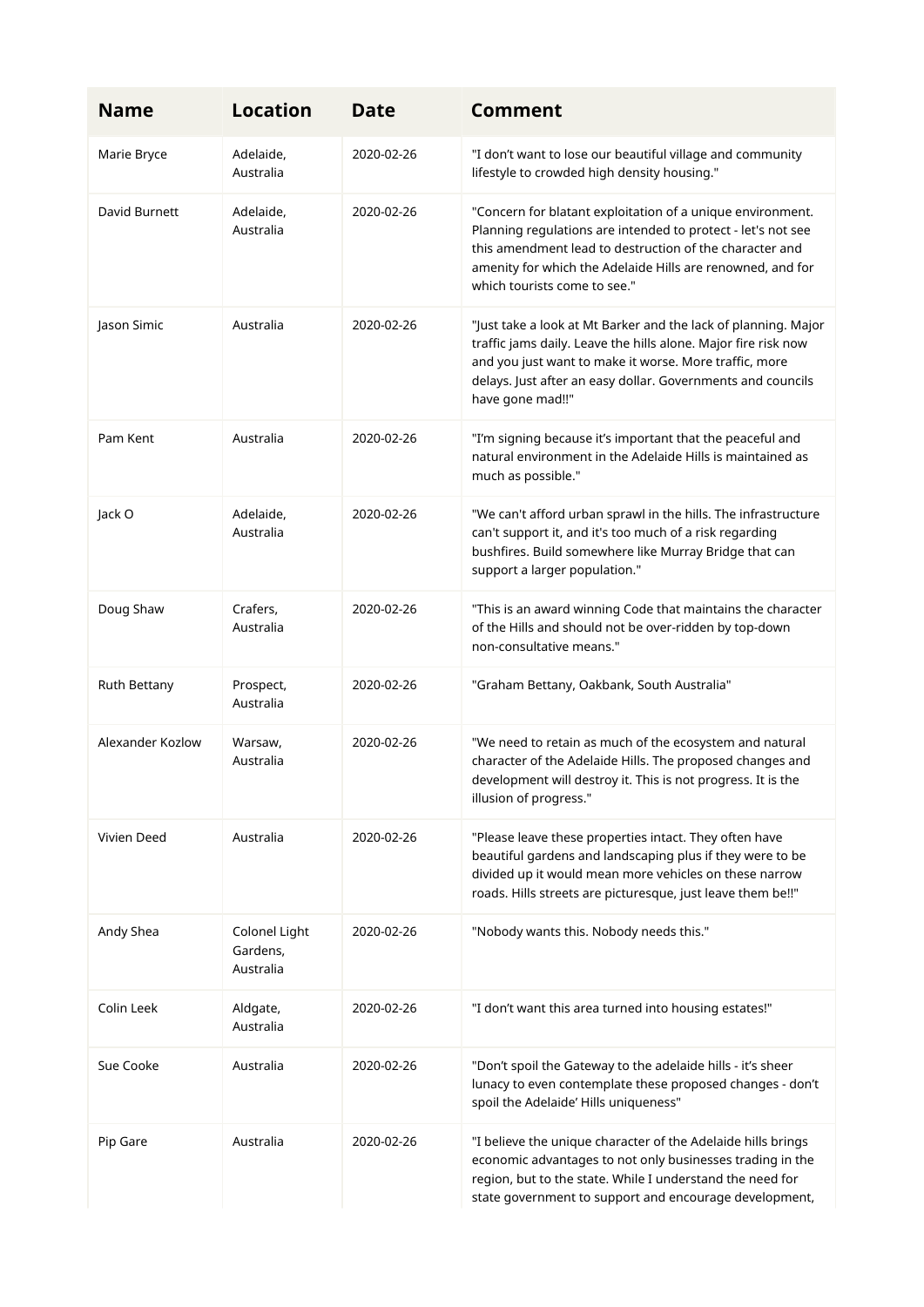| <b>Name</b>            | <b>Location</b>               | <b>Date</b> | <b>Comment</b>                                                                                                                                                                                                                                                                                                                                                                                                                                                                                                                                                                                                              |
|------------------------|-------------------------------|-------------|-----------------------------------------------------------------------------------------------------------------------------------------------------------------------------------------------------------------------------------------------------------------------------------------------------------------------------------------------------------------------------------------------------------------------------------------------------------------------------------------------------------------------------------------------------------------------------------------------------------------------------|
|                        |                               |             | this should not be done at the expense of the very thing that<br>gives South Australia an economic edge. The new planning<br>regulations will destroy the character of the hills and in so<br>doing destroy the identity and fabric of its communities.<br>With this short-sighted destruction, the region will loose<br>its attraction for international and interstate tourists. Our<br>state will see a decline in visitor numbers as tourists look<br>to the eastern seaboard where they can experience an<br>equally ubiquitous holiday destination, without the time and<br>expense of traveling to South Australia." |
| Margaret Clark         | Australia                     | 2020-02-26  | "In support of family members living in this area"                                                                                                                                                                                                                                                                                                                                                                                                                                                                                                                                                                          |
| Kerry Hallett          | North Adelaide,<br>Australia  | 2020-02-26  | "Protecting the Adelaide Hills by preventing smaller block<br>development is critical to maintaining the mature tree<br>canopy, wild life habitat and the character and ambiance of<br>the Adelaide Hills."                                                                                                                                                                                                                                                                                                                                                                                                                 |
| Jill McLatchie         | One Tree Hill,<br>Australia   | 2020-02-26  | "I don't want to see old significant trees cut down"                                                                                                                                                                                                                                                                                                                                                                                                                                                                                                                                                                        |
| <b>Cameron Walters</b> | Kew, Australia                | 2020-02-26  | "I care"                                                                                                                                                                                                                                                                                                                                                                                                                                                                                                                                                                                                                    |
| Michael Miller         | Aldgate,<br>Australia         | 2020-02-26  | "Its obvious that the Minister does not live in the Adelaide<br>Hills otherwise he would see the lunacy of this idea. Knoll is<br>a disaster for the transport needs of his state."                                                                                                                                                                                                                                                                                                                                                                                                                                         |
| Rebecca Witt           | Australia                     | 2020-02-26  | "Townships in the Adelaide Hills need to remain exactly<br>that - Townships. Allowing small subdivisions alters their<br>character to suburbia."                                                                                                                                                                                                                                                                                                                                                                                                                                                                            |
| Sharyn Ridgwell        | Plympton Park,<br>Australia   | 2020-02-26  | "What is left of the Adelaide Hills should be preserved"                                                                                                                                                                                                                                                                                                                                                                                                                                                                                                                                                                    |
| Cath Danz              | Eden Hills,<br>Australia      | 2020-02-26  | "this is a broad approach which will doubtless have negative<br>effects on the natural and socio-economic ecosystems of the<br>affected areas"                                                                                                                                                                                                                                                                                                                                                                                                                                                                              |
| Debra Turner           | Australia                     | 2020-02-27  | "I live in Oakbank and moved here because of the many<br>trees not the many houses!"                                                                                                                                                                                                                                                                                                                                                                                                                                                                                                                                        |
| Chris Day              | Upper Sturt, SA,<br>Australia | 2020-02-27  | "The different planing rules for specific areas such as the<br>Adelaide hills are there for a reason."                                                                                                                                                                                                                                                                                                                                                                                                                                                                                                                      |
| jo rowe                | Australia                     | 2020-02-27  | "Trees mean life for all beings."                                                                                                                                                                                                                                                                                                                                                                                                                                                                                                                                                                                           |
| Claire MacLennan       | Australia                     | 2020-02-27  | "I live in the hills and care about our native wildlife."                                                                                                                                                                                                                                                                                                                                                                                                                                                                                                                                                                   |
| Julie Sheehan          | Adelaide,<br>Australia        | 2020-02-27  | "I want to see the beautiful character of the Adelaide Hills<br>and it's village communities preserved!"                                                                                                                                                                                                                                                                                                                                                                                                                                                                                                                    |
| Michael Langton        | Australia                     | 2020-02-27  | "I live in Aldgate and don't wish our habitat for native birds<br>and animals to be destroyed by excessive development and<br>lose the character of the area for future generations. Once<br>lost never regained."                                                                                                                                                                                                                                                                                                                                                                                                          |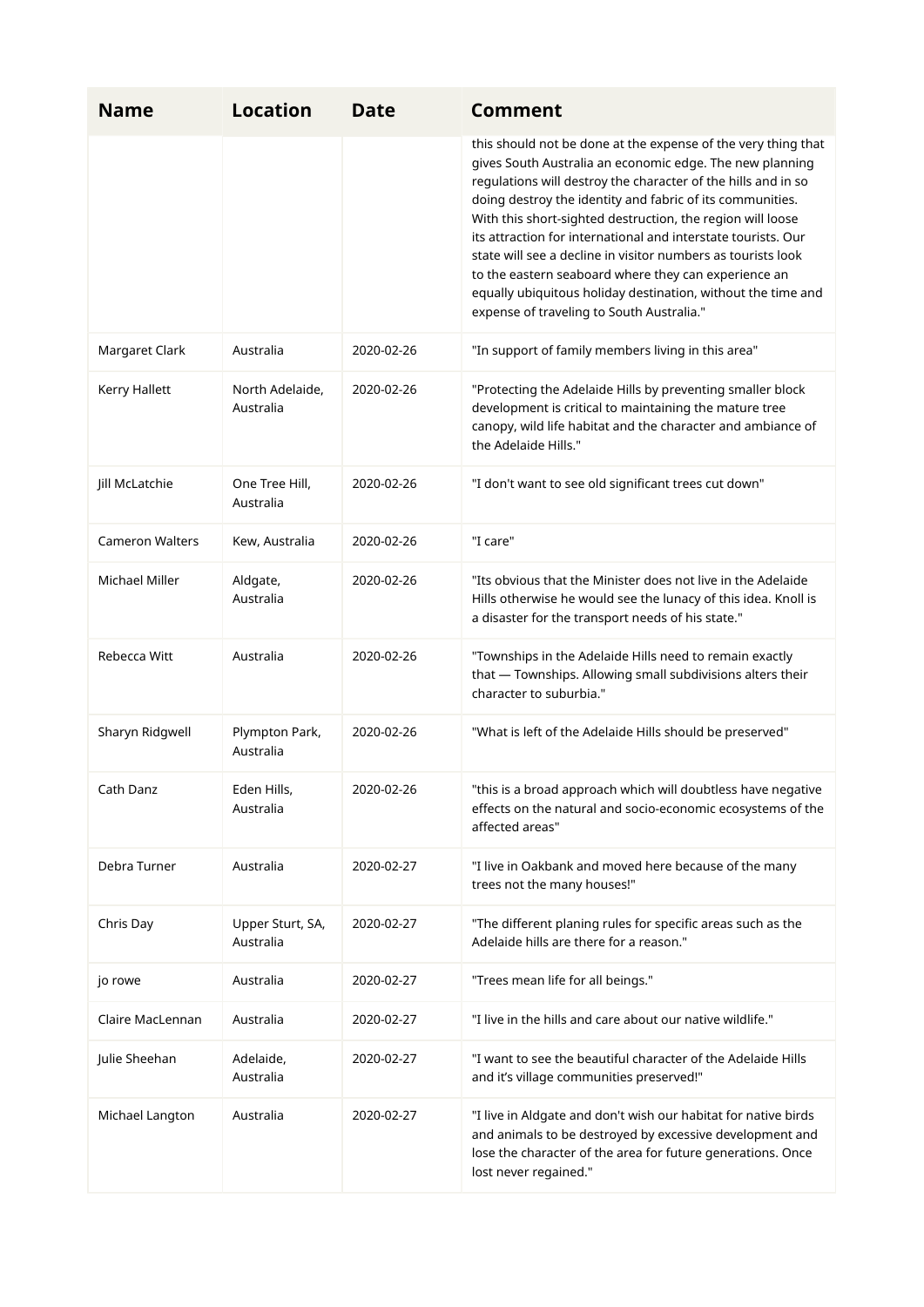| <b>Name</b>                | <b>Location</b>                                                                 | <b>Date</b> | <b>Comment</b>                                                                                                                                                                                                                                                                                                                                                                                                                                           |
|----------------------------|---------------------------------------------------------------------------------|-------------|----------------------------------------------------------------------------------------------------------------------------------------------------------------------------------------------------------------------------------------------------------------------------------------------------------------------------------------------------------------------------------------------------------------------------------------------------------|
| Carol Bryan                | Australia                                                                       | 2020-02-27  | "I'm signing this petition because there are too many<br>sub-divisions minus trees, plants and lawns, where does<br>everyone"                                                                                                                                                                                                                                                                                                                            |
| libby jones                | Australia                                                                       | 2020-02-27  | "These beautiful areas need to be protected against over<br>population, and the destruction of our peaceful piece of<br>paradise up in this area"                                                                                                                                                                                                                                                                                                        |
| Pauline Hurren             | Crafers.<br>Australia                                                           | 2020-02-27  | "I am appalled at the lack of understanding the planning law<br>makers have in putting decision making into the hands of<br>one authority so taking away the power of local councils to<br>decide what is best for their region."                                                                                                                                                                                                                        |
| Carmel Walsh               | Australia                                                                       | 2020-02-27  | "We need to protect the sole reason many of us live in the<br>beautiful Adelaide hills!"                                                                                                                                                                                                                                                                                                                                                                 |
| <b>Steven Poulton</b>      | Port Augusta,<br>Australia                                                      | 2020-02-27  | "We need to be working with the environment not against it"                                                                                                                                                                                                                                                                                                                                                                                              |
| Christine<br>Feinle-Bisset | Australia                                                                       | 2020-02-27  | "I am signing because I am very concerned that the<br>watering down of planning regulations will be detrimental<br>to the character of our local Adelaide Hills environment."                                                                                                                                                                                                                                                                            |
| mary house                 | Australia                                                                       | 2020-02-27  | "I live in the area and do not want to see this sort of<br>subdivision"                                                                                                                                                                                                                                                                                                                                                                                  |
| a R                        | Adelaide,<br>Australia                                                          | 2020-02-27  | "We moved out of the suburbs to be on land but now<br>smaller and smaller house blocks are being built in bigger<br>and bigger housing developments and on prime agricultural<br>land, destroying trees and native bush in the process."                                                                                                                                                                                                                 |
| Mair MacDermott            | Adelaide South<br>Australia, Armed<br>Forces Americas<br>(except Canada),<br>US | 2020-02-27  | "The valued character of the area will be lost, the fauna and<br>flora that depend on the environment will suffer and effect<br>of bushfires will be increased."                                                                                                                                                                                                                                                                                         |
| Robert Gainer              | Stirling, Australia                                                             | 2020-02-27  | "I am signing because I am very concerned that the<br>introduction of these new planning regulations will destroy<br>the character of our local Adelaide Hills towns."                                                                                                                                                                                                                                                                                   |
| Michael Burden             | Oxford, England,<br>UK                                                          | 2020-02-27  | "Another shortsighted outrage."                                                                                                                                                                                                                                                                                                                                                                                                                          |
| Julie Gates                | Australia                                                                       | 2020-02-27  | "To much character, greenery and play space has been lost<br>to modern infills."                                                                                                                                                                                                                                                                                                                                                                         |
| Jen Pitman                 | Australia                                                                       | 2020-02-27  | "An increase in subdivisions will result in an increase in<br>native vegetation removal and loss of species into he<br>Adelaide Hills - one of Australia's Biodiversity hotspots.<br>Habitat must be protected by reducing land subdivision. And<br>additional residents should not be encouraged to live in this<br>extreme fire danger area, it would contribute to congestion<br>on roads during emergencies and put unnecessary pressure<br>on CFS." |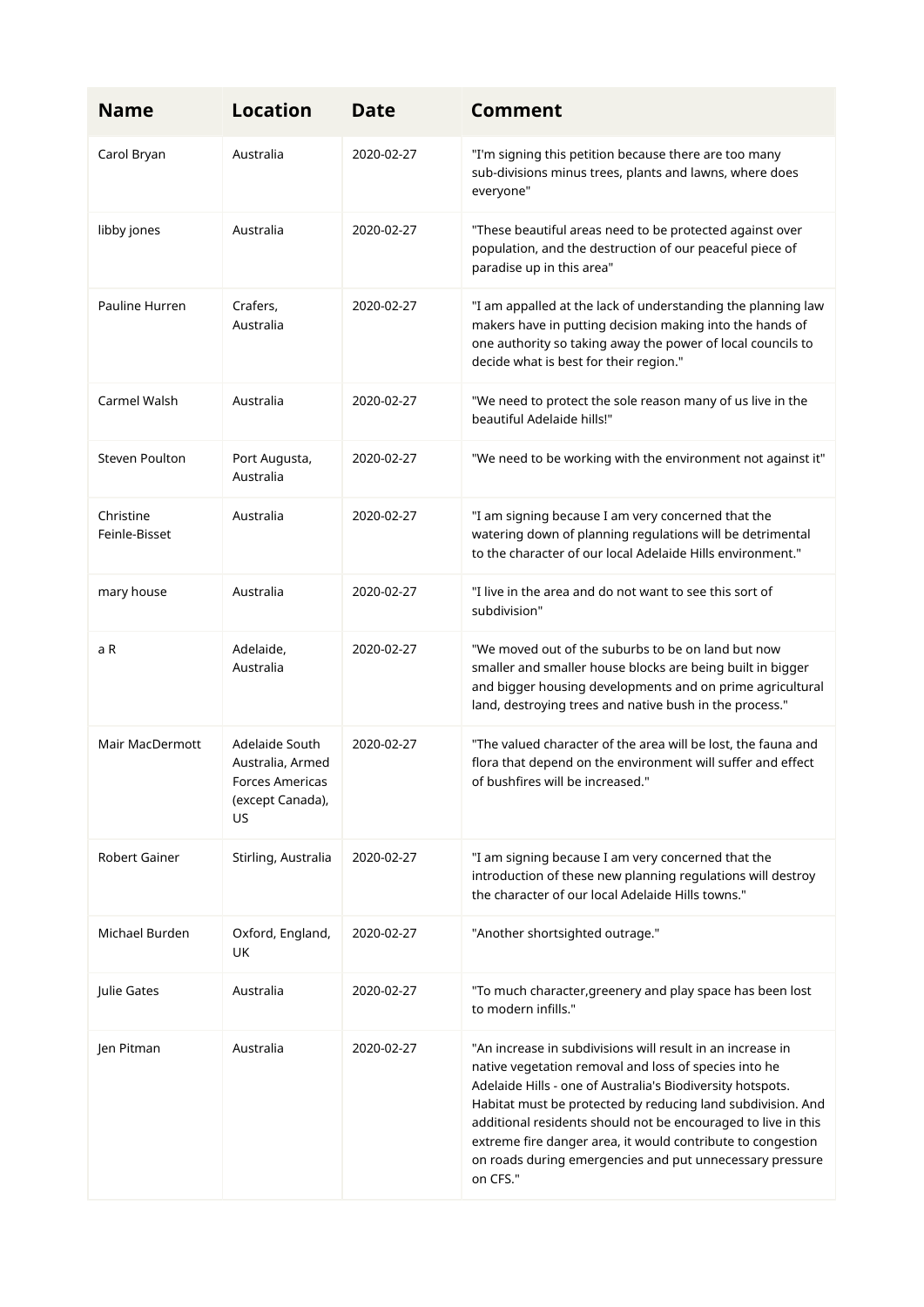| <b>Name</b>             | <b>Location</b>              | <b>Date</b> | <b>Comment</b>                                                                                                                                                                                                                                                                                                                                                                    |
|-------------------------|------------------------------|-------------|-----------------------------------------------------------------------------------------------------------------------------------------------------------------------------------------------------------------------------------------------------------------------------------------------------------------------------------------------------------------------------------|
| Adam Menzell            | Adelaide,<br>Australia       | 2020-02-27  | "Because tim deed for mayor"                                                                                                                                                                                                                                                                                                                                                      |
| Kathi Ashman            | Australia                    | 2020-02-27  | "The need to protect trees and wildlife has never been more<br>important. There are other ways of allowing increased<br>population than destroying the reason people want to come<br>to the area."                                                                                                                                                                                |
| <b>Bianca Chenoweth</b> | Aberfoyle Park,<br>Australia | 2020-02-27  | "Subdividing = less vegetation = climate issues, looks bad,<br>changes the character, loss of habitat and more negative<br>things. Buildings should go up, not out."                                                                                                                                                                                                              |
| anne Dowbnia            | Australia                    | 2020-02-27  | "This ruins a beautiful environment just for the sake of a<br>select few greedy, materialistic scumbags. It is just short<br>term thinking and extremely devaluing of our valuable<br>asset."                                                                                                                                                                                     |
| Jessemy James           | Crafers,<br>Australia        | 2020-02-27  | "We really need to stop all this crazy development and<br>subdivision in the hills. It's so sad what's happening. Moving<br>back here after quite some time away has been eye opening<br>and frustrating."                                                                                                                                                                        |
| Ben Roylance            | Australia                    | 2020-02-27  | "Mt barker should stay a small country town"                                                                                                                                                                                                                                                                                                                                      |
| Jayne Pyke              | Australia                    | 2020-02-27  | "This will have a terrible impact on wildlife. We've suffered<br>enough with the bushfires."                                                                                                                                                                                                                                                                                      |
| Melissa Mayman          | Adelaide,<br>Australia       | 2020-02-27  | "Our precious hills environment needs to be protected from<br>the greedy environmental vandals who care only about<br>money and not the long term repercussions that these<br>changes will have on the towns, landscape, environment<br>and peoples lifestyles .Please do the right thing and dont<br>mess with such a fragile and precious location for such shirt<br>term gain" |
| Janet Russell           | Doonside,<br>Australia       | 2020-02-27  | "Because the Adelaide Hills are critical for our wildlife<br>and for our quality of life. We don't want a whole lot of<br>tiny blocks, house roofs almost touching, with no parking<br>anywhere, covering the most beautiful areas of South<br>Australia. The SA government is out of step with the wishes<br>of the people"                                                      |
| <b>Meredith Dennis</b>  | East Brisbane,<br>Australia  | 2020-02-27  | "More subdivisions means more houses more cars less<br>trees less animal what is wrong with these councils and<br>State Government. You are elected by the people not a few<br>wealthy developers do you jobs!"                                                                                                                                                                   |
| Vivien Loo              | Australia                    | 2020-02-27  | "Changes to the Planning Code will destroy the soul<br>and character of our state. Developers will destroy our<br>neighbourhoods."                                                                                                                                                                                                                                                |
| Anna Cavanagh           | Brisbane,<br>Australia       | 2020-02-27  | "This will heavily impact the natural environment in this area<br>as well as create an overcrowding situation of too many<br>residences being built in a small area"                                                                                                                                                                                                              |